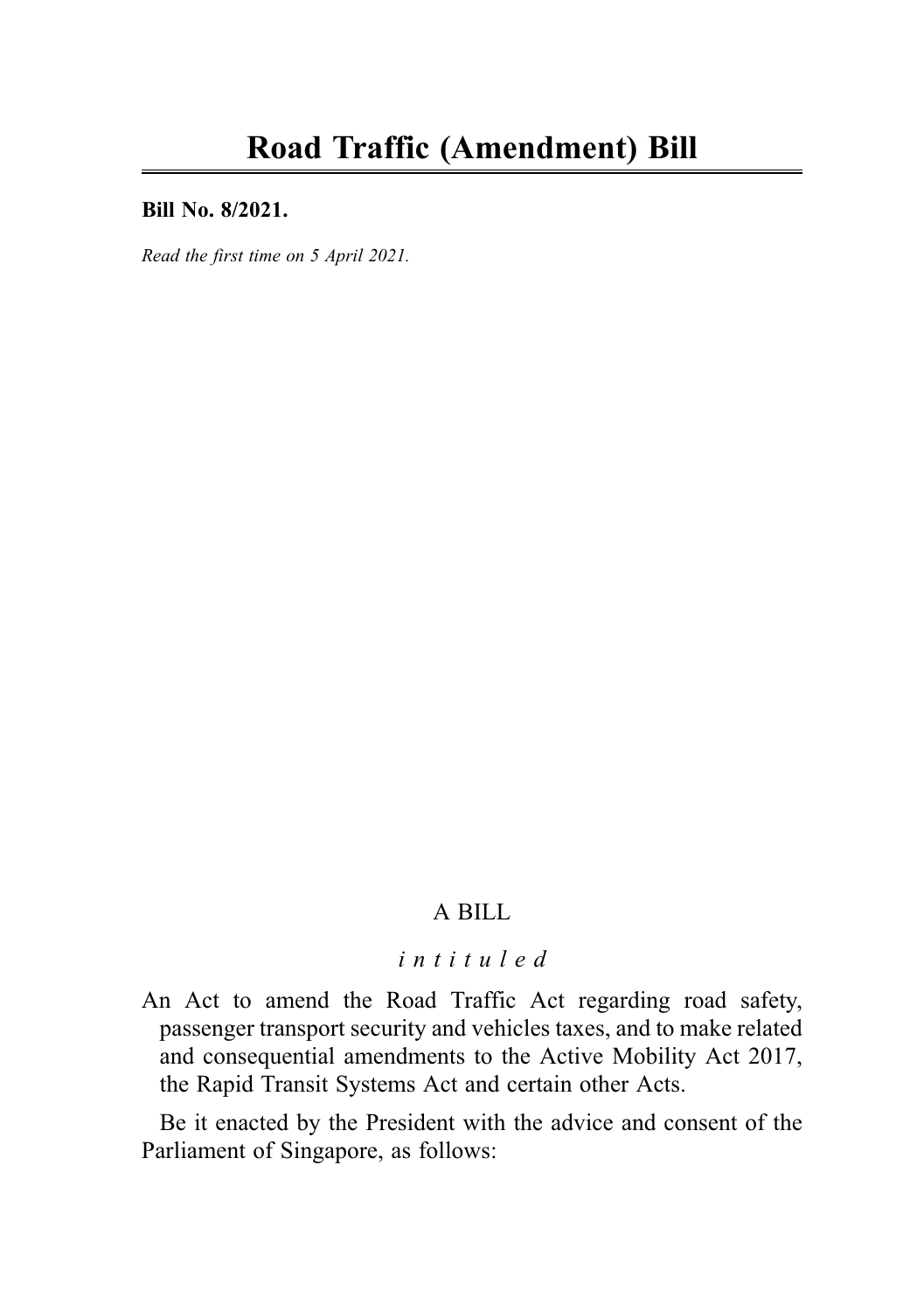## Short title and commencement

1. This Act is the Road Traffic (Amendment) Act 2021 and comes into operation on a date that the Minister appoints by notification in the Gazette.

# <sup>5</sup> Amendment of section 2

2. Section 2(1) of the Road Traffic Act (called in this Act the principal Act) is amended —

- (a) by inserting, immediately after the definition of "company", the following definition:
- 10 ""competency test certificate", for a class or description of test-needed-to-ride-on-road vehicle, means —
- (a) for any road-only  $PAB$  a certificate granted under section 47H(1) <sup>15</sup> certifying that an individual has passed the prescribed test of competence for that class or description of power-assisted bicycle; or
- <sup>20</sup> (b) for any other test-neededto-ride-on-road vehicle, which is either a bicycle or power-assisted bicycle — a certificate granted under section 23F of the Active <sup>25</sup> Mobility Act 2017 certifying that an individual has passed the test of competence prescribed under that Act for that class or description of bicycle or power-assisted bicycle;";
- $30$  (b) by deleting "132(7)," in paragraph (c) of the definition of "Minister":
	- (c) by inserting, immediately after the definition of "power-assisted bicycle", the following definition: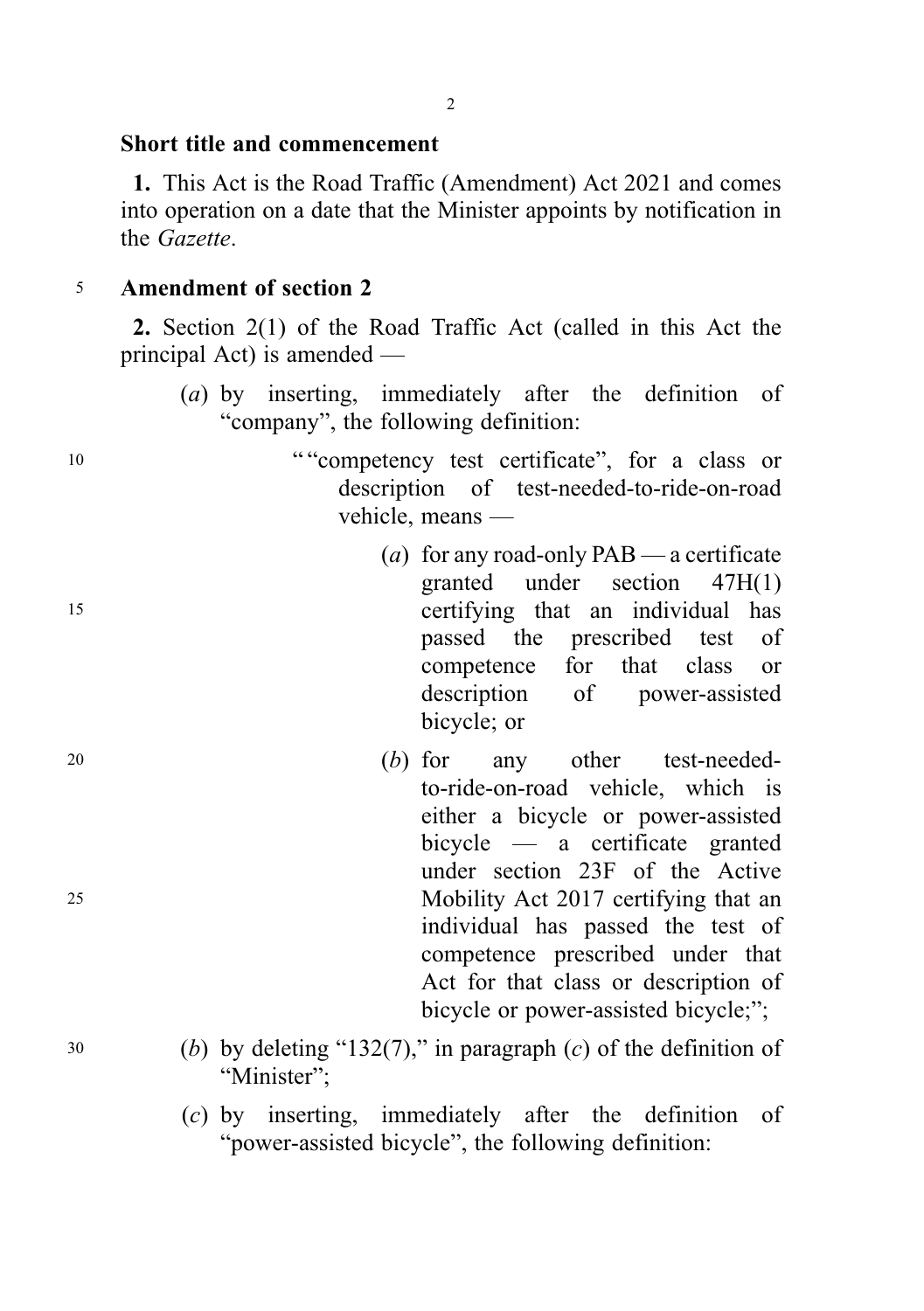- " "prescribed test of competence", in relation to riding a test-needed-to-ride-on-road vehicle on a road, means —
	- (*a*) for any road-only PAB a test of subject matter prescribed by rules 5 made under section 48 to test an individual's knowledge of safe driving or riding practices and law on public paths and roads; or
	- (b) for any other test-needed-  $10$ to-ride-on-road vehicle — a test of subject matter prescribed by regulations made under the Active Mobility Act 2017 to test, for the purposes of Division 2A of Part 3 of 15 that Act, an individual's knowledge of safe driving or riding practices and law on public paths and roads;";
- (d) by inserting, immediately after the definition of "road", the following definition: 20
	- "" road-only PAB" means a power-assisted bicycle that —
		- (a) is within a class or description that is prescribed in rules made under section 48 for the purposes of 25 section 47G(1); and
		- (b) is not intended for use on any public path within the meaning of the Active Mobility Act 2017;"; and
- (e) by inserting, immediately after the definition of "street-hail  $30$ service licensee", the following definitions:
	- "" test authority", for a class or description of a road-only PAB, means an individual designated by the Minister charged with the responsibility for law and order to be a test <sup>35</sup>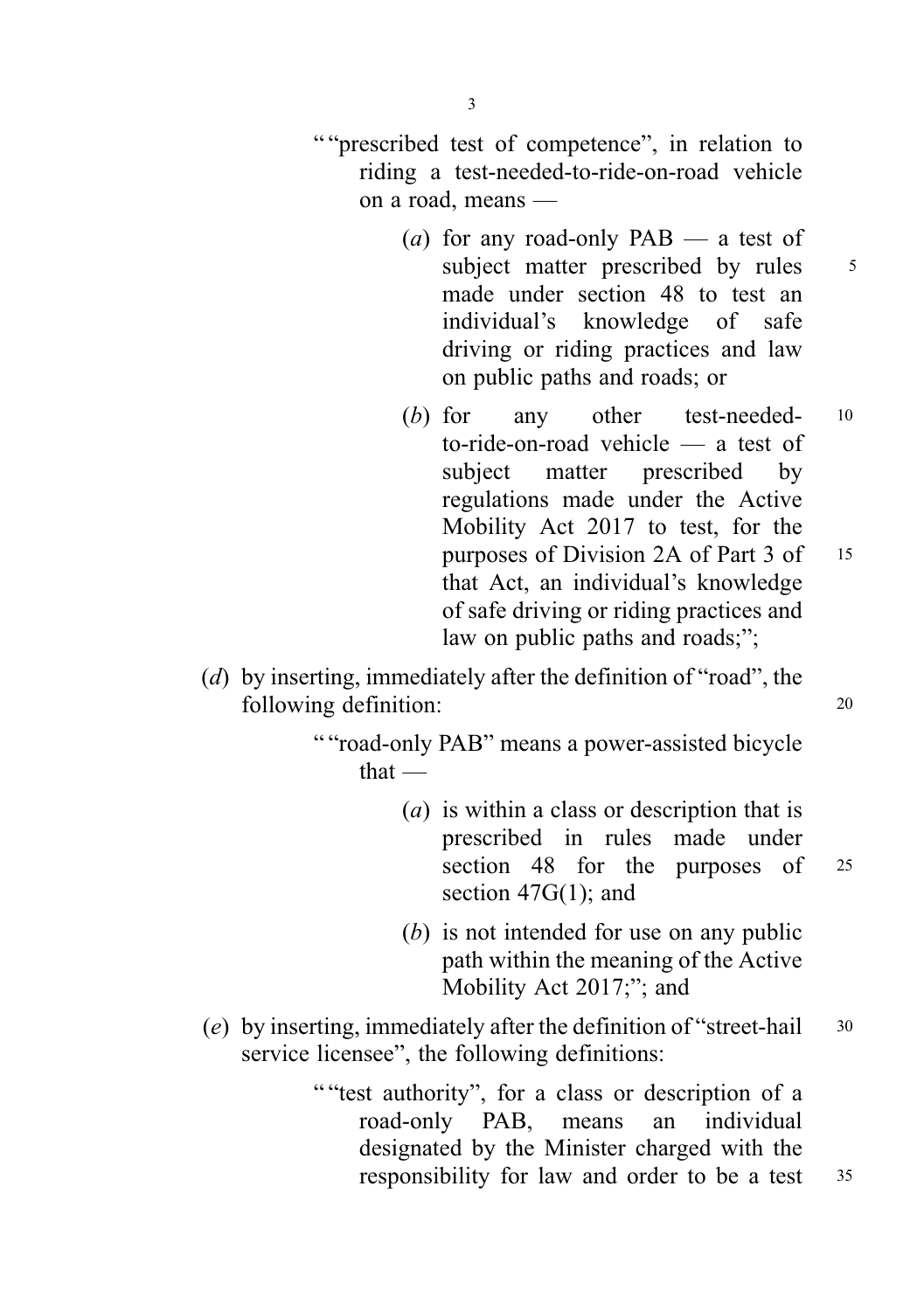authority for that class or description of test-needed-to-ride-on-road vehicle;

"test-needed-to-ride-on-road vehicle" means —

(a) a bicycle or power-assisted bicycle <sup>5</sup> within a class or description of bicycle or power-assisted bicycle that is prescribed for the purposes of Division 2A of Part 3 of the Active Mobility Act 2017; or

#### $10$  (b) a road-only PAB;".

## Amendment of section 6C

3. Section 6C of the principal Act is amended by deleting subsection (3) and substituting the following subsection:

"(3) This section and all rules made under this section <sup>15</sup> continue in force until the end of 24 August 2027.".

## Amendment of section 11

4. Section 11 of the principal Act is amended —

- (a) by deleting the words "him to pay to the Registrar" in subsection (9) and substituting the words "the person to <sup>20</sup> also pay"; and
	- (b) by inserting, immediately after subsection (9), the following subsection:

"(9A) The amount of tax undercharged which is ordered under subsection (9) to be paid may be <sup>25</sup> recovered according to the law for the time being in force for the recovery of fines.".

# Amendment of section 11AA

- 5. Section 11AA of the principal Act is amended —
- (a) by deleting the words "him to pay to the Registrar" in <sup>30</sup> subsection (8) and substituting the words "the person to also pay"; and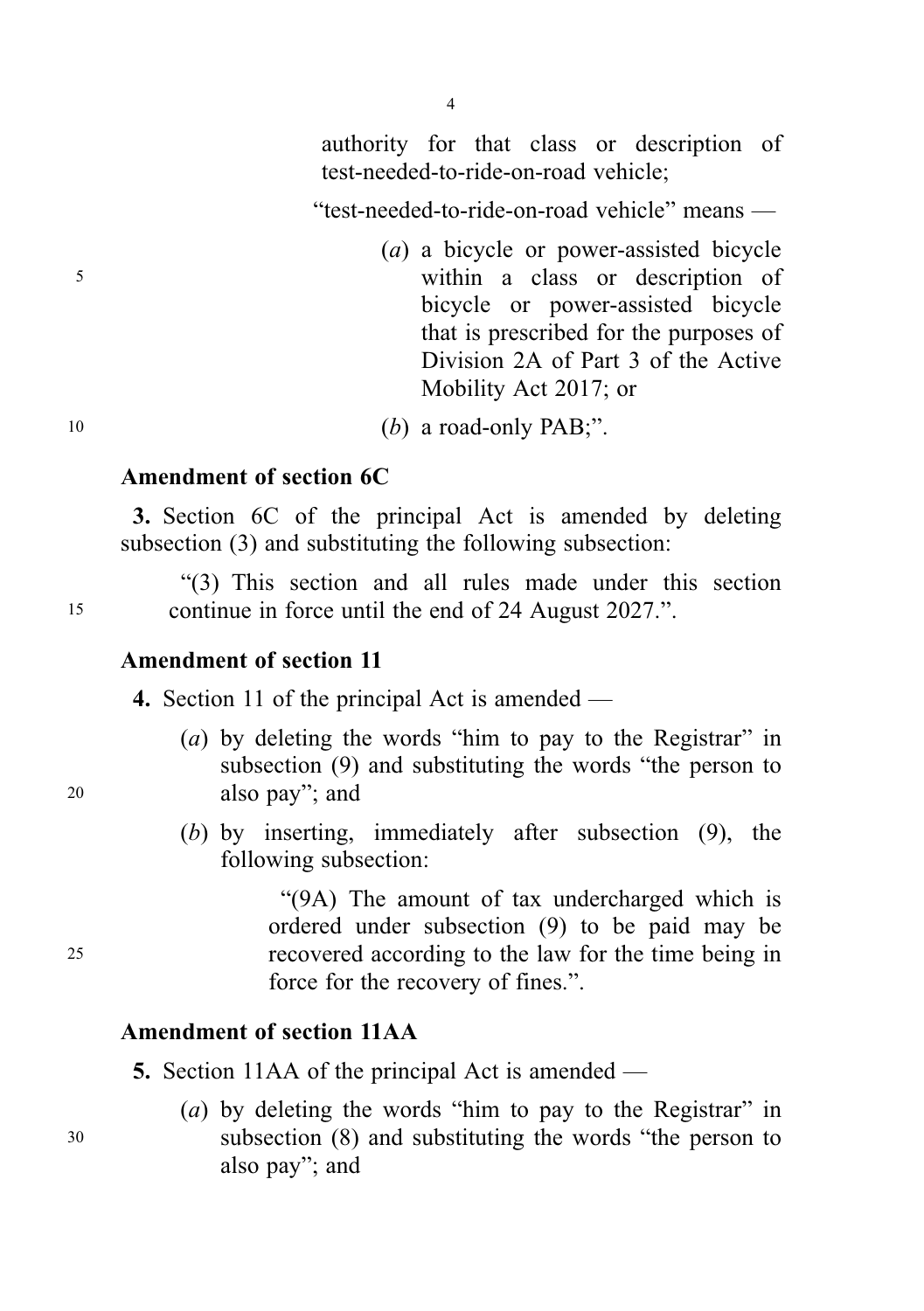(b) by inserting, immediately after subsection (8), the following subsection:

> "(8A) The amount of the vehicular emissions tax, or the tax payable under section  $11(1)(a)$ , which has been undercharged and ordered under subsection  $(8)$  5 to be paid may be recovered according to the law for the time being in force for the recovery of fines.".

# Repeal and re-enactment of section 11B

6. Section 11B of the principal Act is repealed and the following section substituted therefor: 10

# "Taxes and fees payable upon loss of exempt status

 $11B$ ,—(1) This section applies to and in relation to any vehicle in respect of which a relevant impost is otherwise payable upon the first registration, continued registration or the keeping or use on roads, of the vehicle, if not for any of the following events 15 (whether happening before, on or after the date of commencement of section 6 of the Road Traffic (Amendment) Act 2021):

- (a) the operation of section 14 which is repealed by the Road Traffic (Amendment) Act 2021; 20
- (b) an exemption under section 33;
- (c) an exemption under any order made under section 142.

(2) Upon the happening, on or after the date of commencement of section 6 of the Road Traffic (Amendment) Act 2021, of a <sup>25</sup> disqualifying event for a relevant impost relating to a vehicle which has not ceased to be kept or used on any road in Singapore and has not been destroyed or removed from Singapore, a tax is payable as follows:

- (*a*) upon the happening of the earlier of the following:  $30$ 
	- (i) at the end of one month after the disqualifying event for the relevant impost happens;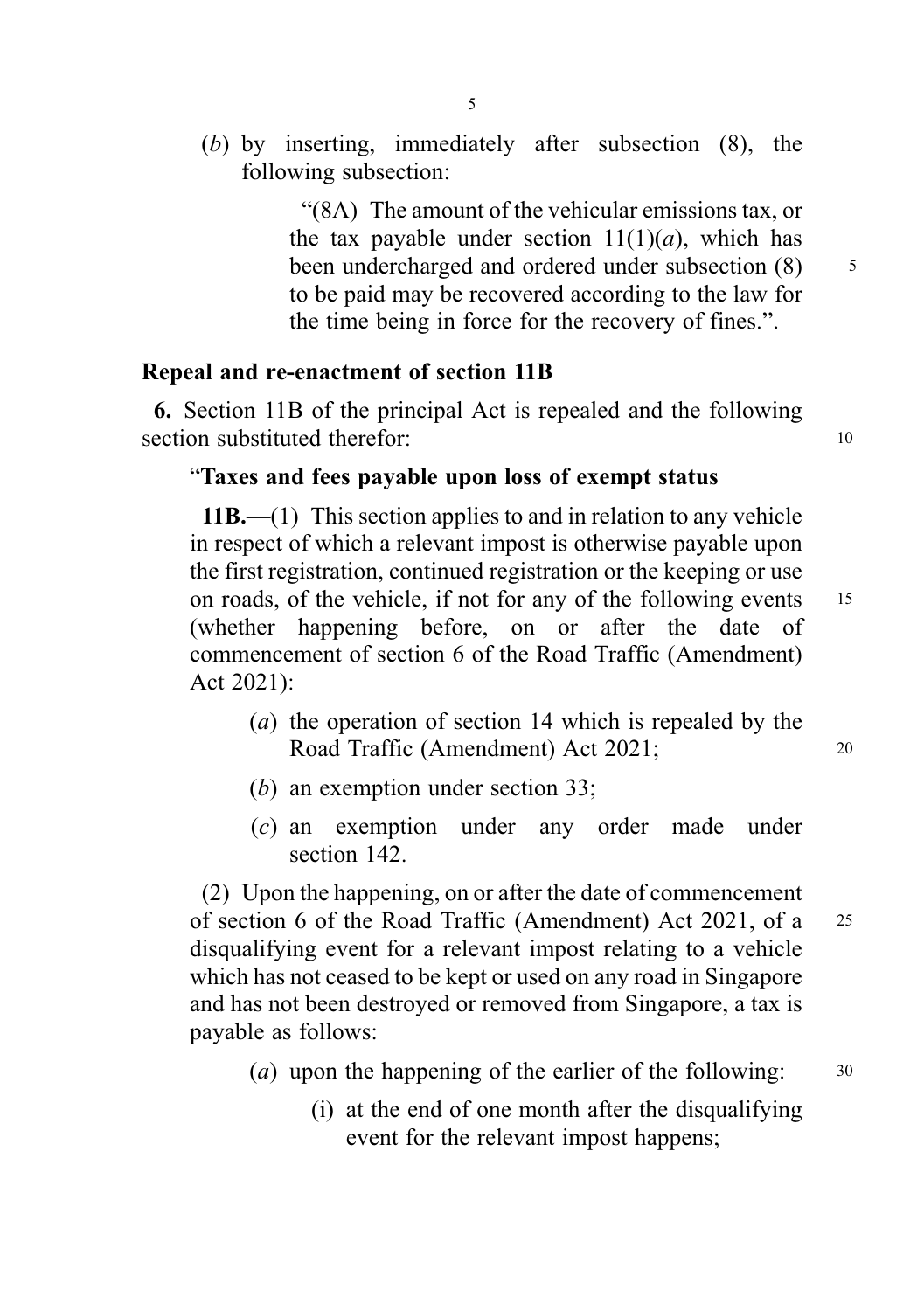- (ii) the re-registration of the vehicle after the disqualifying event for the relevant impost;
- (b) at the end of any period of extension allowed by the Registrar for payment of that tax.

<sup>5</sup> (3) The tax under subsection (2) is payable and recoverable from the person who is keeping or using the vehicle when the disqualifying event happens for a relevant impost with respect to that vehicle.

(4) The tax under subsection (2) with respect to a vehicle is as <sup>10</sup> follows, whichever being applicable:

- (a) where the disqualifying event relates to any tax payable under section 11 upon the first registration of a vehicle — an amount worked out in the prescribed manner, which must not exceed the amount of the tax 15 that would have been payable under section  $11(1)(a)$ on the first registration of the vehicle if not for an event in subsection  $(1)(a)$ ,  $(b)$  or  $(c)$ ;
- (b) where the disqualifying event relates to any levy payable under section 10A — an amount worked out <sup>20</sup> in the prescribed manner, which must not exceed the amount of the levy that would have been payable under section 10A(2) on the first registration of the vehicle with a permit if not for an event in subsection  $(1)(a)$ ,  $(b)$  or  $(c)$ ;
- <sup>25</sup> (c) where the disqualifying event relates to any other relevant impost — an amount worked out in the prescribed manner, which must not exceed the total amount of the relevant impost that would have been payable if the event in subsection  $(1)(a)$ ,  $(b)$  or  $(c)$  did <sup>30</sup> not happen.

(5) To avoid doubt, a vehicle to which this section applies may be the subject of different disqualifying events for different relevant imposts.

(6) To ascertain the relevant impost that was not payable upon <sup>35</sup> the first registration, continued registration or the keeping or use

6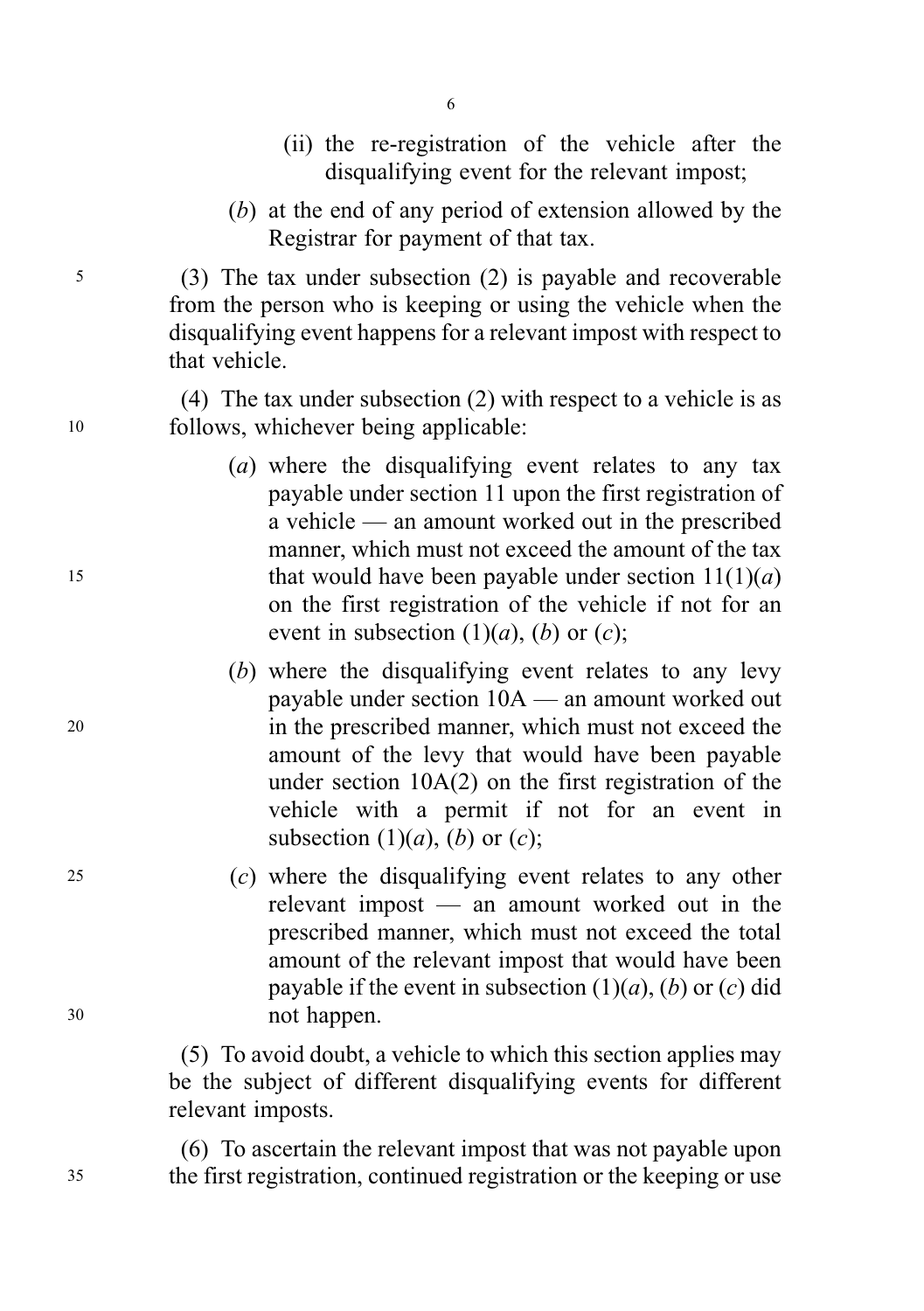on roads, of the vehicle concerned, any rebate from that relevant impost that may be claimed under section 11 when the vehicle was first registered must be reckoned.

(7) Any person who gives any incorrect information in relation to any matter affecting the amount of tax chargeable under this <sup>5</sup> section shall be guilty of an offence and shall be liable on conviction to a fine not exceeding \$10,000 or to imprisonment for a term not exceeding 6 months, and the court shall order the person to pay the amount of tax which has been undercharged.

(8) The amount of the tax under this section which has been <sup>10</sup> undercharged and ordered under subsection (7) to be paid may be recovered according to the law for the time being in force for the recovery of fines.

(9) The Registrar may compound any offence punishable under subsection  $(7)$  by collecting from the person reasonably 15 suspected of having committed the offence a sum not exceeding \$1,000 and the amount of the tax undercharged, and may before judgment stay or compound any proceedings thereunder.

- $(10)$  In this section
	- "disqualifying event", in relation to a relevant impost for a <sup>20</sup> vehicle, means any of the following, whichever happens first:
		- (a) the expiry of any period the relevant impost is not payable with respect to the vehicle because of an event in subsection  $(1)(a)$ ,  $(b)$  or  $(c)$ ; 25
		- (b) the cancellation of the registration of the vehicle under section  $27(1)$  or  $(1A)$ :
		- (c) the first breach of any condition (whether a condition precedent or a condition subsequent) that the exemption described in <sup>30</sup> subsection  $(1)(a)$ ,  $(b)$  or  $(c)$  with respect to the vehicle is subject;

"relevant impost", in relation to any vehicle, means any of the following taxes, fees or levies otherwise payable in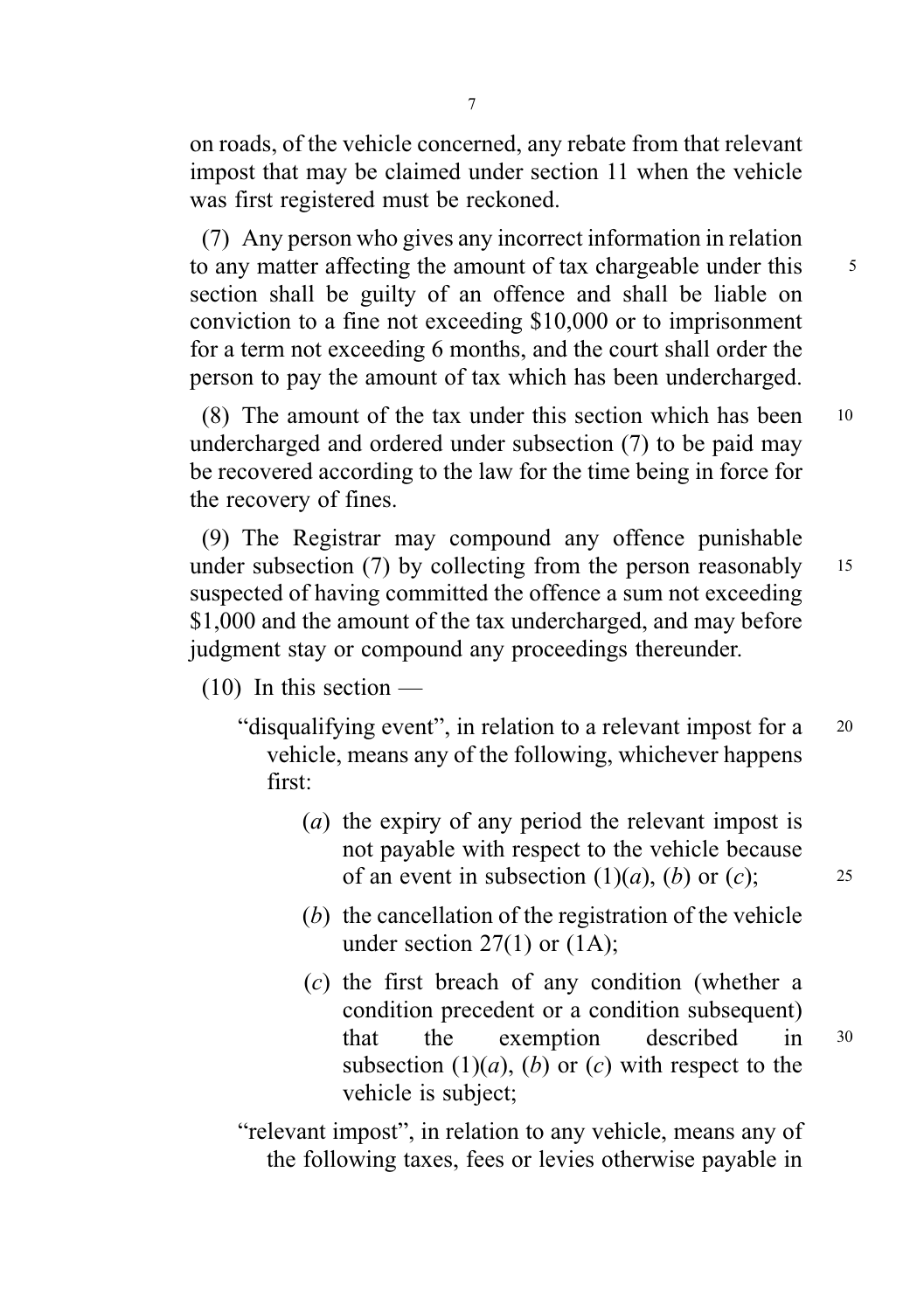respect of the vehicle if not for an event in subsection  $(1)(a)$ ,  $(b)$  or  $(c)$ :

- (a) any fee payable under section 10;
- (b) any levy payable under section  $10A(2)$ ;
- <sup>5</sup> (c) any tax payable under section 11;
- (d) any carbon emission tax payable under section 11AA as in force immediately before 1 January 2018, or any vehicular emission tax payable under that section as in force on or after 10 that date."

## Repeal of section 14

7. Section 14 of the principal Act is repealed.

# Amendment of section 27

8. Section 27 of the principal Act is amended —

<sup>15</sup> (a) by inserting, immediately after subsection (1), the following subsection:

"(1A) In addition to subsection (1), the Registrar may cancel the registration of a vehicle registered under any particular class, category or description or <sup>20</sup> purpose of use if the Registrar is satisfied that —

- (a) the vehicle has been so permanently altered (on or after the date of commencement of section 8 of the Road Traffic (Amendment) Act 2021 and whether in the course of <sup>25</sup> repair or otherwise) so as to render its construction, weight and equipment or condition such that the vehicle no longer conforms to the class, category or description it is registered under; or
- <sup>30</sup> (b) the use of the vehicle has so materially changed (on or after the date of commencement of section 8 of the Road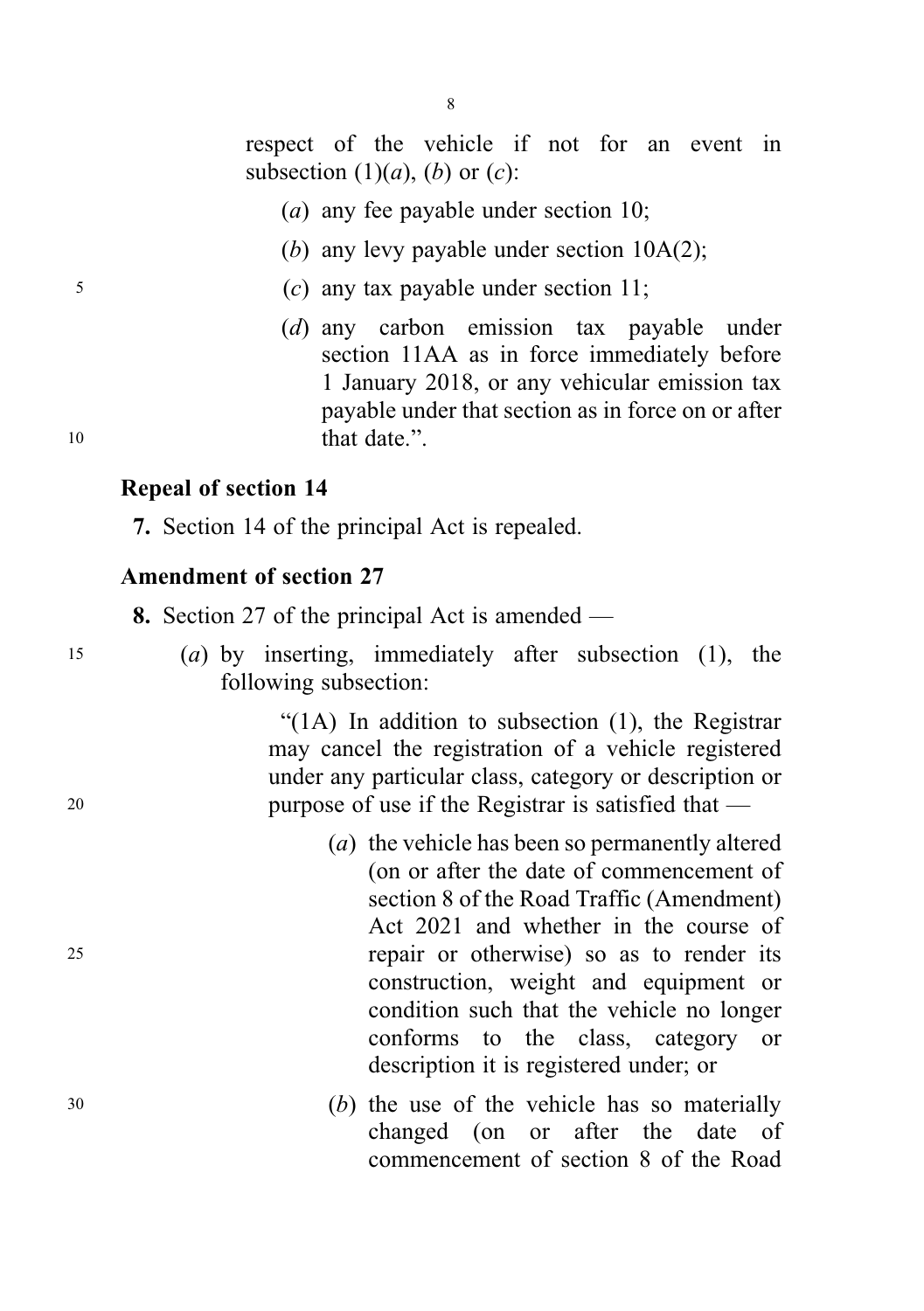Traffic (Amendment) Act 2021) such that the use of the vehicle does not conform to the purpose of use it is registered for.";

- (b) by inserting, immediately after the words "subsection (1)" in subsection (2), the words "or  $(1A)$ "; and  $5$
- (c) by inserting, immediately after the words "the Registrar may approve" in subsection (2), the words "unless the vehicle is re-registered within that period".

## Amendment of heading to Part II

**9.** Part II of the principal Act is amended by inserting, immediately  $10$ after the word "DRIVERS" in the Part heading, the words "AND RIDERS".

## New Division heading of Part II and new section 34F

10. Part II of the principal Act is amended by inserting, immediately above section 35, the following Division heading and 15 section:

> "Division  $1 -$  Driving of motor vehicles except test-needed-to-ride-on-road vehicles

## Application of Division

34F. This Division does not apply to or in relation to the riding 20 of any test-needed-to-ride-on-road vehicle on any road.".

#### Amendment of section 35A

11. Section 35A of the principal Act is amended by deleting subsection (8).

#### **Repeal of section 41** 25

12. Section 41 of the principal Act is repealed.

#### Amendment of section 42

13. Section 42 of the principal Act is amended by deleting subsections (1) and (2) and substituting the following subsections: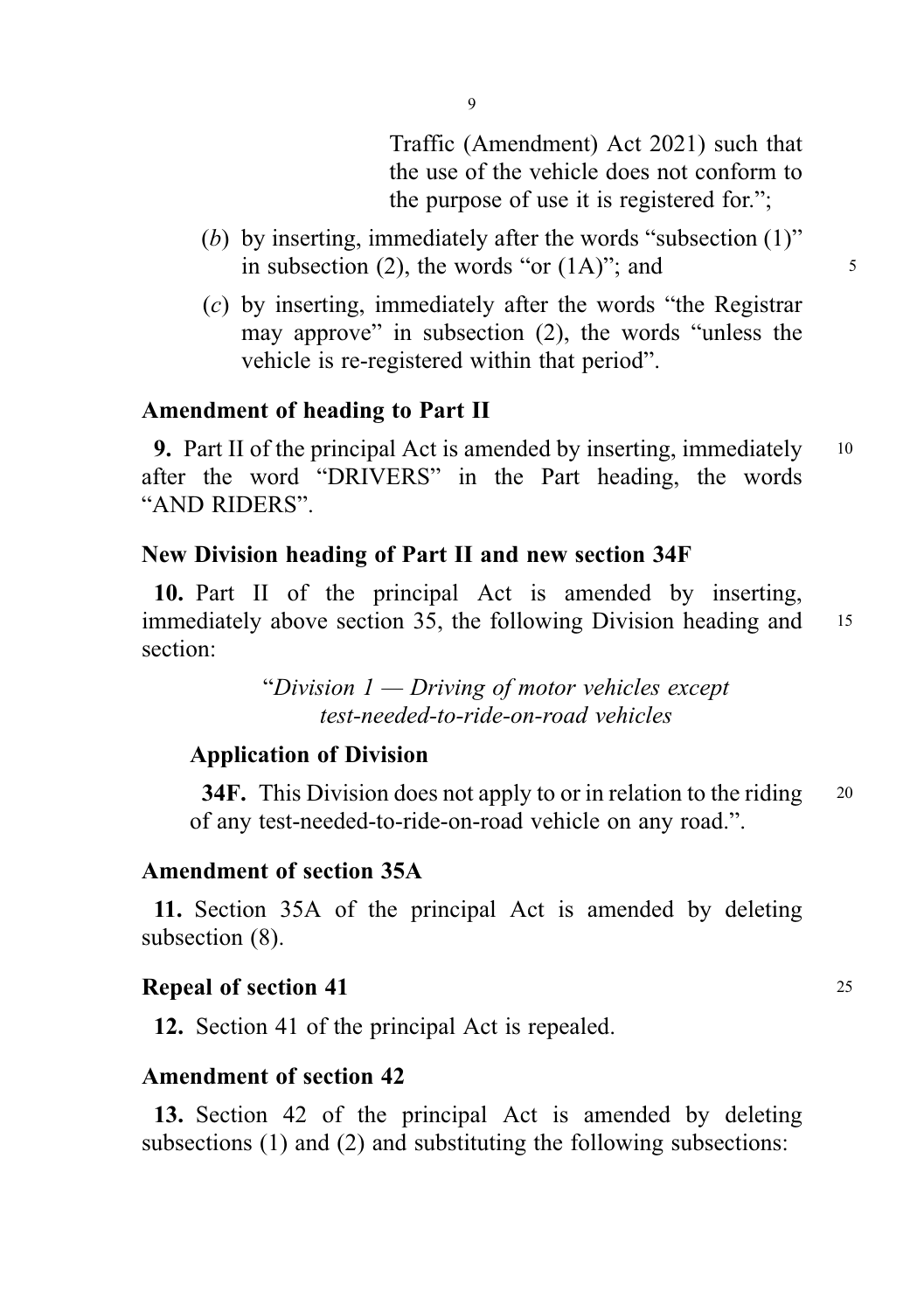"(1) Where a person (called in this section the offender) is convicted of —

- (a) an offence under this Act or any other written law in connection with the driving of a motor vehicle; or
- <sup>5</sup> (b) an offence under this Act or any other written law  $and$  —
	- (i) at the time of the commission of the offence, the offender was the driver or was in charge of a motor vehicle on a road or other public place;
- <sup>10</sup> (ii) the person against whom the offence was committed was the driver of another vehicle on the road or public place, a passenger in that other vehicle or a pedestrian on the road or public place;
- <sup>15</sup> (iii) the court convicting the offender of the offence is satisfied that the commission of the offence arose from or was connected with a dispute between the offender and that other person over the use of the road or public place; and
- <sup>20</sup> (iv) having regard to the circumstances under which the offence was committed and the behaviour of the offender, the court is of the opinion that it is undesirable for the offender to continue to be allowed to drive a motor vehicle,
- <sup>25</sup> the court may, in addition to imposing on the offender the punishment provided for such offence, make an order disqualifying the offender from holding or obtaining a driving licence for life or for such period as the court may think fit.

(2) Subsection (1) is subject to any provision in this Act <sup>30</sup> expressly providing otherwise.".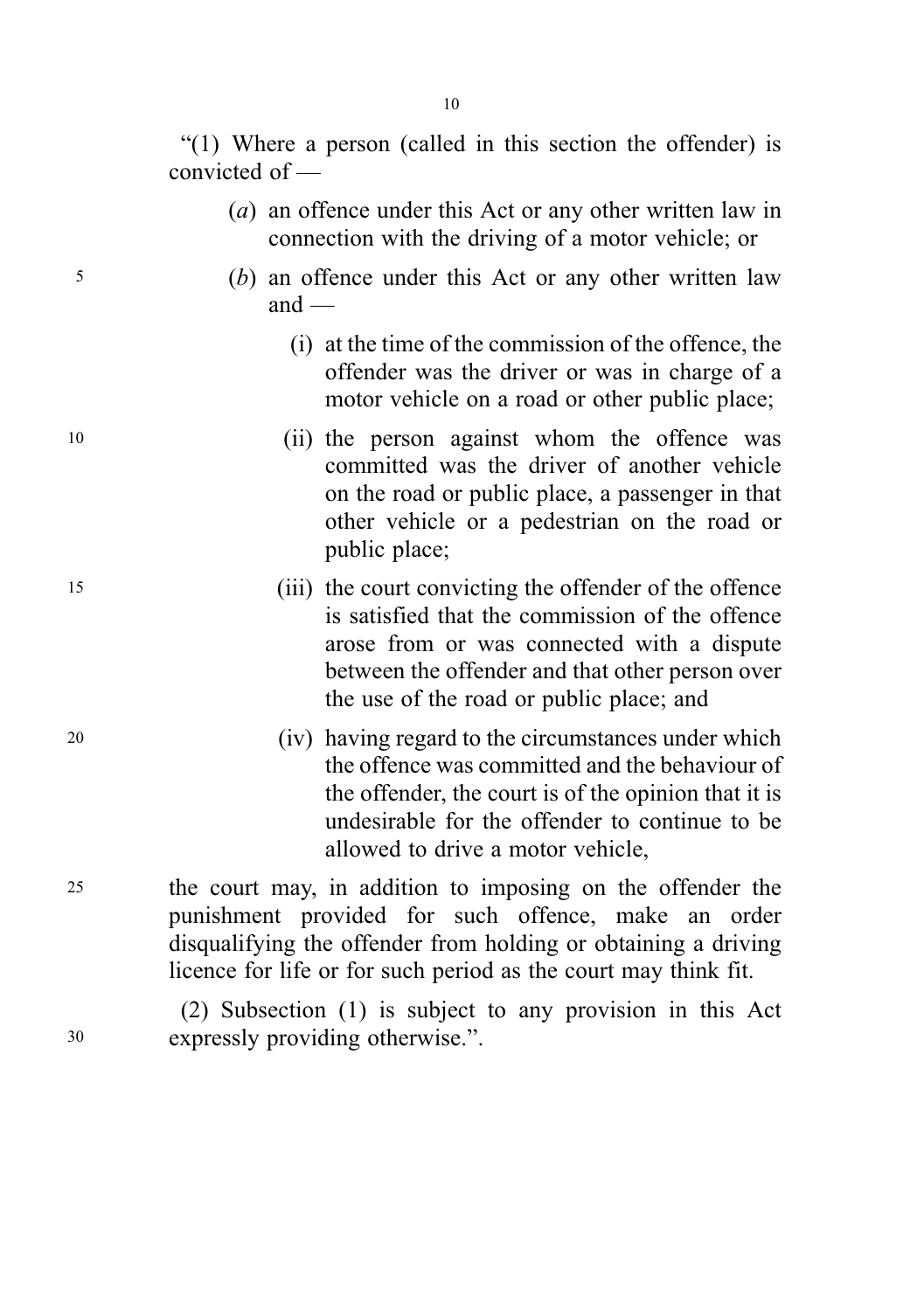# Amendment of section 45

14. Section 45 of the principal Act is amended —

- (a) by deleting the words "3 years" in subsection (1) and substituting the words "5 years"; and
- (b) by deleting subsection  $(8)$ .  $\frac{5}{2}$

# New Division 2 and new Division heading of Part II

15. The principal Act is amended by inserting, immediately after section 47F, the following Division and Division headings:

> "Division  $2 -$  Competency test for riding test-needed-to-ride-on-road vehicle on road 10

# Unauthorised riding of test-needed-to-ride-on-road vehicle

47G.—(1) An individual commits an offence if the individual —

- (a) rides on a road a test-needed-to-ride-on-road vehicle;  $15$
- (b) is not granted a competency test certificate for that class or description of test-needed-to-ride-on-road vehicle certifying that the individual has passed the prescribed test of competence for that class or description of test-needed-to-ride-on-road vehicle; <sup>20</sup> and
- (c) is not excluded under subsection (2) or not exempted from this provision under section 142.

(2) Subsection (1) does not apply to an individual riding a test-needed-to-ride-on-road vehicle in circumstances prescribed <sup>25</sup> in rules made under section 48.

(3) An individual who is guilty of an offence under subsection (1) shall be liable on conviction —

(a) to a fine not exceeding \$2,000 or to imprisonment for a term not exceeding 6 months or to both; but  $30$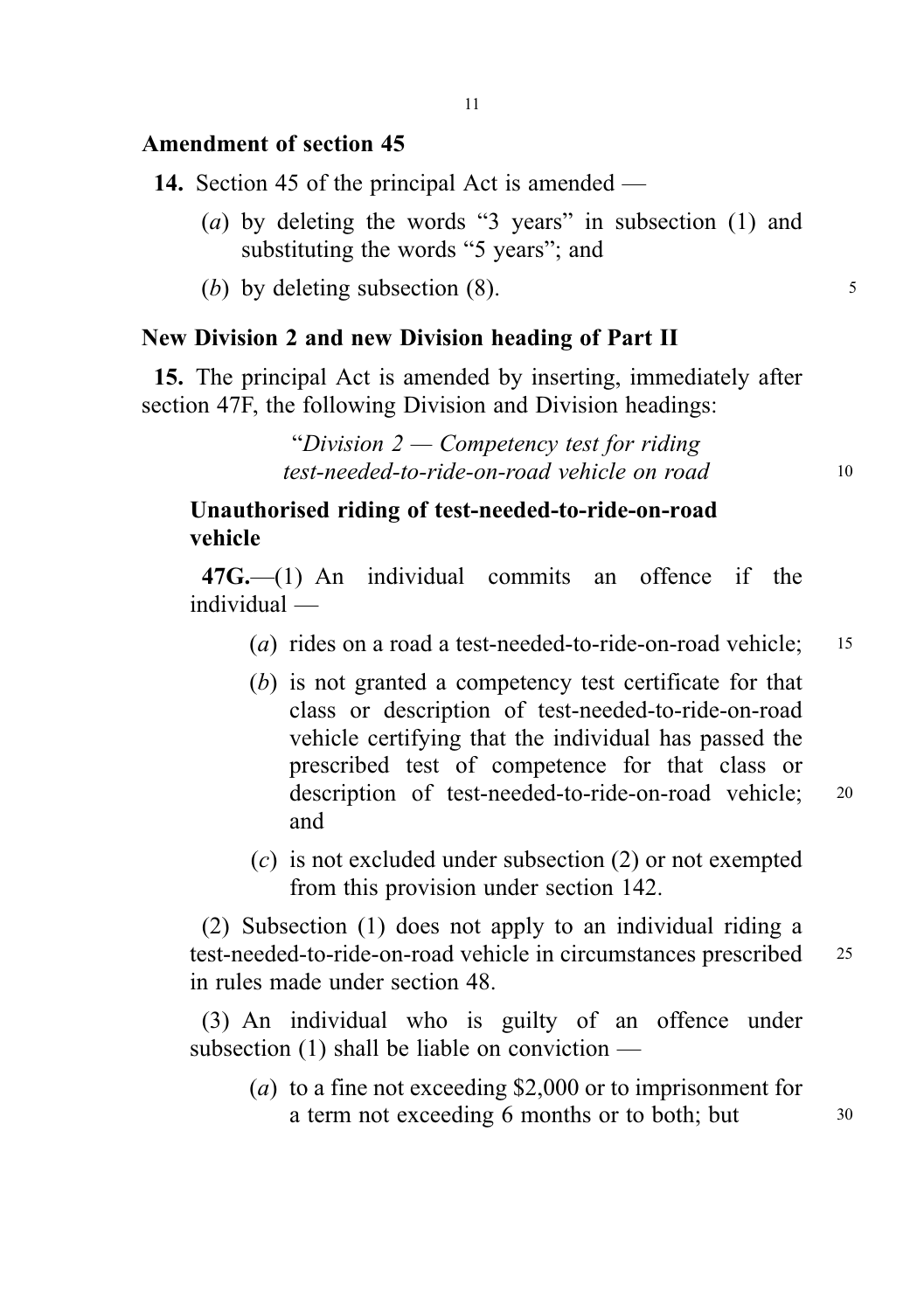(b) where the individual is a repeat offender, to a fine not exceeding \$5,000 or to imprisonment for a term not exceeding 12 months or to both.

# Grant of competency test certificate for road-only PAB

<sup>5</sup> 47H.—(1) Subject to subsection (2), the test authority may, on the application under subsection (3) by an individual, grant the individual a competency test certificate in respect of riding any road-only PAB certifying that the individual has passed the prescribed test of competence for the road-only PAB.

<sup>10</sup> (2) The test authority may grant under subsection (1) an individual a competency test certificate certifying that the individual has passed the prescribed test of competence for riding a road-only PAB if, and only if, the test authority is satisfied that the individual —

- <sup>15</sup> (a) has attended and successfully completed, not earlier than a prescribed time before that application is made, a prescribed test of competence relating to the road-only PAB; and
- (b) is not below the minimum riding age (if prescribed) <sup>20</sup> for the purposes of section 62 relating to the road-only PAB.

(3) An application for a competency test certificate relating to a road-only PAB must —

(*a*) be in the form and manner the test authority requires;

- <sup>25</sup> (b) be accompanied by an application fee, if prescribed;
	- (c) state the description of the road-only PAB that is the subject of the application; and
- (d) contain an undertaking to take, or a declaration that the applicant has attended and successfully completed <sup>30</sup> (as the case may be) a prescribed test of competence to ride the road-only PAB that is the subject of the application.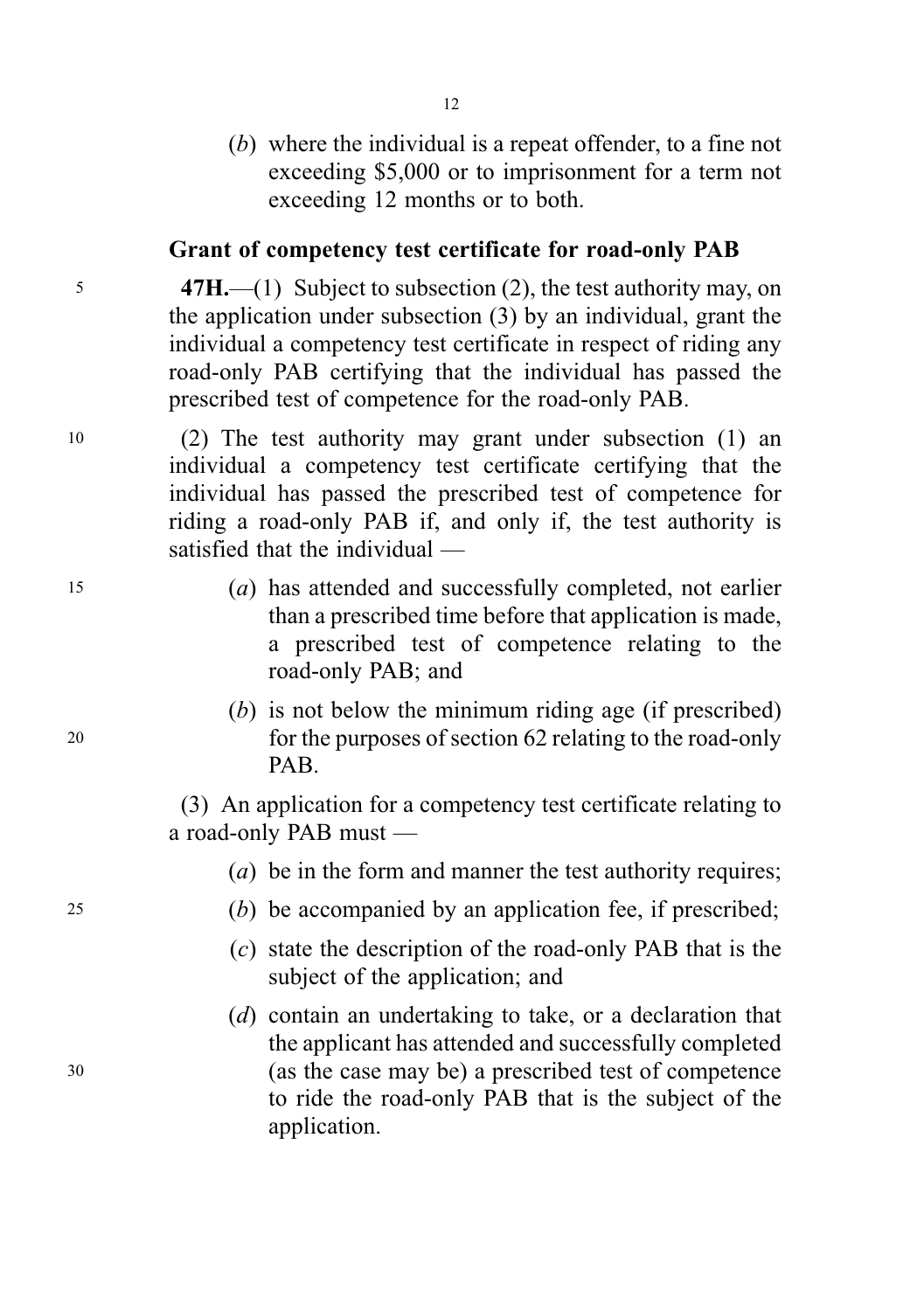(4) The test authority may refuse to consider an application under subsection (3) that is incomplete or not made in accordance with this section.

(5) To avoid doubt, a competency test certificate may be granted in a digital form, consisting of evidence of the grant of 5 the competency test certificate using information relating to the individual granted the competency test certificate that is displayed on a mobile communication device or other electronic device.

# Validity of competency test certificate for road-only PAB 10

47I.—(1) Subject to this section, every competency test certificate granted under section 47H(1) to an individual for a road-only PAB remains in force —

- (a) for the period specified in the competency test certificate; or 15
- (b) for the natural life of the individual if no period in paragraph  $(a)$  is specified.

(2) A test authority may cancel a competency test certificate granted under section 47H(1) to an individual for a road-only  $PAB$  if  $\_\$ 

- (a) the test authority is satisfied that the competency test certificate had been obtained by the individual by fraud or misrepresentation; or
- (b) the prescribed test of competence for the road-only PAB has so materially changed after the grant of the 25 competency test certificate as to affect the assessment of the individual's continued competency to ride the road-only PAB.

(3) A competency test certificate granted under section 47H(1) to an individual may be cancelled by a test authority under <sup>30</sup> subsection (2) by the test authority giving notice to the individual concerned of the cancellation.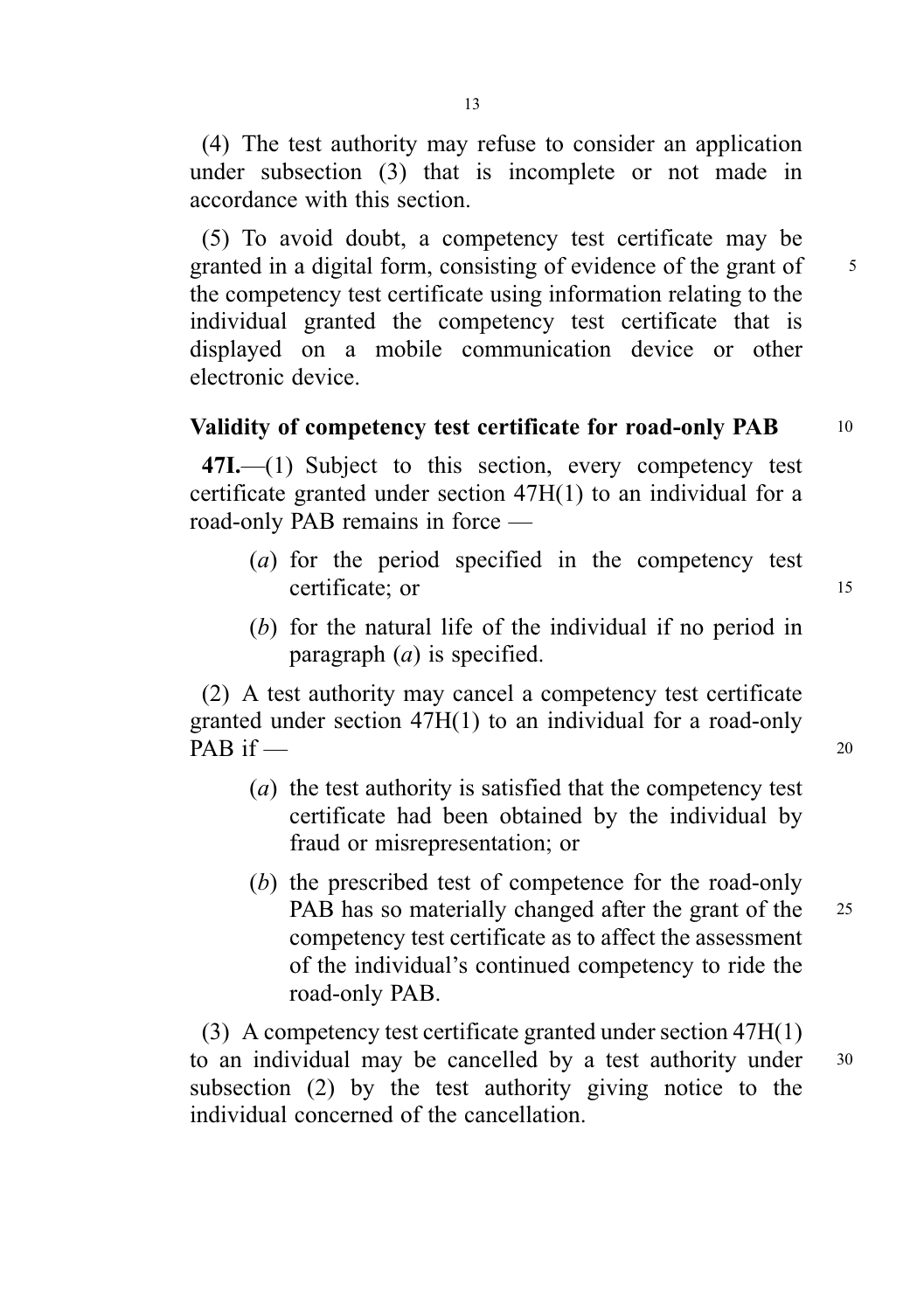(4) A competency test certificate that is cancelled under subsection (2) is void from the date of cancellation specified in the notice under subsection (3).

# Unlawful use of competency test certificate for road-only  $5$  PAR

 $47J$ ,—(1) A person commits an offence if the person —

- (a) has in the person's possession, without lawful authority or a reasonable excuse, an article so resembling a competency test certificate granted <sup>10</sup> under section 47H(1) as to be calculated to deceive;
	- (b) alters a competency test certificate which is granted under section 47H(1) in a way that is calculated to deceive;
- (c) dishonestly alters or uses a competency test certificate <sup>15</sup> granted under section 47H(1); or
	- (d) dishonestly lends, or allows another person to use, a competency test certificate granted under section  $47H(1)$ .

(2) A person who is guilty of an offence under subsection (1) <sup>20</sup> shall be liable on conviction to a fine not exceeding \$5,000 or to imprisonment for a term not exceeding 12 months or to both.

# Allowing untested rider, etc., on road

47K.—(1) Subject to this Act, a person commits an offence  $if -$ 

- $25$  (a) the person employs, or intentionally or negligently allows, an individual to ride on a road a test-needed-to-ride-on-road vehicle of a class or description;
- (b) the individual in paragraph  $(a)$  is not granted a <sup>30</sup> competency test certificate for that class or description of test-needed-to-ride-on-road vehicle and is not excluded under section 47G(2); and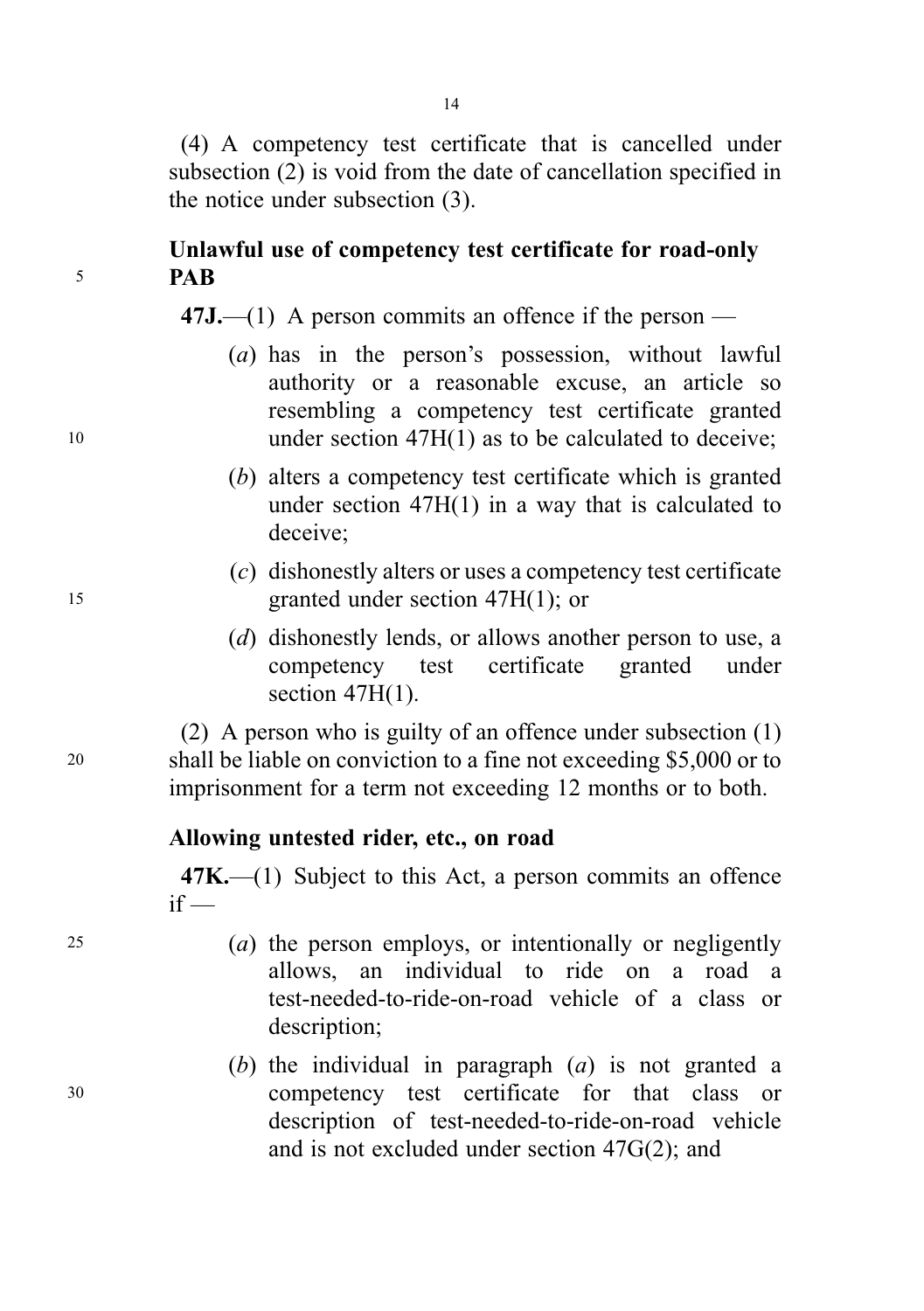$(c)$  the person knows that, or is negligent as to whether, the individual is not granted a competency test certificate for that class or description of test-needed-to-ride-on-road vehicle.

(2) To avoid doubt, subsection (1) does not apply to a person  $\frac{5}{10}$ who carries on at any premises a business of selling test-needed-to-ride-on-road vehicles allowing, in the course of that business and for the purpose of selling the vehicle, a customer of the business concerned at the customer's request to ride a test-needed-to-ride-on-road vehicle within any part of <sup>10</sup> those premises not comprising a road.

(3) An individual who is guilty of an offence under subsection (1) shall be liable on conviction —

- (a) to a fine not exceeding \$2,000 or to imprisonment for a term not exceeding 6 months or to both; but 15
- (b) where the individual is a repeat offender, to a fine not exceeding \$5,000 or to imprisonment for a term not exceeding 12 months or to both.

(4) For the purposes of subsection (3), an individual is a repeat offender in relation to an offence under subsection (1) if the <sup>20</sup> individual who is convicted, or found guilty, of an offence under subsection (1) has been convicted or found guilty on at least one other earlier occasion of an offence under subsection (1).

# Production of competency test certificate

 $47L$ .—(1) A police officer or a duly authorised person may, 25 for the purpose of ensuring that any test-needed-to-ride-on-road vehicle that is being or may be used on a road complies with this Act, at any time order the rider of the vehicle to produce the rider's competency test certificate for examination or other identity documents so as to enable the police officer or duly 30 authorised person (as the case may be) to ascertain —

- (a) the identity of the rider; and
- (b) the authority by which the competency test certificate was granted.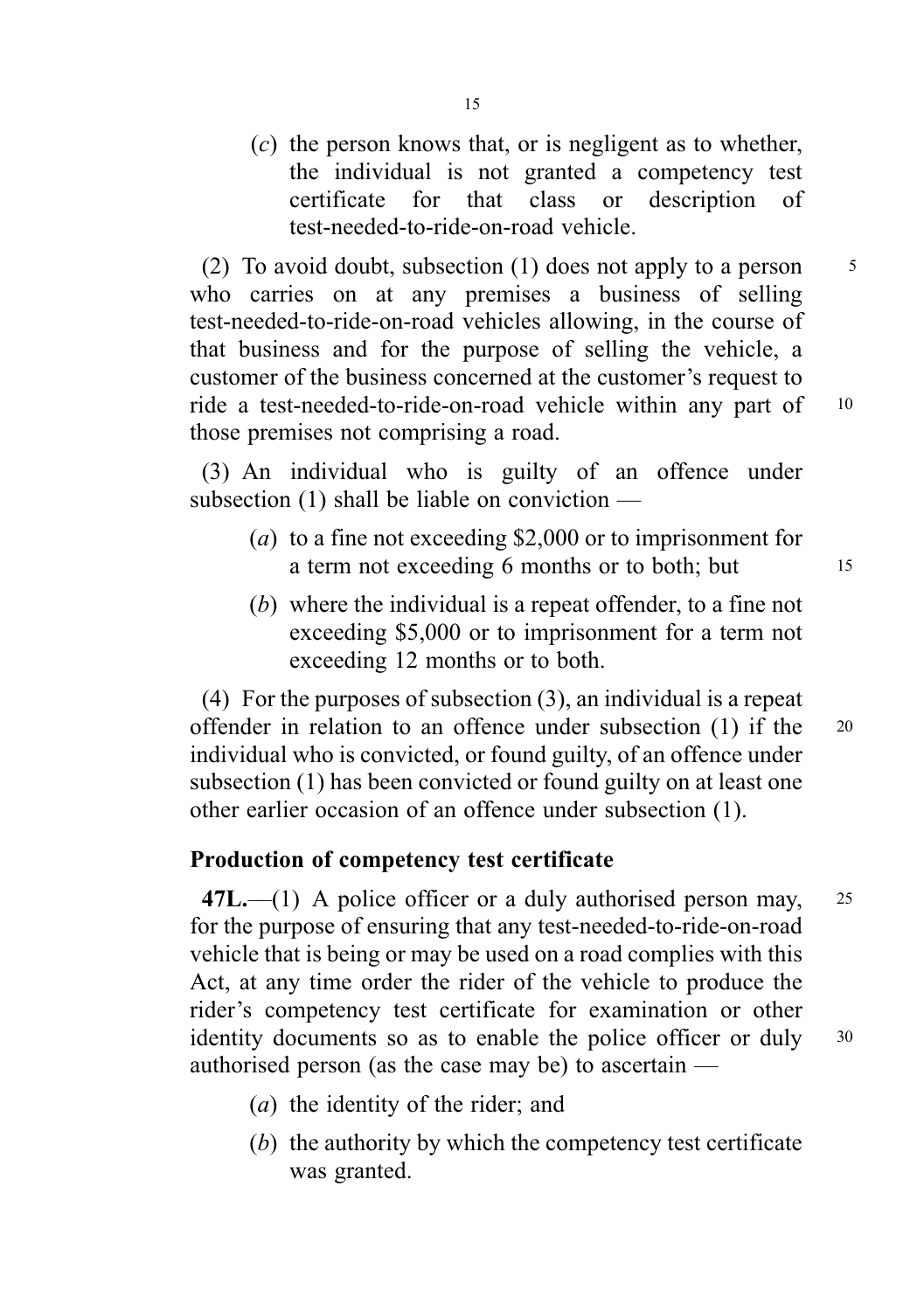(2) A rider of a vehicle to whom an order under subsection (1) is given who refuses or neglects to comply with the order commits an offence and shall be liable on conviction —

- (a) to a fine not exceeding \$1,000 or to imprisonment for <sup>5</sup> a term not exceeding 3 months or to both; but
	- (b) where the individual is a repeat offender, to a fine not exceeding \$2,000 or to imprisonment for a term not exceeding 6 months or to both.

(3) However, subsection (2) does not apply if within 48 hours <sup>10</sup> after an order is given to a rider of a vehicle under subsection (1), the rider produces the competency test certificate in person at any police station or other place that is specified by the police officer or duly authorised person (as the case may be) at the time the order was given.

<sup>15</sup> (4) An individual to whom a digital competency test certificate is granted who holds, or produces or carries a mobile communication device or other electronic device on which the digital competency test certificate is displayed for the purpose of complying with an order under subsection (1) to produce a <sup>20</sup> competency test certificate, is taken to have produced a competency test certificate for that purpose.

(5) However, a digital competency test certificate is not displayed for the purpose of complying with an order under subsection (1) to produce or carry a competency test certificate 25 if  $-$ 

- (a) the screen of the mobile communication device or other electronic device on which it is purportedly displayed is unable to be read by the person to whom it is displayed due to cracking, dimming, dirt or any <sup>30</sup> other fault, damage or obstruction;
- (b) the individual fails or refuses to comply with a reasonable request by the person to whom it is purported to be displayed to facilitate the reading, copying or scanning of the whole or any part of the <sup>35</sup> digital competency test certificate; or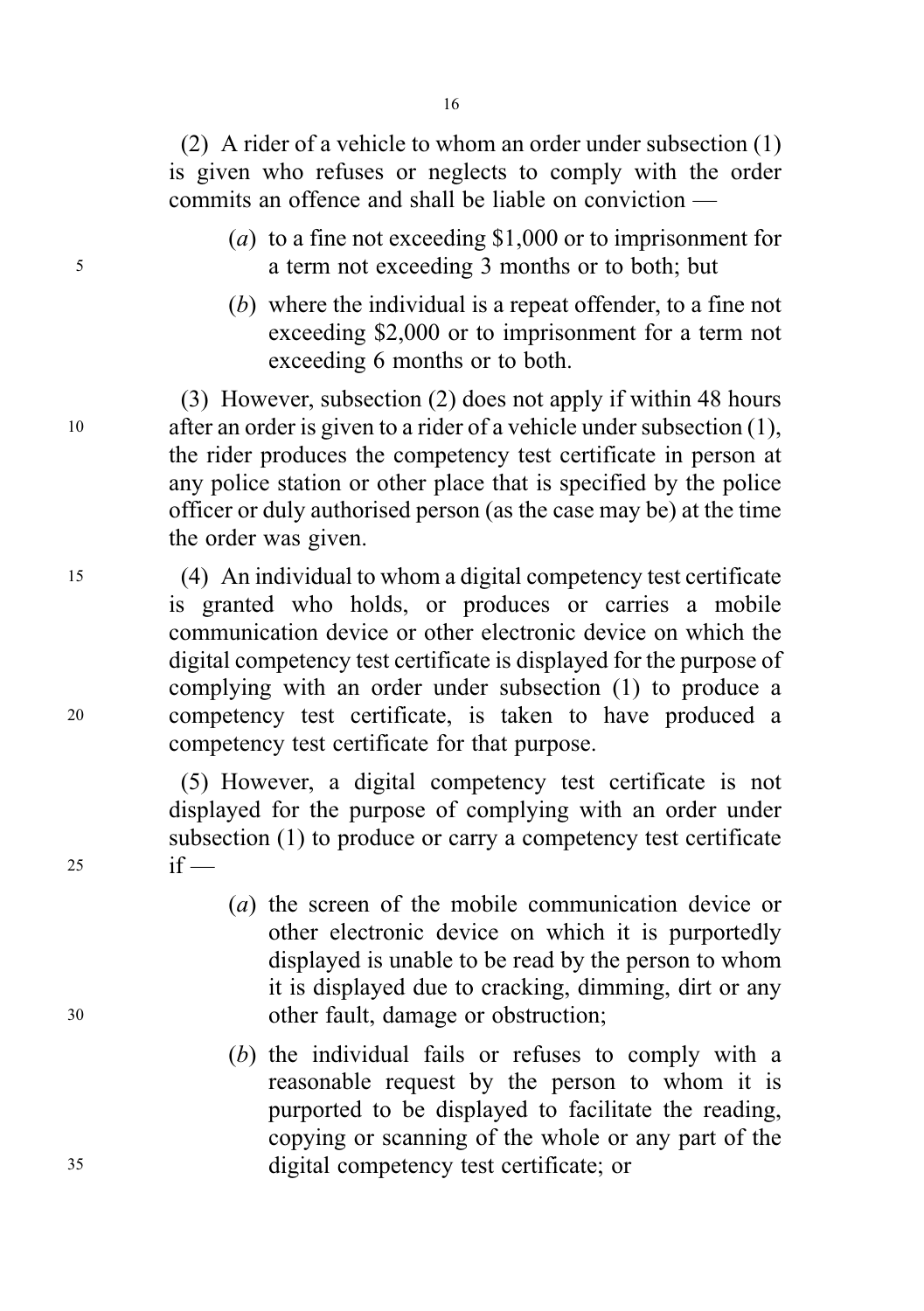(c) the holder of the digital competency test certificate refuses to comply with a reasonable direction to refresh the display of the digital competency test certificate.

(6) To avoid doubt, an individual who displays or purports to  $\frac{5}{5}$ display a digital competency test certificate is not required to give or hand over, to the person who is requiring the competency test certificate to be produced or handed over, the mobile communication device or other electronic device on which the digital competency test certificate is displayed or purported to be  $10$ displayed.

(7) An individual is a repeat offender in relation to an offence under subsection (2) if the individual who is convicted, or found guilty, of an offence under subsection (2) has been convicted or found guilty on at least one other earlier occasion of an offence 15 under subsection (2).

(8) A reference to a duly authorised person in this section or section 47M or 47N is a reference to an individual appointed under this subsection by the Minister as an authorised person for the purposes of that section, is authorised by the Minister to 20 exercise any powers under that section and is acting within that authorisation.

# Production of false, etc., competency test certificate

47M. An individual riding a test-needed-to-ride-on-road vehicle on a road who, in purported compliance with any <sup>25</sup> order given to the individual under section 47L(1) by a police officer or duly authorised person —

- (a) produces to a police officer or duly authorised person —
	- (i) a competency test certificate that is altered in a <sup>30</sup> way that is calculated to deceive (whether or not it was already a false document before the alteration or it was altered by the individual), knowing that it is so altered;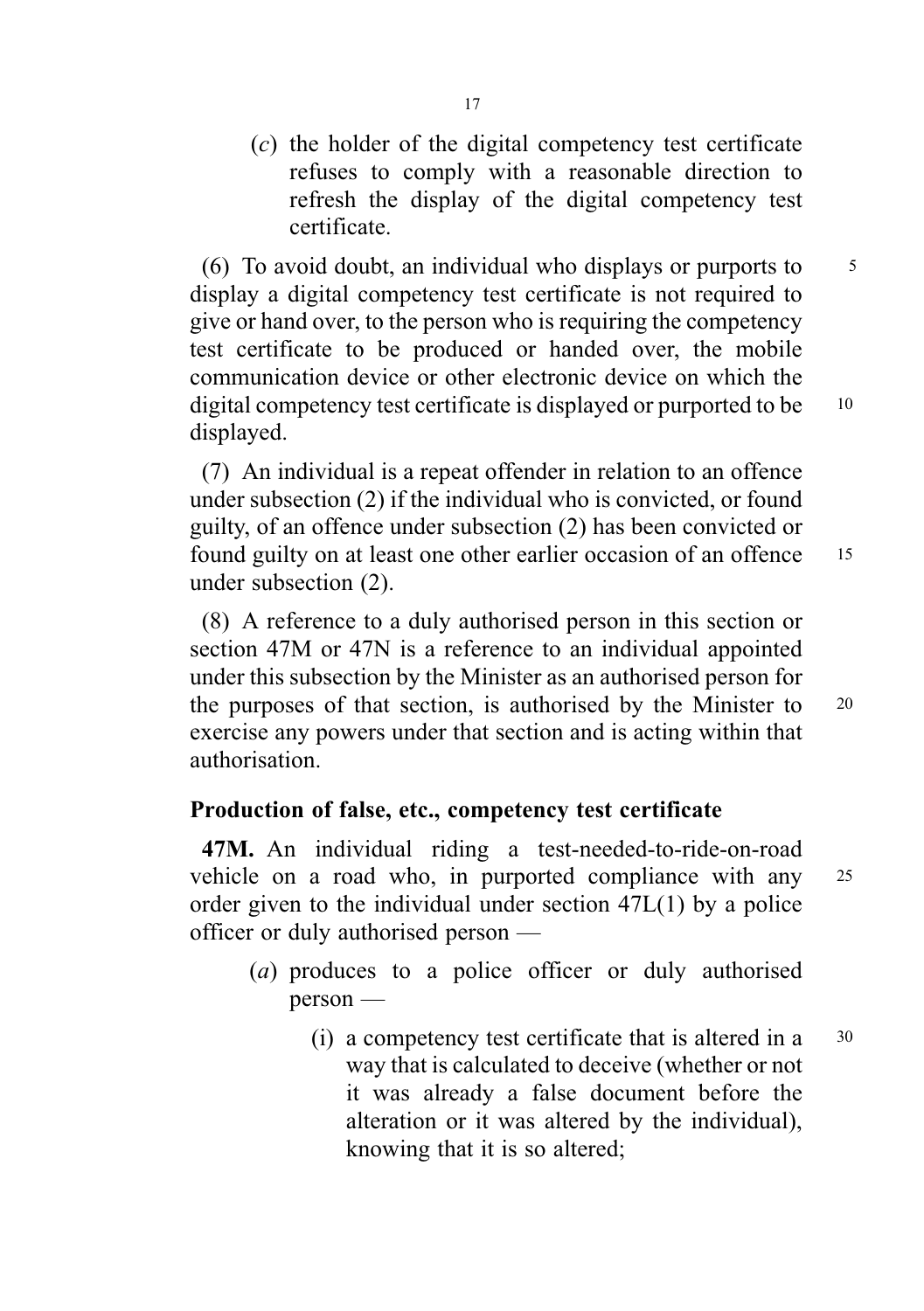- (ii) an article resembling a competency test certificate and calculated to deceive, knowing that the article is not a competency test certificate; or
- <sup>5</sup> (iii) a competency test certificate that was not granted to the individual, knowing that it was not so granted to that individual; and
- (b) with the intention of dishonestly inducing the police officer or duly authorised person to accept it as <sup>10</sup> genuine,

commits an offence and shall be liable on conviction to a fine not exceeding \$5,000 or to imprisonment for a term not exceeding 12 months or to both.

# Power to seize competency test certificate

15 47N.—(1) A police officer or duly authorised person may, with no other authority than this section, seize a competency test certificate or an article resembling a competency test certificate  $if -$ 

- (a) the competency test certificate or article is produced <sup>20</sup> to the police officer or duly authorised person (as the case may be) pursuant to an order under section 47L(1) or otherwise, by an individual who represents it as a competency test certificate granted to that individual; and
- <sup>25</sup> (b) the police officer or duly authorised person (as the case may be) has reason to believe that —
	- (i) the competency test certificate is unlawfully in the possession of that individual who produced it; or
- <sup>30</sup> (ii) the competency test certificate or article is evidence of the commission of an offence under section 47J(1) or 47M, or section  $23H(1)$  or 47(4A) of the Active Mobility Act 2017.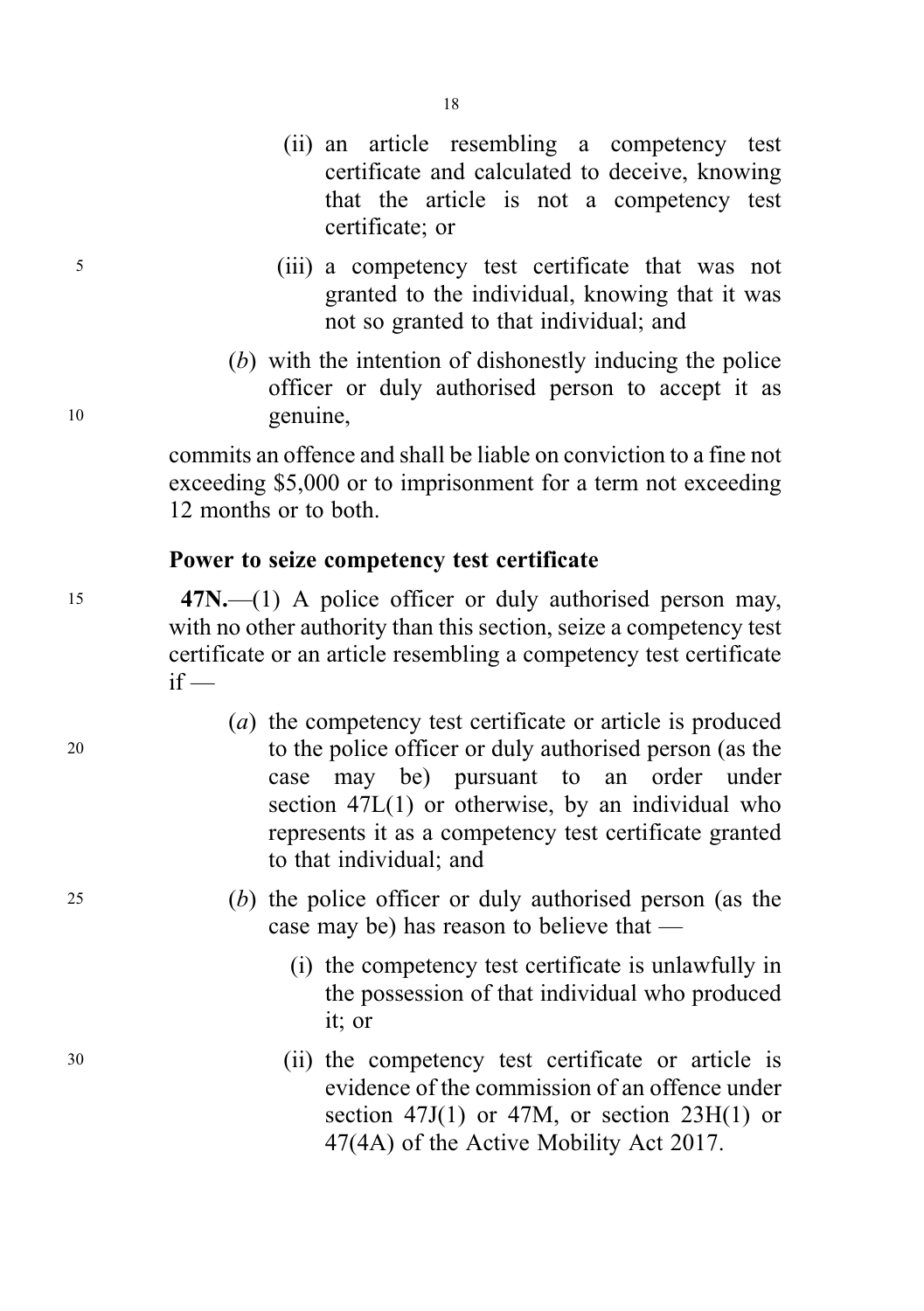(2) Every competency test certificate seized under subsection (1) must be forwarded to the relevant authority who issued the competency test certificate, and the relevant authority may —

- (*a*) return the competency test certificate to the individual  $\frac{5}{5}$ who produced it, if the relevant authority is satisfied that the competency test certificate was lawfully in the possession of the individual who produced it; or
- (b) in any other case, deal with it in such manner as the test authority thinks fit. 10

(3) However, the authority conferred by subsection (1) to seize a competency test certificate or any article resembling a competency test certificate does not extend to a mobile communication device or other electronic device on which a digital competency test certificate is displayed. 15

 $Division$   $3 - Miscellaneous$ <sup>"</sup>.

# Amendment of section 48

**16.** Section 48(1) of the principal Act is amended —

- (a) by inserting, immediately after the words "driving licences" wherever they appear in paragraphs  $(a)$  and  $(e)$ , 20 the words "under section 35 or competency test certificates under section 47H(1)"; and
- (b) by deleting paragraph  $(b)$  and substituting the following paragraph:
	- "(b) with respect to the nature of tests of  $25$ competence to drive a motor vehicle or ride a road-only PAB on roads, the administration of the tests of competence, and evidence of the result of attending and successfully completing any such test;".  $30$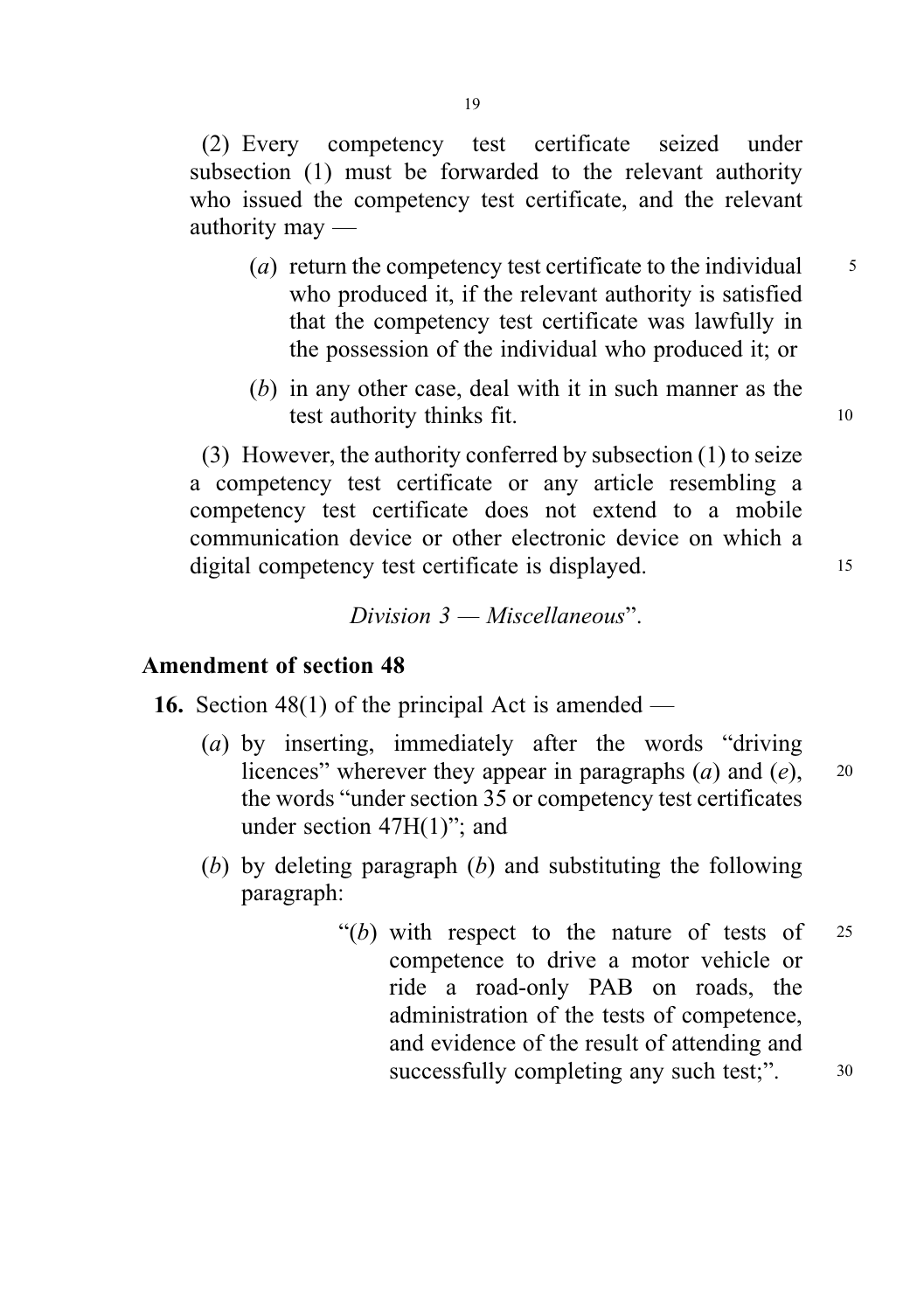## Amendment of section 62

- 17. Section 62 of the principal Act is amended
	- (a) by deleting subsection (1) and substituting the following subsection:
- <sup>5</sup> "(1) A person must not do the following:
	- (a) ride on a road a test-needed-to-ride-on-road vehicle when the person is below the prescribed minimum riding age (if any) for riding such a vehicle on a road;
- <sup>10</sup> (b) drive on a road any other motor vehicle when the person is below 18 years of age.";
	- (b) by inserting, immediately after the words "driving licence" in subsection (3), the words "or competency test certificate"; and
- <sup>15</sup> (c) by inserting, immediately after the words "on driving" in the section heading, the words "or riding".

# Amendment of section 67A

18. Section 67A(1) of the principal Act is amended by deleting the words "one or" and substituting the words "2 or".

# <sup>20</sup> Amendment of section 74

19. Section 74 of the principal Act is amended —

Commissioner of Police.";

(a) by inserting, immediately after subsection (1), the following subsection:

"(1A) The driver of a motor cycle (called in this

motor cycle where a person is being carried on the motor cycle (called in this section the pillion) so driven by the motor cycle rider unless the pillion is wearing securely on his or her head a protective

<sup>25</sup> section the motor cycle rider) must not drive the <sup>30</sup> helmet of a type approved by the Deputy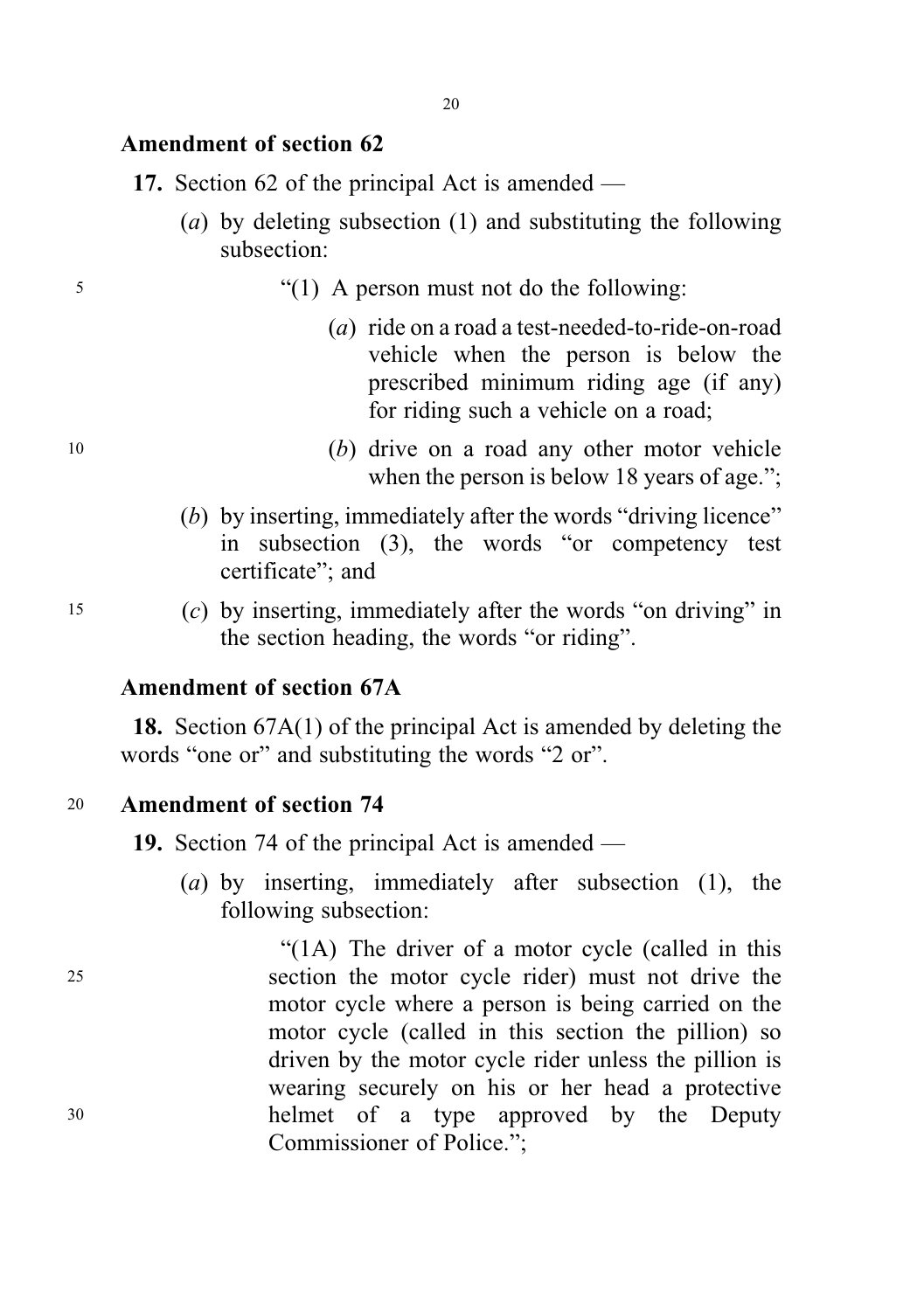(b) by deleting subsection (3) and substituting the following subsections:

> "(3) Any person who contravenes subsection (1) or (1A) shall be guilty of an offence and shall be liable on conviction  $\frac{1}{5}$

- (a) to a fine not exceeding \$1,000 or to imprisonment for a term not exceeding 3 months or to both; but
- (b) where the person is a repeat offender, to a fine not exceeding \$2,000 or to <sup>10</sup> imprisonment for a term not exceeding 6 months or to both.

(3A) A person is a repeat offender in relation to an offence under subsection (3) if the person who is convicted, or found guilty, of such an offence under 15 that subsection (called the current offence) of contravening subsection (1) or (1A) has (whether before, on or after the date of commencement of section 19 of the Road Traffic (Amendment) Act 2021) been convicted or found guilty, on at 20 least one other earlier occasion before the date on which the person is convicted or found guilty of the current offence, of the same offence of contravening subsection  $(1)$  or  $(1A)$ .";

- (c) by deleting "\$500" and "\$1,000" in subsection  $(4)$  and 25 substituting "\$1,000" and "\$2,000", respectively; and
- (d) by inserting, immediately after the words "3 months" in subsection (4), the words "or to both".

# Amendment of section 81

- **20.** Section 81 of the principal Act is amended 30
	- (a) by deleting subsection (3) and substituting the following subsections:

"(3) A person required under subsection  $(1)$  or  $(2)$ by a police officer, an employee of the Authority or an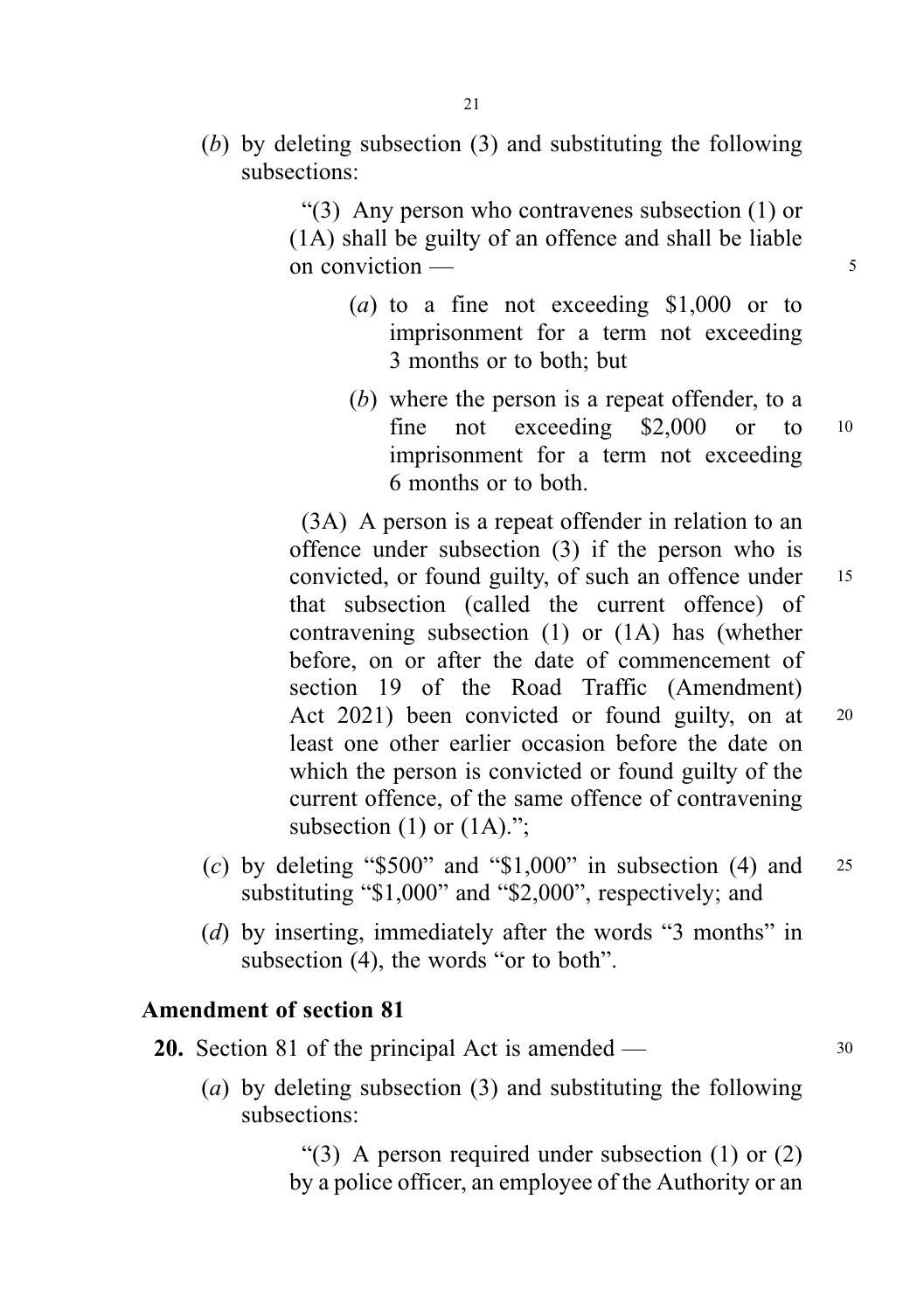outsourced enforcement officer to give information commits an offence if —

- (*a*) the person —
- (i) provides, or causes or permits to be <sup>5</sup> provided, any information in connection with the requirement, which is false or misleading in a material particular; and
- (ii) knows or ought reasonably to know 10 that, or is reckless as to whether, the information is false or misleading in a material particular; or
- (b) the person intentionally alters, suppresses or destroys any information which the <sup>15</sup> person is required under subsection (1) or (2) to give, for the purpose of not leading to the identification of the driver.

(3A) A person commits an offence if the person pretends, or falsely represents (by word or conduct) <sup>20</sup> himself or herself, to be a person who was driving the motor vehicle at or about the time of an alleged offence that is the subject of a requirement made under subsection (1) or (2), knowing that he or she was not the driver of the motor vehicle.

<sup>25</sup> (3B) A person who is guilty of an offence under subsection (3) or (3A) shall be liable on conviction to a fine not exceeding \$10,000 or to imprisonment for a term not exceeding 12 months or to both.";

(b) by deleting subsection (7A);

<sup>30</sup> (c) by deleting the words "a proper and accurate record of each occasion on which it" in subsection (8) and substituting the words "(and to that end designate at least one of its responsible officers to ensure keeping) a proper and accurate record of each occasion on which the owner";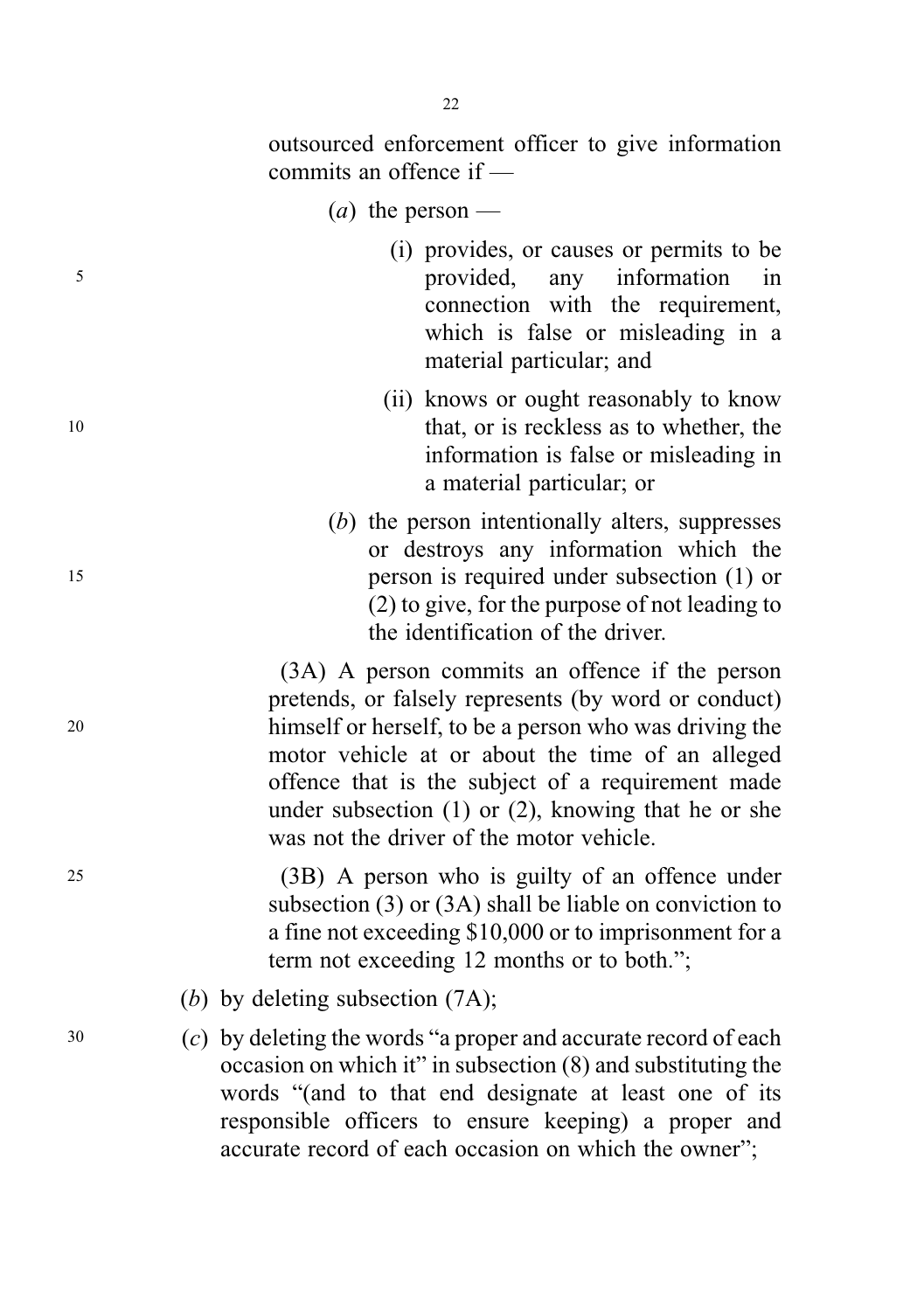- (d) by deleting the words "6 months" in subsection  $(9)(b)$  and substituting the words "12 months"; and
- (e) by inserting, immediately after subsection (9), the following subsection:

"(10) In subsection  $(8)$ , "responsible officer"  $\frac{1}{5}$ means —

- (a) for a company, the person for the time being holding the office of chairperson, managing director or company secretary of, or any position analogous to any of <sup>10</sup> those offices in, the company;
- (b) for a partnership, any partner of the partnership; or
- (c) for an unincorporated body of persons, the person for the time being holding the office <sup>15</sup> of president, secretary or treasurer of the governing body or a committee (or an equivalent body) of, or any position analogous to any of those offices in, the body of persons, 20

and includes any person carrying out the duties of any such office mentioned in paragraph  $(a)$ ,  $(b)$  or  $(c)$  if that office is vacant.".

# Amendment of section 83

21. Section 83 of the principal Act is amended — 25

- (a) by deleting the words "132 or" wherever they appear in subsections  $(1)(a)$  and  $(3)(a)$ ; and
- (b) by deleting the words ", as the case may be," in subsections  $(1)(a)$  and  $(3)(a)(i)$ .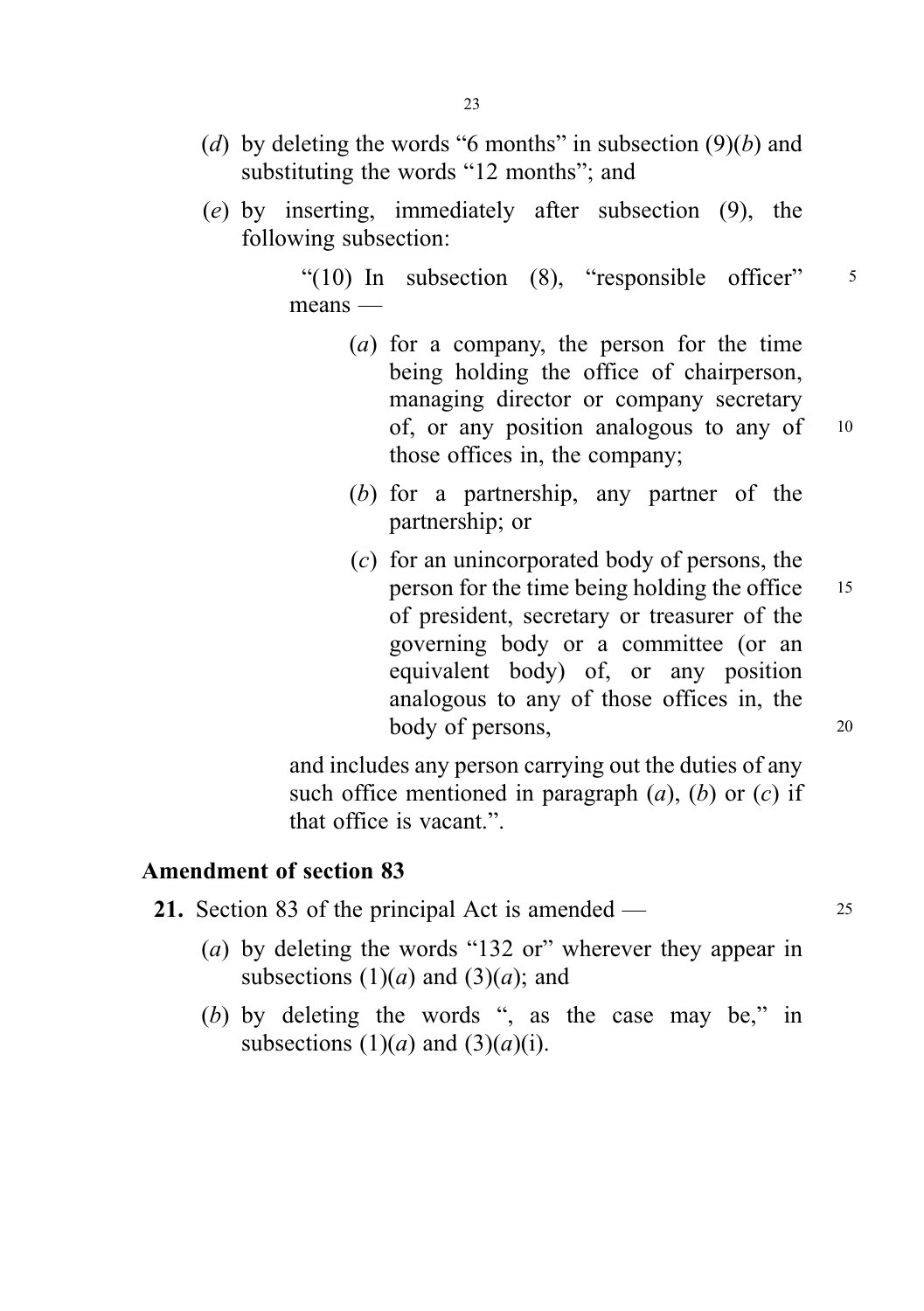# Amendment of section 116

22. Section 116(7) of the principal Act is amended by deleting the words "not exceeding 6 months and shall also be punished with a fine of not less than \$1,000 and not more than \$2,000 and, in the case of a <sup>5</sup> second or subsequent conviction, with imprisonment for a term not exceeding 12 months and with a fine of not less than \$2,000 and not more than \$3,000" and substituting the words "not exceeding 12 months and shall also be punished with a fine not exceeding \$5,000 and, in the case of a second or subsequent conviction, with <sup>10</sup> imprisonment for a term not exceeding 2 years and with a fine not exceeding \$10,000".

# Amendment of section 117

23. Section 117 of the principal Act is amended by inserting, immediately after subsection (6), the following subsection:

- <sup>15</sup> "(7) Despite subsections (1) and (3), a court need not make an order for the forfeiture of a vehicle that has been seized by the police if it is proved to the satisfaction of the court that the person who committed the offence under section 116(7) involving the vehicle —
- 
- <sup>20</sup> (a) is not the owner of the vehicle; and
	- (b) had used the vehicle without the consent of the owner.".

# Repeal and re-enactment of section 127B and new section 127C

24. Section 127B of the principal Act is repealed and the following <sup>25</sup> sections substituted therefor:

# "Screening, etc., bus passengers and entrants to bus interchanges

 $127B$ , (1) It is a condition of entry to any bus or bus interchange that a bus passenger of the bus or an entrant to the <sup>30</sup> bus interchange must, if asked by a police officer or an approved person anywhere in or in the immediate vicinity of the bus or bus interchange, do one or more of the following for the purpose of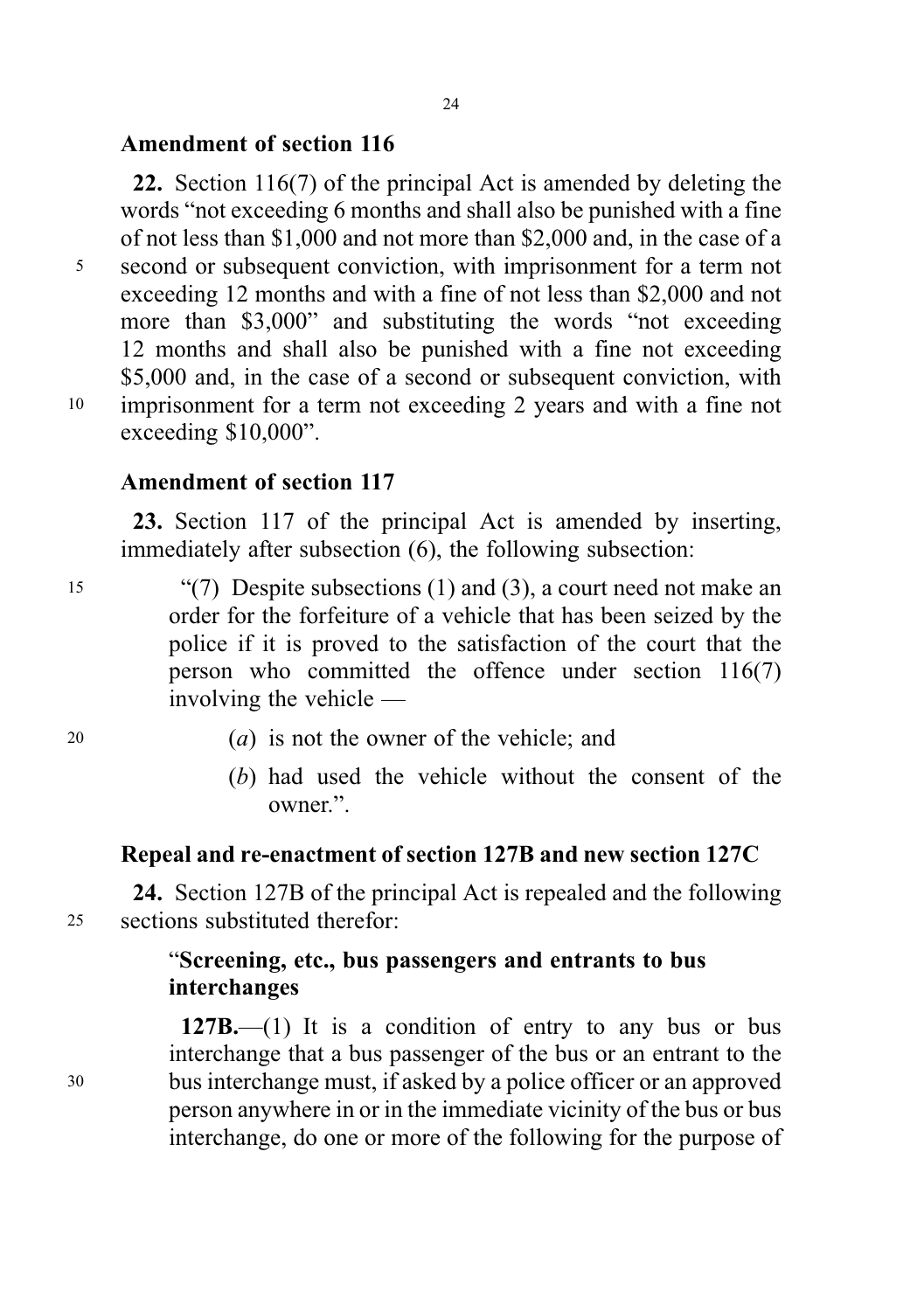ensuring the security or safety of persons who are or may be on board the bus or at the bus interchange:

- (a) undergo any form of security screening mentioned in subsection (2);
- (b) undergo a frisk search; 5
- (c) permit an inspection to be made of the personal property of the bus passenger or entrant;
- (d) permit a search through any bag, container or other receptacle or any garments removed in accordance with subsection  $(2)$ . 10

(2) To ensure the security or safety of persons who are or may be on board a bus or at any bus interchange, a police officer or an approved person may ask a bus passenger of the bus or an entrant to the bus interchange to do one or more of the following:

- (*a*) walk through a screening detector; 15
- (b) pass the personal property of the bus passenger or entrant through an X-ray machine;
- (c) allow the police officer or approved person to pass a hand-held scanner in close proximity to the personal property of the bus passenger or entrant; 20
- (d) allow the police officer or approved person to inspect the personal property of the bus passenger or entrant;
- (e) produce or empty the contents of any bag, container or other receptacle in the possession or apparently in the immediate control of the bus passenger or entrant; 25
- (f) turn out the bus passenger's or entrant's pockets or remove all articles from the bus passenger's or entrant's clothing, and allow the police officer or approved person to inspect them;
- (g) remove any coat, jacket, gloves, shoes or hat or any  $30$ other thing worn or carried by the bus passenger or entrant, which may be conveniently removed and that is specified by the police officer or approved person,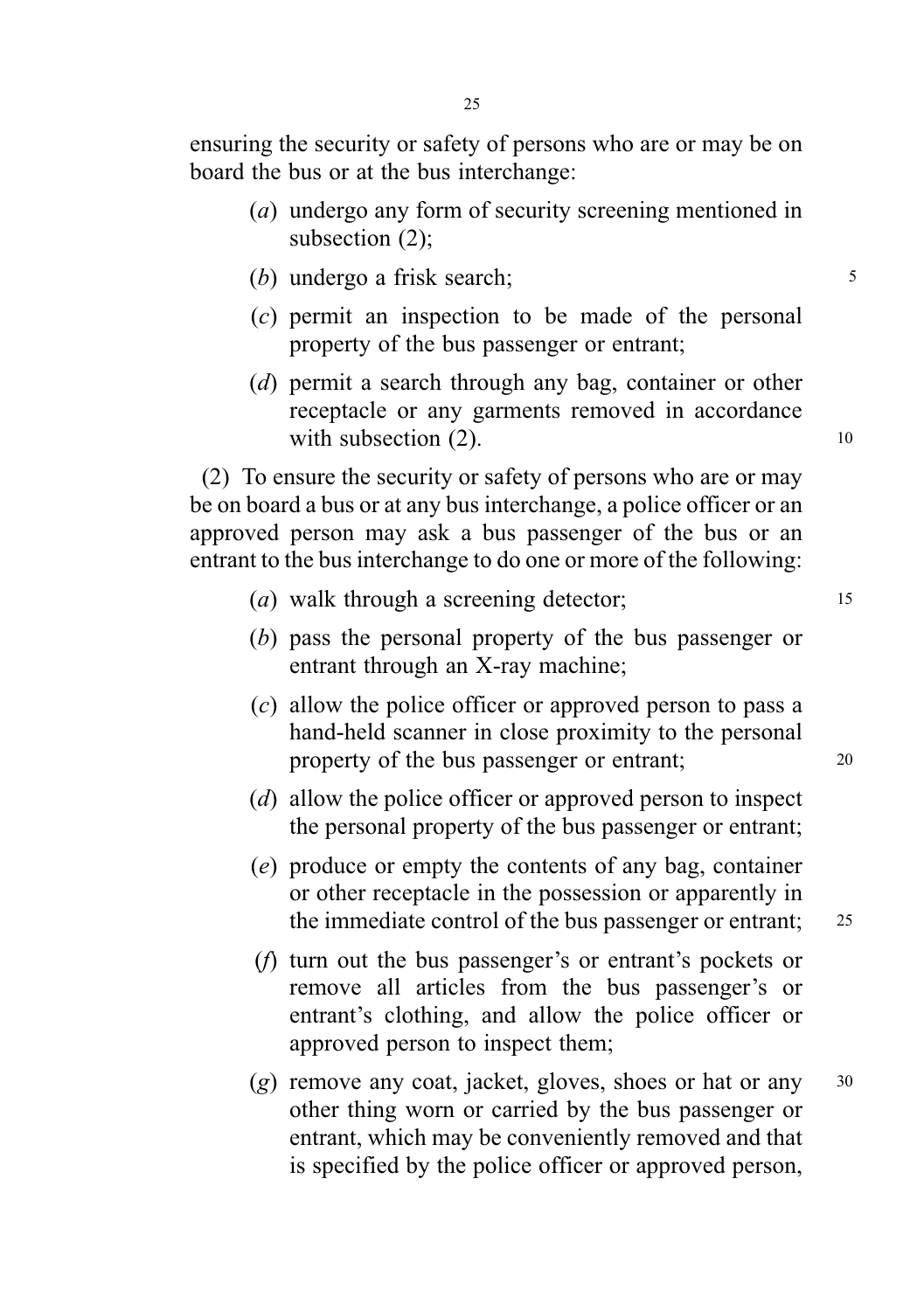and allow the police officer or approved person to inspect the coat, jacket, gloves, shoes or hat or other thing;

(h) open an article for inspection and allow the police <sup>5</sup> officer or approved person to inspect it.

(3) To ensure the security or safety of persons who are or may be on board a bus or at any bus interchange, a police officer or a senior approved person may also ask a bus passenger of the bus or an entrant to the bus interchange to do one or more of the <sup>10</sup> following:

26

- (a) undergo a frisk search;
- (b) allow the police officer or senior approved person to pass a hand-held scanner in close proximity to the bus passenger or entrant.

<sup>15</sup> (4) To avoid doubt, a police officer or an approved person may make a request to a bus passenger of a bus or an entrant to a bus interchange to do anything under subsection  $(2)(d)$ ,  $(e)$ ,  $(f)$ ,  $(g)$ or  $(h)$  if the police officer or approved person (as the case may be) reasonably considers it necessary to make such a request <sup>20</sup> under that provision, whether or not the bus passenger or entrant or the personal property of the bus passenger or entrant has been subjected to screening or a frisk search under subsection  $(2)(a)$ , (b) or  $(c)$  or  $(3)$ .

(5) Without limiting subsection (6), where a bus passenger of a <sup>25</sup> bus or an entrant to a bus interchange refuses —

- (a) to permit to be screened or inspected under subsection  $(2)$  or  $(3)$  by a police officer or an approved person —
- (i) the personal property of the bus passenger or <sup>30</sup> entrant; or
	- (ii) any bag, container or other receptacle in the possession or apparently in the immediate control of the bus passenger or entrant;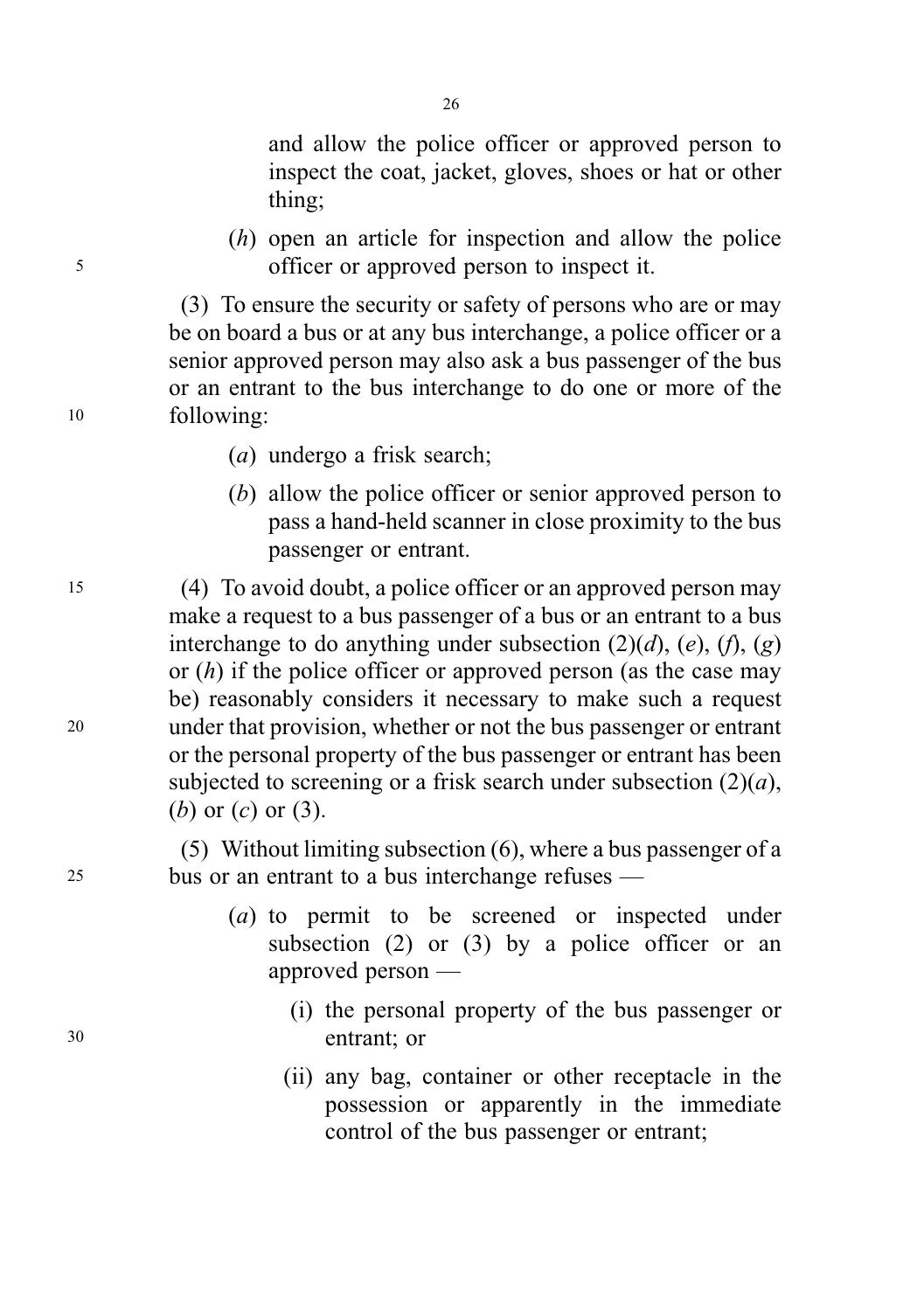- (b) to allow a police officer or an approved person under subsection (2) or (3) to pass a hand-held scanner in close proximity to the bus passenger or entrant or personal property of the bus passenger or entrant; or
- (c) to undergo a frisk search under subsection (3) by a  $5$ police officer or a senior approved person,

the police officer or approved person (as the case may be) may order the bus passenger or entrant to immediately leave the bus or bus interchange (as the case may be) and with that personal property, bag, container or receptacle, as the case may be. 10

(6) An individual commits an offence if the individual, without reasonable excuse, refuses or fails to comply with any request or order of a police officer or an approved person under subsection  $(2)$ ,  $(3)$  or  $(5)$ .

(7) An individual who is guilty of an offence under <sup>15</sup> subsection (6) shall be liable on conviction to a fine not exceeding \$1,000.

(8) However, it is not an offence under subsection (6) for any individual to refuse to comply with any request or order made or given by  $\frac{1}{20}$ 

- (a) a police officer who is not in uniform and who fails to declare his or her office; or
- (b) an approved person who fails to declare his or her office and, in the case of an outsourced enforcement officer, who also refuses to produce his or her <sup>25</sup> identification card on demand being made by that individual.
- (9) In this section and section 127C
	- "approved person", in relation to any bus or bus interchange, means any of the following individuals <sup>30</sup> who is authorised by the Authority in writing to exercise any power under this section at or in relation to the bus or bus interchange concerned:
		- (a) an officer or employee of the Authority;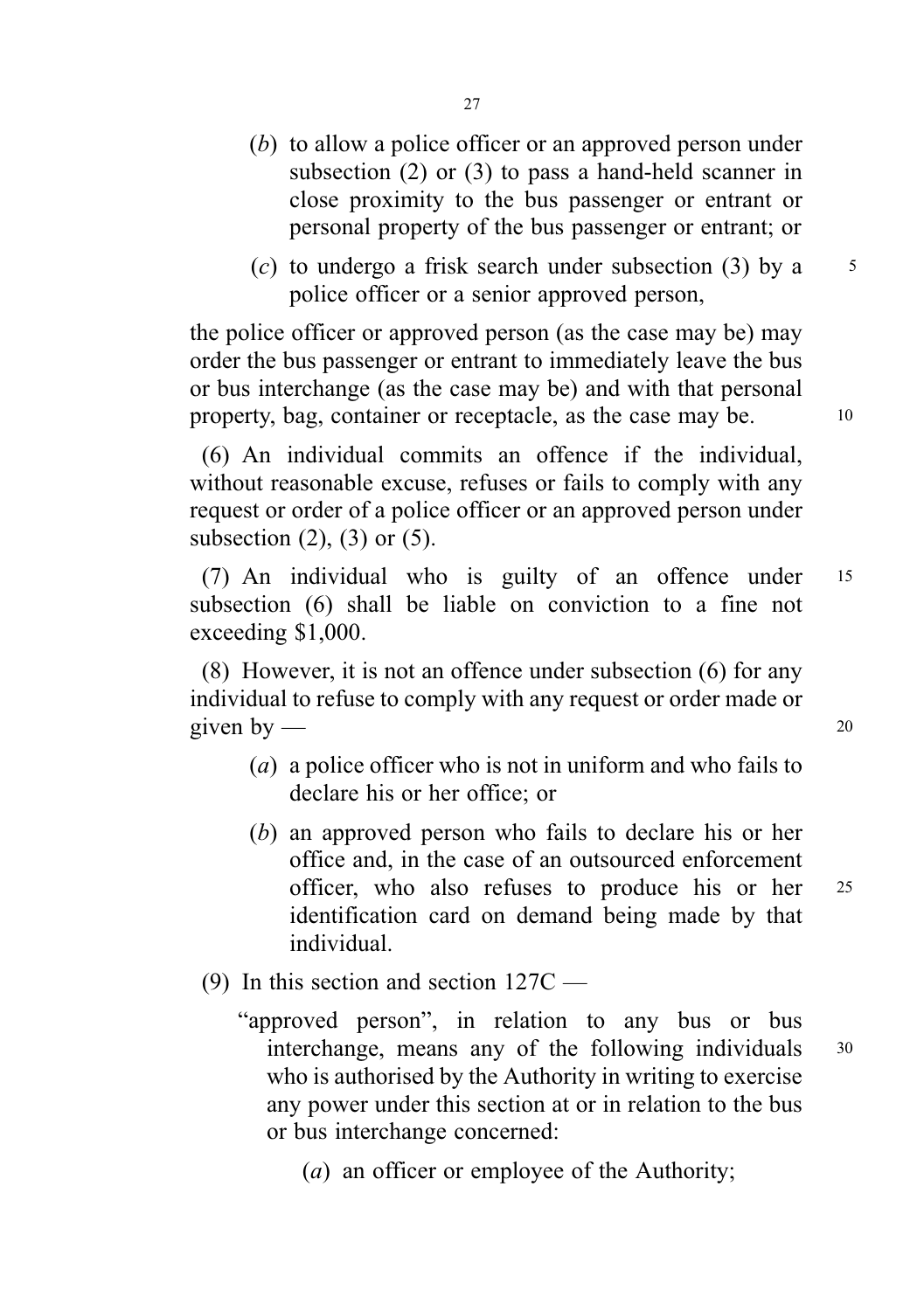- (b) a member of an auxiliary police force in uniform;
- (c) an employee of —
- (i) a bus operator holding a Class 1 bus <sup>5</sup> service licence (within the meaning of the Bus Services Industry Act 2015) to provide a bus service using the bus; or
- (ii) a bus interchange operator holding a bus interchange licence (within the meaning <sup>10</sup> of the Bus Services Industry Act 2015) to operate the bus interchange;
- (d) a security officer (within the meaning of the Private Security Industry Act) engaged by the bus operator or bus interchange operator 15 mentioned in paragraph (c);
	- (e) an outsourced enforcement officer;
- "bus interchange" means a terminal or station with purpose-built facilities for the commencement or termination of one or more bus services and for the <sup>20</sup> boarding or alighting of bus passengers;
	- "bus passenger", in relation to any bus, means an individual carried on board the bus, and includes —
- (a) an individual boarding or intending to board the bus for the purpose of travelling on board the <sup>25</sup> bus as a passenger; and
	- (b) a driver, fare collector or an inspector while carrying out work or on duty on board the bus in that capacity, or intending to board the bus for the purpose of carrying out that work or duty;
- <sup>30</sup> "entrant", in relation to any bus interchange, means an individual who is about to enter the bus interchange, and includes an individual who is within the bus interchange, whether or not a bus passenger;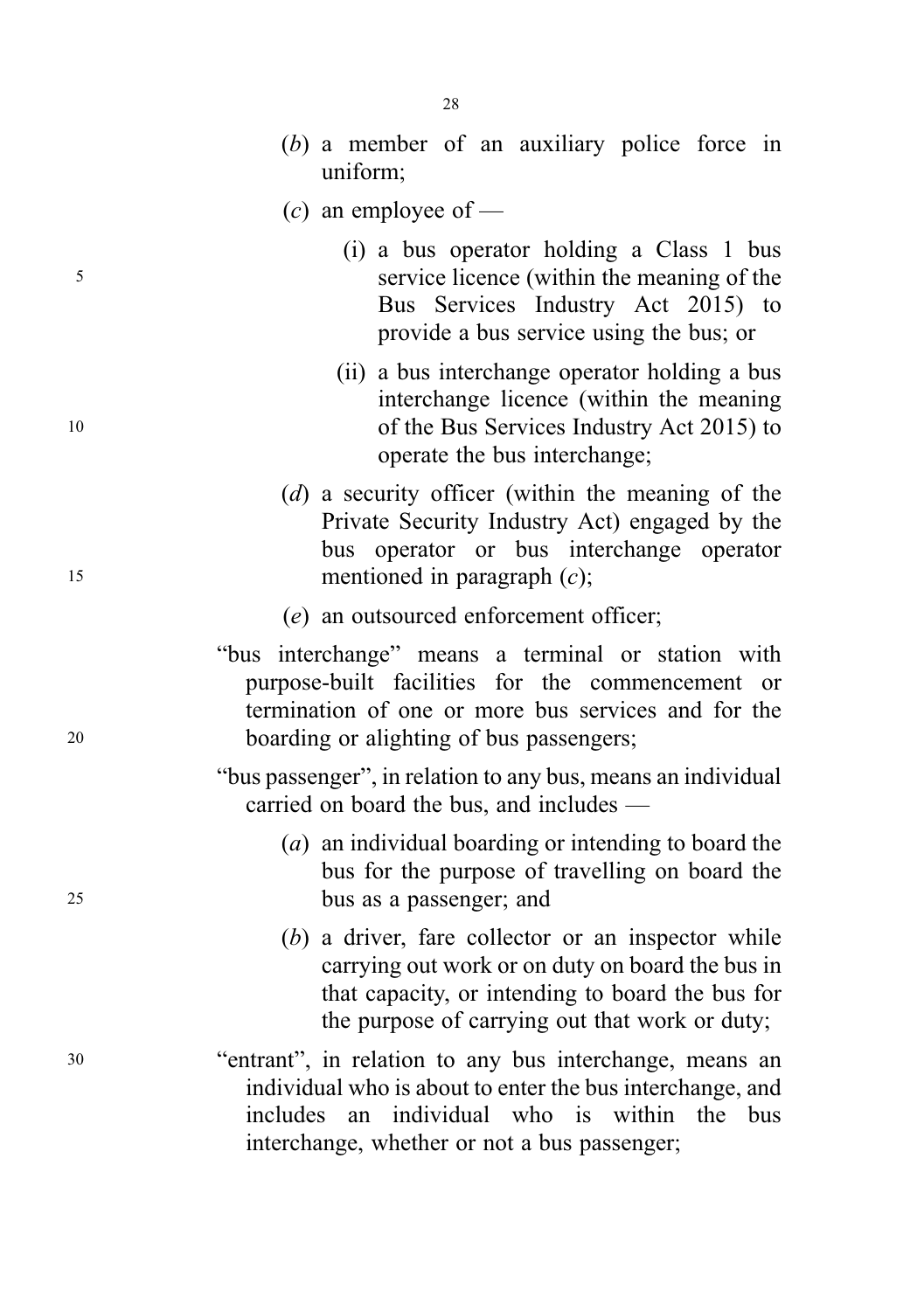- "frisk search" means a search of an individual conducted by quickly running the hands over the individual's outer clothing;
- "hand-held scanner" means a device that may be passed over or around an individual or an individual's personal  $\frac{5}{5}$ property to detect metal, dangerous objects or explosive or other hazardous substances;
- "identification card", in relation to an outsourced enforcement officer, means an identification card issued under section  $11(3)$  of the Land Transport  $10$ Authority of Singapore Act to the officer;
- "inspecting an article" includes handling the article, opening it and examining or moving its contents;
- "personal property", in relation to an individual, means things carried by the individual or things apparently in 15 the immediate control of the individual, but does not include clothing being worn by the individual;
- "senior approved person", in relation to any bus or bus interchange, means an approved person who is authorised by the Authority in writing to exercise any <sup>20</sup> power under this section at or in relation to the bus or bus interchange concerned, as follows:
	- (a) a member of an auxiliary police force in uniform;
	- (b) a security officer (within the meaning of the <sup>25</sup> Private Security Industry Act) engaged by —
		- (i) a bus operator holding a Class 1 bus service licence (within the meaning of the Bus Services Industry Act 2015) to provide a bus service using the bus; or  $30$
		- (ii) a bus interchange operator holding a bus interchange licence (within the meaning of the Bus Services Industry Act 2015) to operate the bus interchange;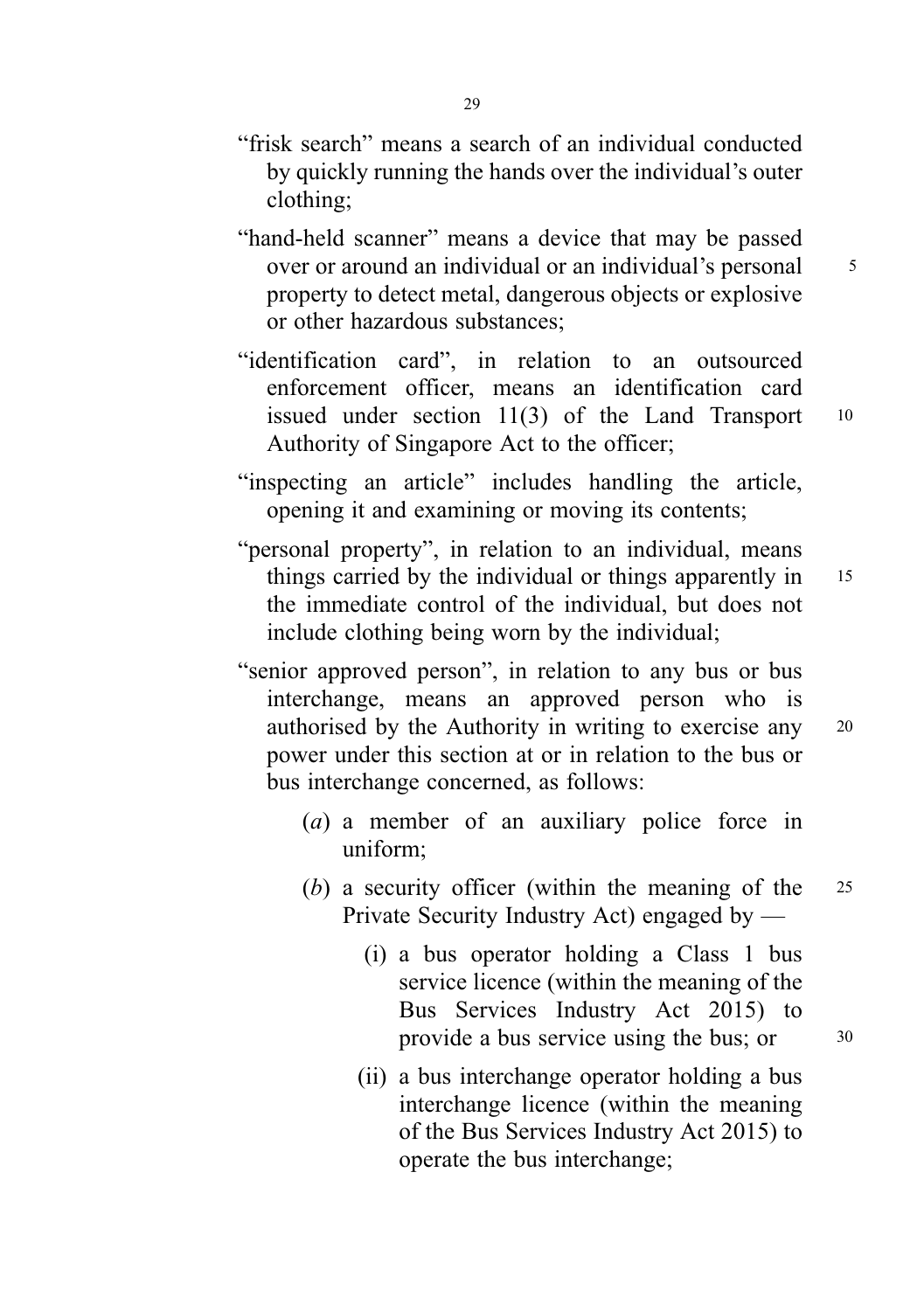(c) an outsourced enforcement officer.

### Bringing dangerous items into bus or bus interchange

 $127C$ ,—(1) It is also a condition of entry to any bus or bus interchange that a bus passenger of the bus or an entrant to the <sup>5</sup> bus interchange must not take into or possess when on board the bus or in the bus interchange a dangerous item.

(2) A bus passenger of a bus or an entrant to a bus interchange must not take a dangerous item on board the bus or into the bus interchange unless the bus passenger or entrant (as the case may <sup>10</sup> be) has the express permission of a police officer or an approved person to do so.

> (3) An individual who contravenes subsection (2) shall be guilty of an offence and shall be liable on conviction to a fine not exceeding \$5,000.

<sup>15</sup> (4) However, it is not an offence under subsection (3) if the individual disposes of the dangerous item before boarding the bus or entering the bus interchange.

> (5) In this section, "dangerous item" means any of the following:

- <sup>20</sup> (a) any pistol, gun, stun gun, taser, firearm or other object or a thing that, if used in the way for which it is or was designed or adapted, is or was capable of being aimed at a target and causing hurt or injury —
- (i) by propelling a bullet, shot or other projectile; <sup>25</sup> or
	- (ii) by discharging any corrosive substance or poison,

by means of a burning propellant, compressed air or other compressed gas, or an explosive force (however <sup>30</sup> caused);

> (b) a marine flare and signal, landing flare, highway fuse, smoke generator, distress signal or other pyrotechnic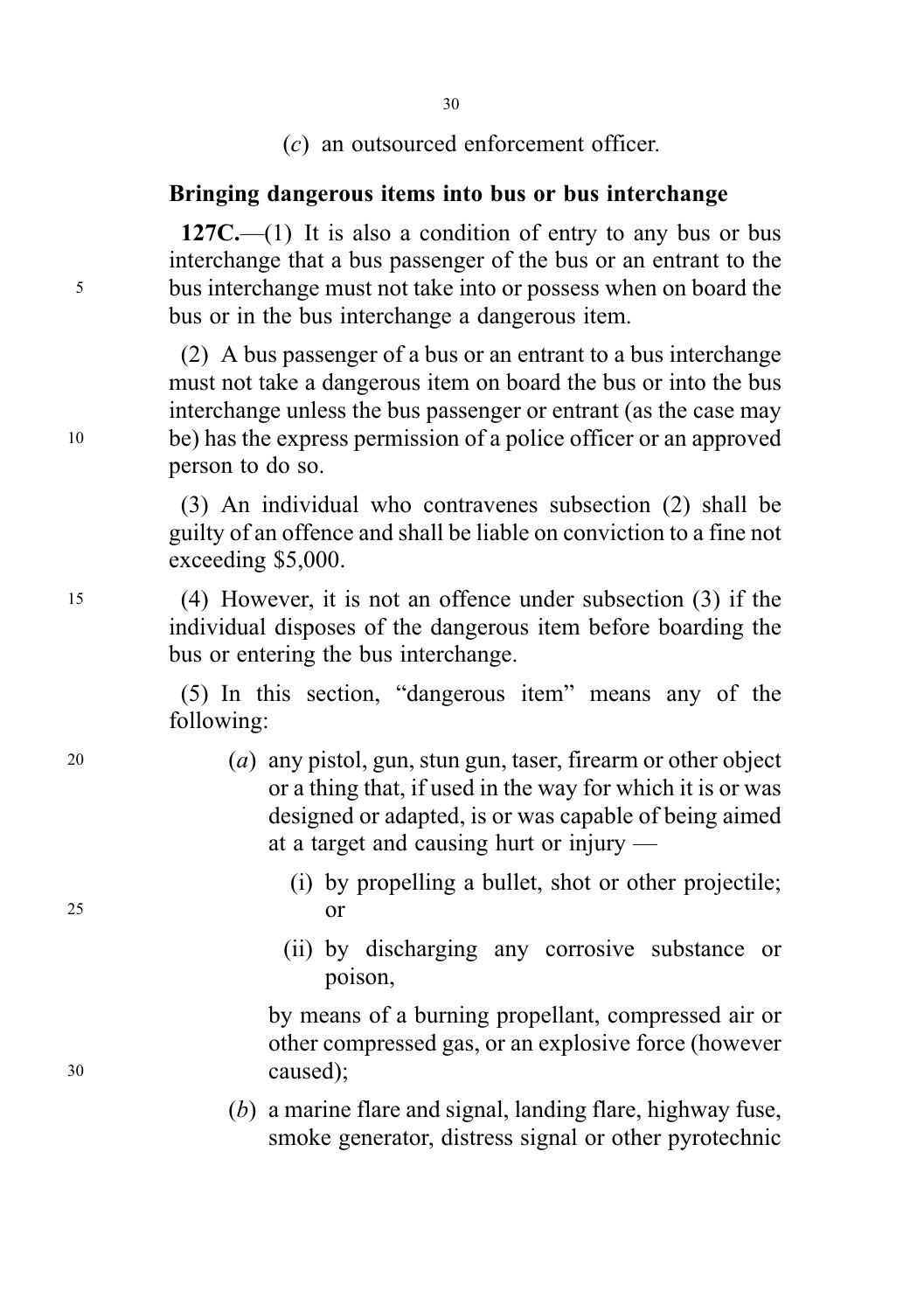device intended for signalling, warning, rescue or similar purposes;

- (c) a firework, grenade, ammunition or any explosive device or explosive substance;
- (d) an axe, or a sword, dagger, spear or spearhead;  $\frac{5}{5}$
- (e) any petroleum or any substance prescribed to be a flammable material for the purposes of the Fire Safety Act;
- (f) a hazardous substance or corrosive substance;
- (g) any other article or substance which is capable of  $10$ posing a risk to health, safety, property or the environment and is prescribed under section 140 by the Minister as a dangerous item.".

#### Repeal of section 132

25. Section 132 of the principal Act is repealed. 15

#### Amendment of section 133

26. Section 133(7) of the principal Act is amended —

- (a) by deleting the words "by name, by notification in the Gazette, made by the" in paragraph  $(a)$  and substituting the words "by a"; and 20
- (b) by deleting the words "by name, by notification in the Gazette, made" in paragraph (b).

## Amendment of section 134

27. Section 134 of the principal Act is amended by deleting the words "sections 132 and" wherever they appear (including the 25 section heading) and substituting in each case the word "section".

## Amendment of section 139AA

28. Section 139AA of the principal Act is amended by deleting the words "whether before,".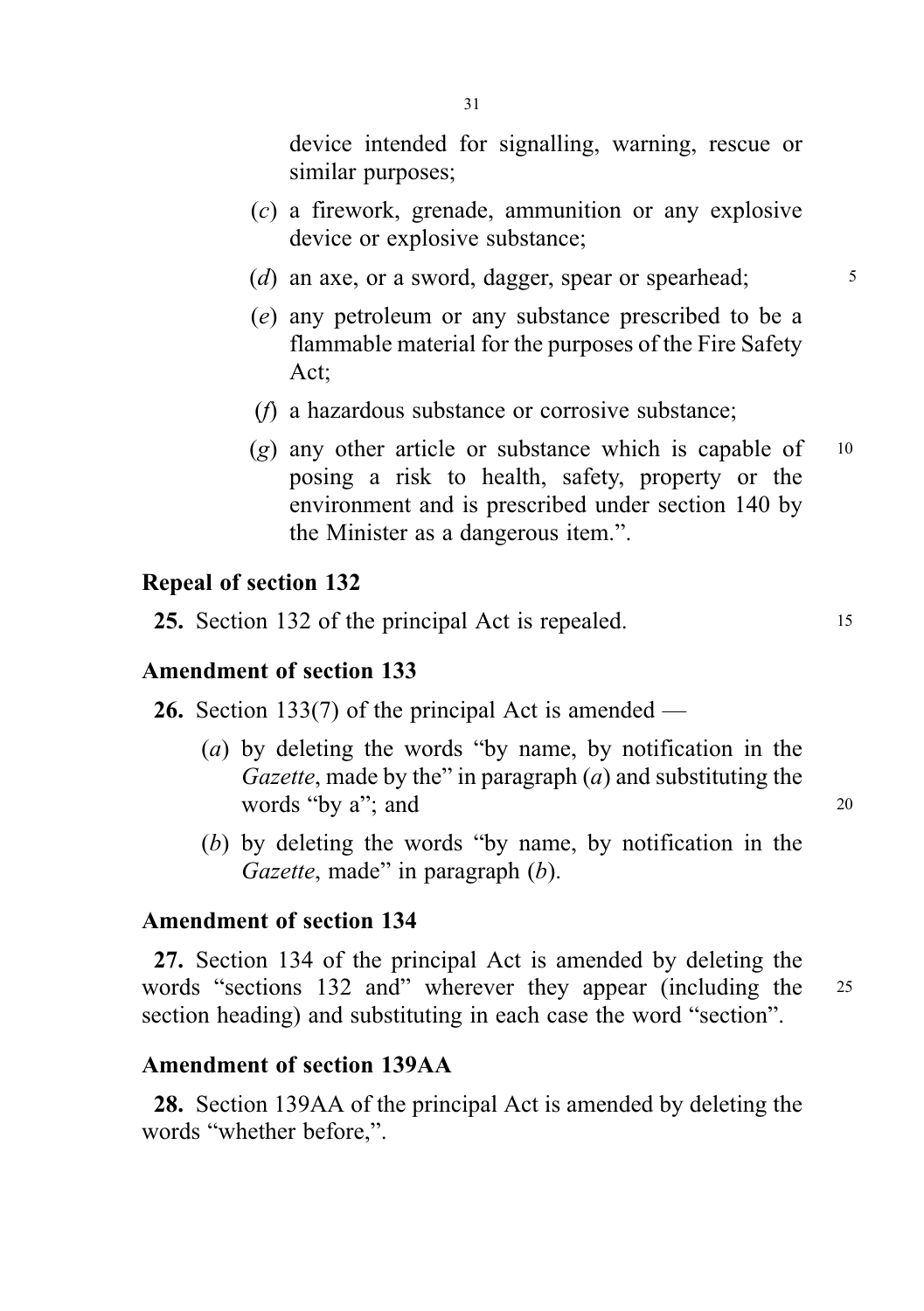## Related amendments to Active Mobility Act 2017

29. The Active Mobility Act 2017 is amended —

- (a) by inserting, immediately after the words "public paths" in the definition of "prescribed test of competence" in <sup>5</sup> section 2(1), the words ", and also on roads where lawful to ride the vehicle on a road"; and
	- (b) by deleting paragraph (b) of section  $23F(1)$  and substituting the following paragraph:
		- "(b) is not below —
- <sup>10</sup> (i) the prescribed minimum riding age (if applicable) relating to that test-needed-to-drive vehicle which is a motorised personal mobility device; or
- <sup>15</sup> (ii) the minimum age prescribed under section 62(1) of the Road Traffic Act where the vehicle is a test-needed-to-ride-on-road vehicle within the meaning of that Act.".

# <sup>20</sup> Related amendment to Parking Places Act

30. Section 13 of the Parking Places Act is amended by deleting subsection (3) and substituting the following subsection:

"(3) A person required under subsection (1) by the Superintendent or an officer authorised by the Superintendent <sup>25</sup> to act in that behalf to give information commits an offence if —

- (*a*) the person —
- (i) provides, or causes or permits to be provided, any information in connection with the requirement, which is false or misleading in a <sup>30</sup> material particular; and
	- (ii) knows or ought reasonably to know that, or is reckless as to whether, the information is false or misleading in a material particular; or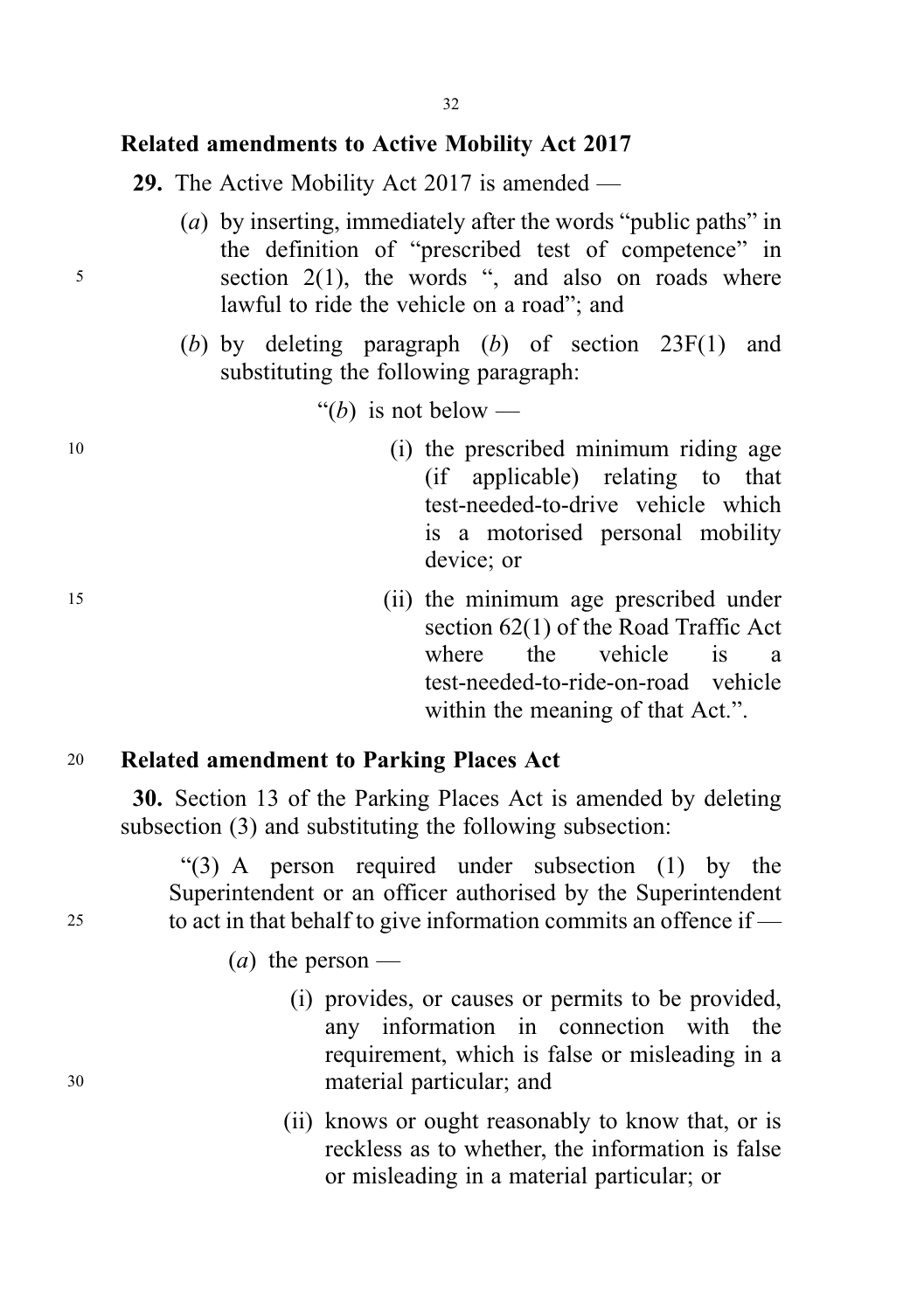(b) the person intentionally alters, suppresses or destroys any information which the person is required under subsection (1) to give, for the purpose of not leading to the identification of the driver,

and shall be liable on conviction to a fine not exceeding  $$10,000 \qquad$  <sup>5</sup> or to imprisonment for a term not exceeding 12 months or to both.".

# Related amendment to Rapid Transit Systems Act

31. Section 23A of the Rapid Transit Systems Act is repealed and the following section substituted therefor: 10

# "Screening, etc., train passengers or entrants to railway premises

 $23A$ .—(1) It is a condition of entry to any train or railway premises that a train passenger of the train or an entrant to those premises must, if asked by a police officer or an approved person <sup>15</sup> anywhere in or in the immediate vicinity of the train or railway premises, do one or more of the following for the purpose of ensuring the security or safety of persons who are or may be on board the train or on the railway premises:

- (*a*) undergo any form of security screening mentioned in 20 subsection (2);
- (b) undergo a frisk search;
- (c) permit an inspection to be made of the personal property of the train passenger or entrant;
- (d) permit a search through any bag, container or other  $25$ receptacle or any garments removed in accordance with subsection  $(2)$ .

(2) To ensure the security or safety of persons who are or may be on board a train or on any railway premises, a police officer or an approved person may ask a train passenger of the train or an <sup>30</sup> entrant to the railway premises to do one or more of the following:

(a) walk through a screening detector;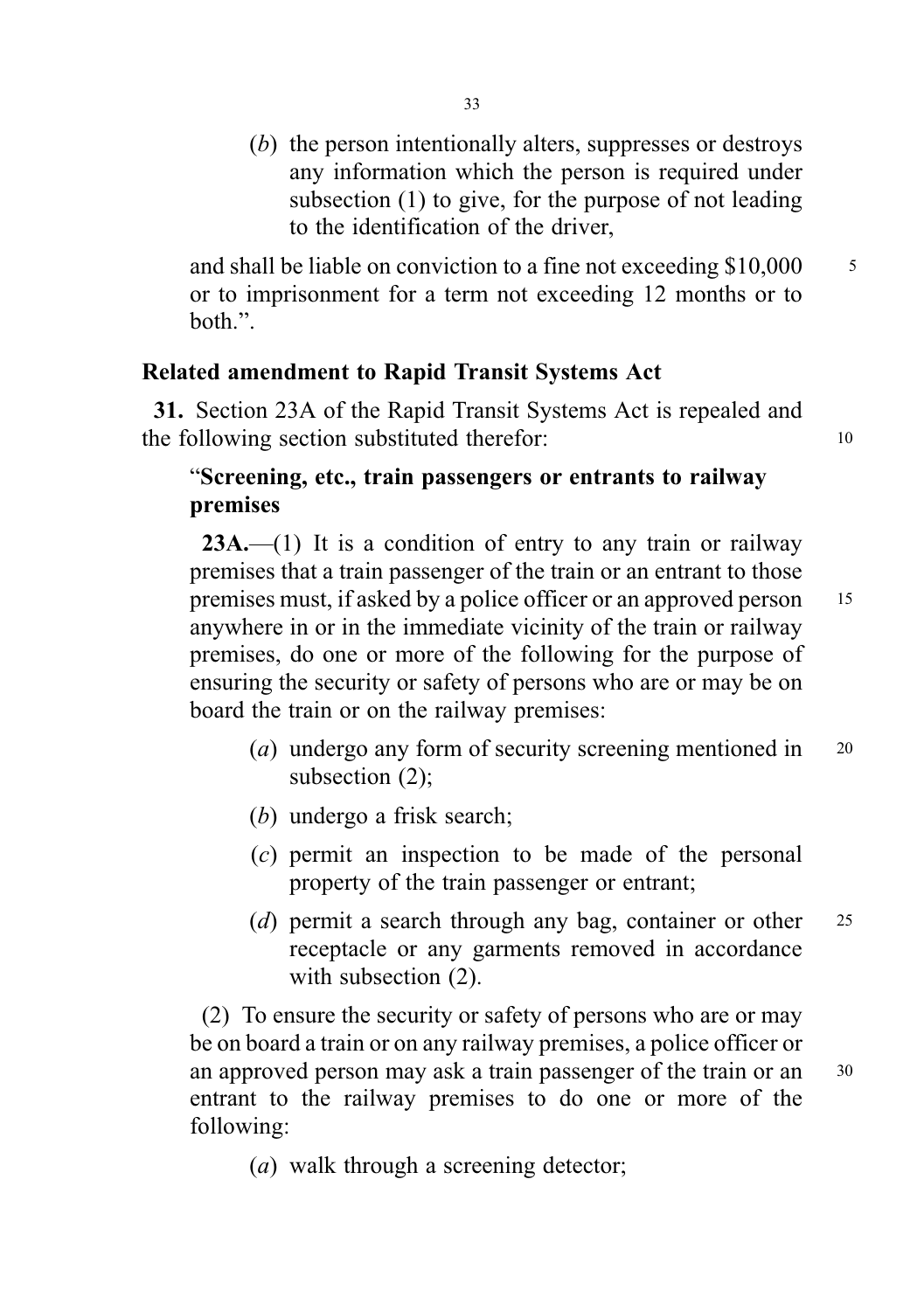|    |                                                                                                                                                                                                                                                                                               | $(b)$ pass the personal property of the train passenger or<br>entrant through an X-ray machine;                                                                                                                                                                                                                                                                       |
|----|-----------------------------------------------------------------------------------------------------------------------------------------------------------------------------------------------------------------------------------------------------------------------------------------------|-----------------------------------------------------------------------------------------------------------------------------------------------------------------------------------------------------------------------------------------------------------------------------------------------------------------------------------------------------------------------|
| 5  |                                                                                                                                                                                                                                                                                               | $(c)$ allow the police officer or approved person to pass a<br>hand-held scanner in close proximity to the personal<br>property of the train passenger or entrant;                                                                                                                                                                                                    |
|    |                                                                                                                                                                                                                                                                                               | (d) allow the police officer or approved person to inspect<br>the personal property of the train passenger or entrant;                                                                                                                                                                                                                                                |
| 10 |                                                                                                                                                                                                                                                                                               | (e) produce or empty the contents of any bag, container<br>or other receptacle in the possession or apparently in<br>the immediate control of the train passenger or<br>entrant;                                                                                                                                                                                      |
| 15 |                                                                                                                                                                                                                                                                                               | $(f)$ turn out the train passenger's or entrant's pockets or<br>remove all articles from the train passenger's or<br>entrant's clothing, and allow the police officer or<br>approved person to inspect them;                                                                                                                                                          |
| 20 |                                                                                                                                                                                                                                                                                               | (g) remove any coat, jacket, gloves, shoes or hat or any<br>other thing worn or carried by the train passenger or<br>entrant, which may be conveniently removed if worn<br>and that is specified by the police officer or approved<br>person, and allow the police officer or approved<br>person to inspect the coat, jacket, gloves, shoes or hat<br>or other thing; |
|    |                                                                                                                                                                                                                                                                                               | $(h)$ open an article for inspection and allow the police<br>officer or approved person to inspect it.                                                                                                                                                                                                                                                                |
| 25 | (3) To ensure the security or safety of persons who are or may<br>be on board a train or on any railway premises, a police officer or<br>a senior approved person may also ask a train passenger of the<br>train or an entrant to the railway premises to do one or more of<br>the following: |                                                                                                                                                                                                                                                                                                                                                                       |
| 30 |                                                                                                                                                                                                                                                                                               | $(a)$ undergo a frisk search;                                                                                                                                                                                                                                                                                                                                         |
|    |                                                                                                                                                                                                                                                                                               | (b) allow the police officer or senior approved person to                                                                                                                                                                                                                                                                                                             |

person to pass a hand-held scanner in close proximity to the train passenger or entrant.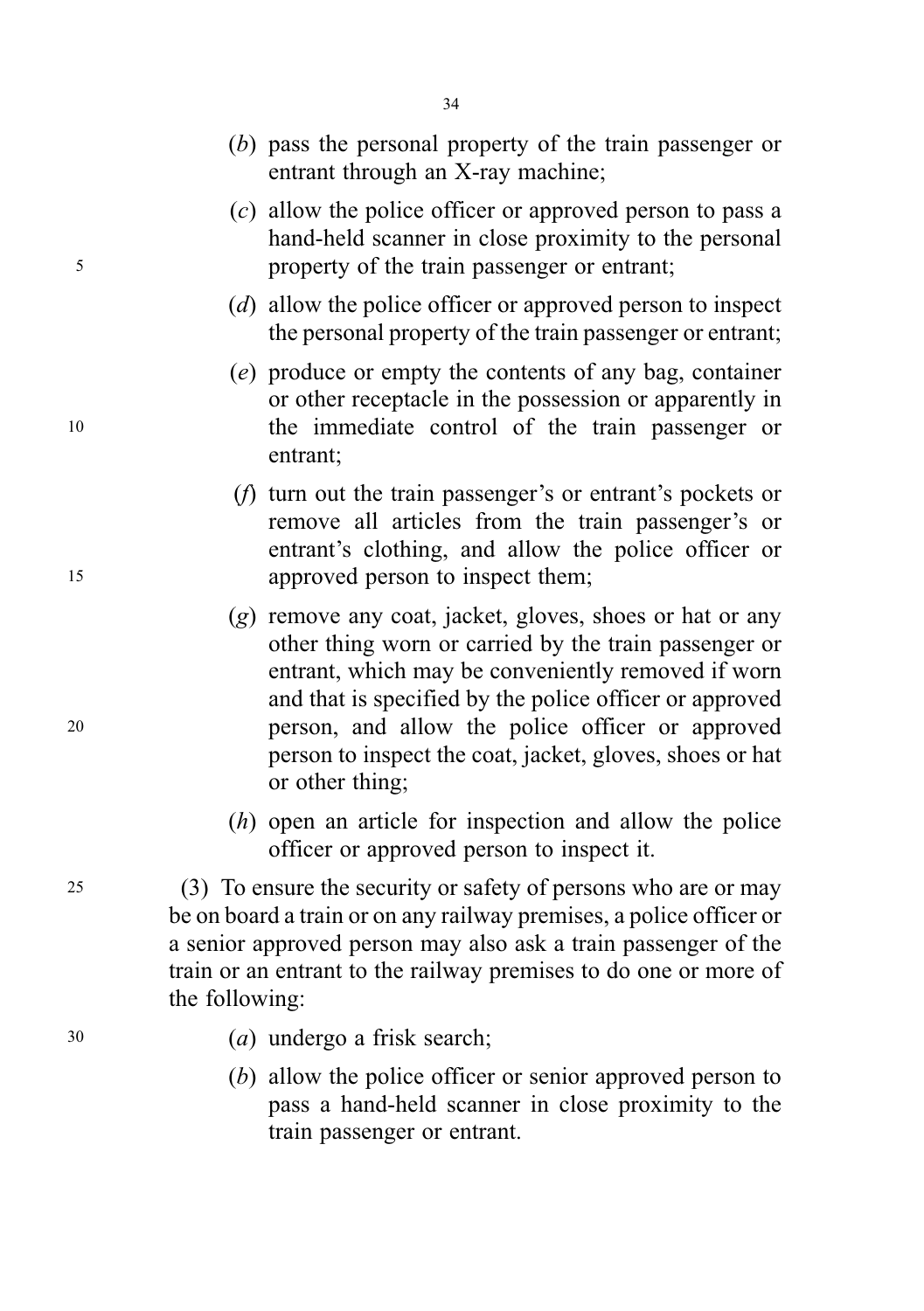(4) To avoid doubt, a police officer or an approved person may make a request to a train passenger of a train or an entrant to a railway premises to do anything under subsection  $(2)(d)$ ,  $(e)$ ,  $(f)$ ,  $(g)$  or  $(h)$  if the police officer or approved person (as the case may be) reasonably considers it necessary to make such a 5 request under that provision, whether or not the train passenger or entrant or the personal property of the train passenger or entrant has been subjected to screening or a frisk search under subsection  $(2)(a)$ ,  $(b)$  or  $(c)$  or  $(3)$ .

(5) Without limiting subsection  $(6)$ , where any train passenger  $10$ of a train or entrant to any railway premises refuses —

- (a) to permit to be screened or inspected under subsection  $(2)$  or  $(3)$  by a police officer or an approved person —
	- (i) the personal property of the train passenger or <sup>15</sup> entrant; or
	- (ii) any bag, container or other receptacle in the possession or apparently in the immediate control of the train passenger or entrant;
- (b) to allow a police officer or an approved person under  $20$ subsection (2) or (3) to pass a hand-held scanner in close proximity to the train passenger or entrant or personal property of the train passenger or entrant; or
- (c) to undergo a frisk search under subsection (3) by a police officer or a senior approved person, <sup>25</sup>

the police officer or approved person (as the case may be) may order the train passenger or entrant (as the case may be) to immediately leave the train or railway premises and with that personal property, bag, container or receptacle, as the case may  $be.$  30

(6) An individual commits an offence if the individual, without reasonable excuse, refuses or fails to comply with any request or order of a police officer or an approved person under subsection  $(2)$ ,  $(3)$  or  $(5)$ .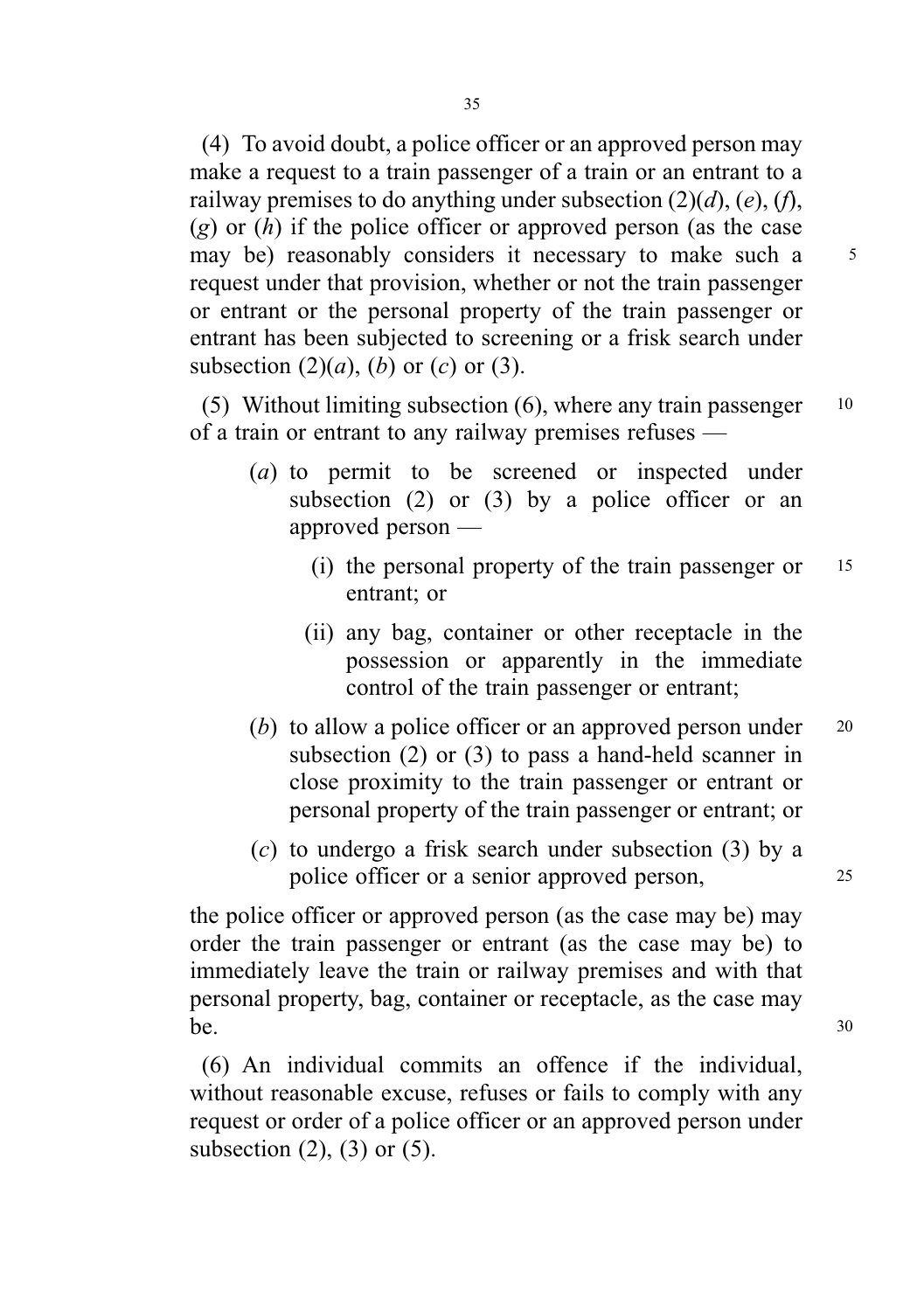(7) An individual who is guilty of an offence under subsection (6) shall be liable on conviction to a fine not exceeding \$1,000.

(8) However, it is not an offence under subsection (6) for any <sup>5</sup> individual to refuse to comply with any request or order made or given by  $-$ 

- (a) a police officer who is not in uniform and who fails to declare his or her office; or
- (b) an approved person who fails to declare his or her <sup>10</sup> office and, in the case of an outsourced enforcement officer, who also refuses to produce his or her identification card on demand being made by that individual.
	- (9) In this section —
- <sup>15</sup> "approved person", in relation to any train or railway premises, means any of the following individuals who is authorised by the Authority in writing to exercise any power under this section at or in relation to the train or those railway premises:
- $(a)$  an officer or employee of the Authority;
	- (b) a member of an auxiliary police force in uniform;
- (c) an employee of a licensee authorised to operate a rapid transit system using that train or railway <sup>25</sup> premises;
	- (d) a security officer (within the meaning of the Private Security Industry Act) engaged by a licensee mentioned in paragraph  $(c)$ ;
	- (e) an outsourced enforcement officer;
- <sup>30</sup> "entrant", in relation to any railway premises, means an individual who is about to enter the railway premises, and includes an individual who is within the railway premises, whether or not a train passenger;

36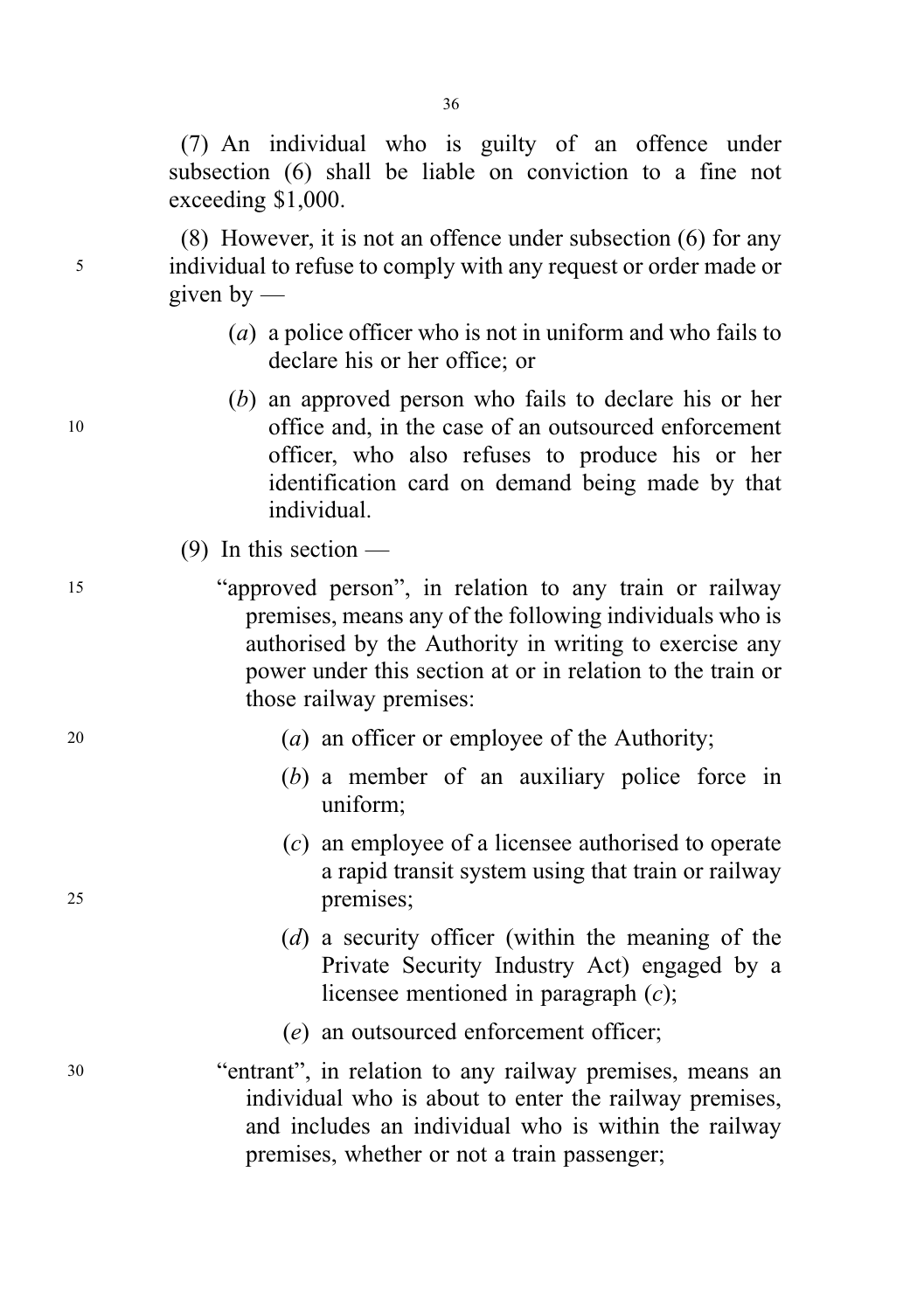- "hand-held scanner" means a device that may be passed over or around an individual or an individual's personal  $\frac{5}{5}$ property to detect metal, dangerous objects or explosive or other hazardous substances;
- "identification card", in relation to an outsourced enforcement officer, means an identification card issued under section  $11(3)$  of the Land Transport  $10$ Authority of Singapore Act to the officer;
- "inspecting an article" includes handling the article, opening it and examining or moving its contents;
- "personal property", in relation to an individual, means things carried by the individual or things apparently in 15 the immediate control of the individual, but does not include clothing being worn by the individual;
- "railway premises" includes a bicycle parking facility or vehicle set down facility adjoining the railway premises;
- "senior approved person", in relation to any train or railway <sup>20</sup> premises, means an approved person who is authorised by the Authority in writing to exercise any power under this section at or in relation to the train or railway premises concerned, as follows:
	- (*a*) a member of an auxiliary police force in  $25$ uniform;
	- (b) a security officer (within the meaning of the Private Security Industry Act) engaged by a licensee authorised to operate a rapid transit system using that train or railway premises; 30
	- (c) an outsourced enforcement officer;
- "train passenger", in relation to any train, means an individual carried on board the train, and includes —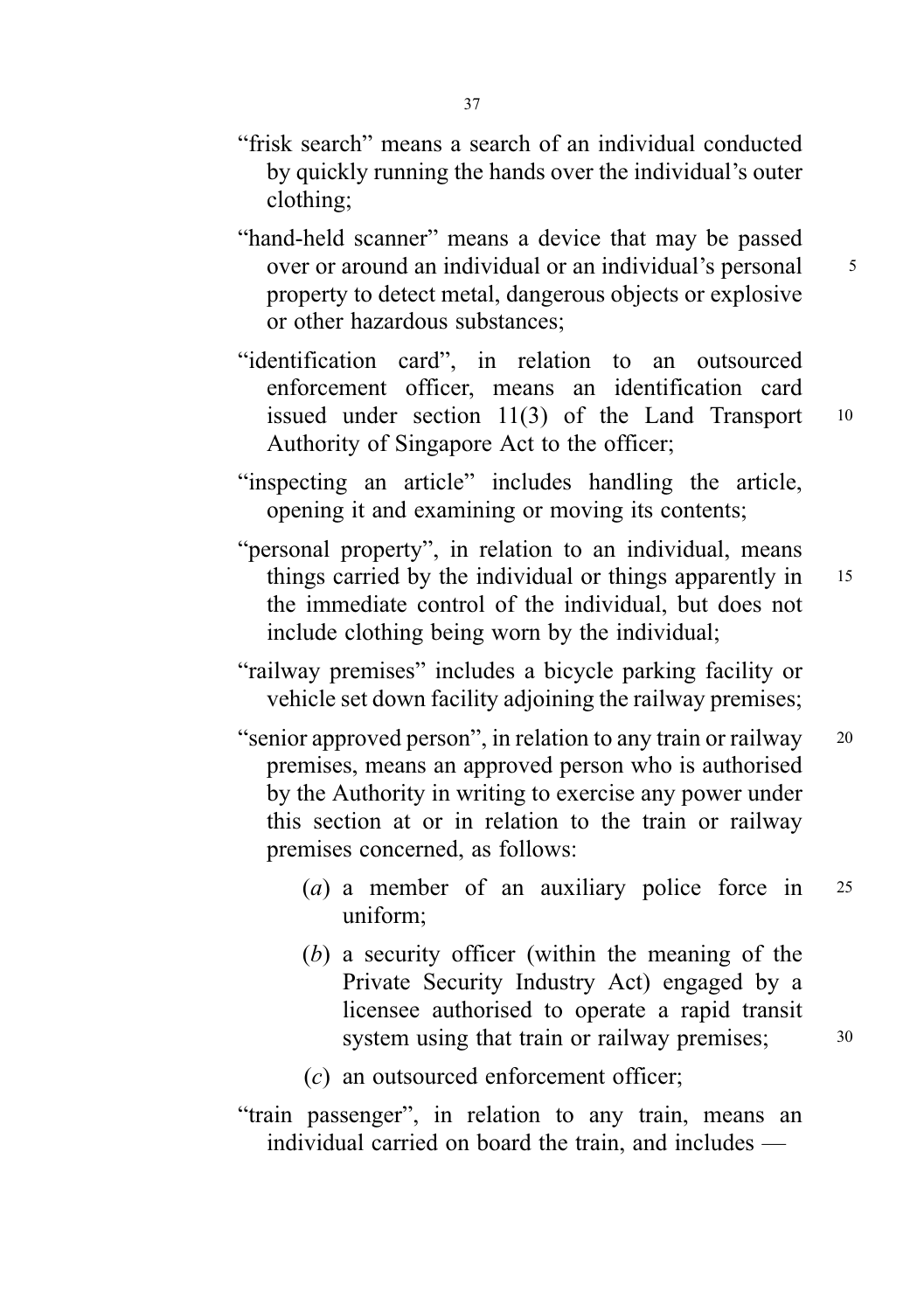- (a) an individual boarding or intending to board the train for the purpose of travelling on board the train as a passenger; and
- (b) a driver, fare collector or an inspector while <sup>5</sup> carrying out work or on duty on board the train in that capacity, or intending to board the train for the purpose of carrying out that work or duty.".

# Amendment of Road Traffic (Amendment) Act 2019

<sup>10</sup> 32. Section 8 of the Road Traffic (Amendment) Act 2019 is repealed.

# Saving and transitional provisions

33.—(1) Section 4 does not apply to or in relation to an order made under section 11(9) of the principal Act before the date of <sup>15</sup> commencement of section 4.

(2) Section 5 does not apply to or in relation to an order made under section 11AA(8) of the principal Act before the date of commencement of section 5.

(3) Section 8 applies to and in relation to a vehicle registered <sup>20</sup> whenever under the principal Act under any particular class, category or description or purpose of use.

(4) Section 13 does not apply to any offence committed before the date of commencement of that section.

(5) Section  $20(c)$  does not apply to an occasion to which a record 25 required to be kept under section  $81(8)$  of the principal Act relates if the occasion happened more than 6 months before the date of commencement of section  $20(c)$ .

(6) For a period of 2 years after the date of commencement of section 3, 4, 5, 6, 7 or 8, the Minister charged with the responsibility <sup>30</sup> for land transport may, by regulations, prescribe such additional provisions of a saving or transitional nature consequent on the enactment of that provision as the Minister may consider necessary or expedient.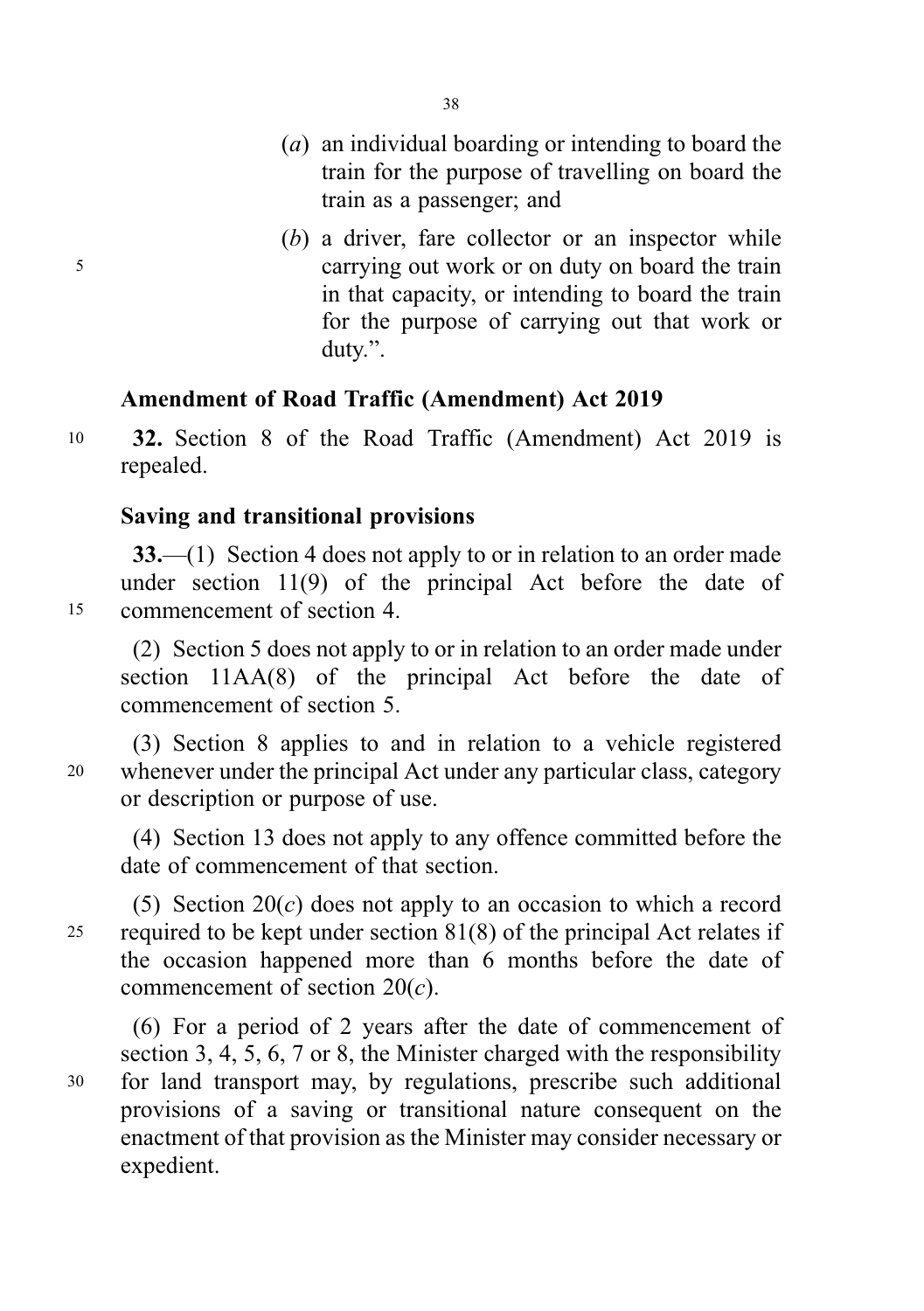(7) For a period of 2 years after the date of commencement of any other provision of this Act, the Minister charged with the responsibility for law and order may, by regulations, prescribe such additional provisions of a saving or transitional nature consequent on the enactment of that provision as the Minister may consider 5 necessary or expedient.

# EXPLANATORY STATEMENT

This Bill seeks to amend the Road Traffic Act for the following main purposes:

- (a) to require riders of certain types of vehicles which are not motor cars to undergo a test of competence and be granted a competency test certificate before riding the vehicle on roads;
- (b) to make improvements with respect to recovery of road taxes and other like charges;
- (c) to refine powers to improve detection of traffic offenders;
- (d) to extend the facility to set up a regulatory framework for the undertaking of trials and use on Singapore roads of autonomous motor vehicles (also commonly known as driverless vehicles);
- (e) to enhance bus passenger transport security.

The Bill also makes related and consequential amendments to the Active Mobility Act 2017, the Rapid Transit Systems Act with respect to rail passenger transport security, the Parking Places Act and the Road Traffic (Amendment) Act 2019.

Clause 1 relates to the short title and commencement.

Clause 2 amends section 2(1) to introduce new definitions to support amendments in clause 15.

Clause 3 amends section 6C which presently empowers the Transport Minister to make rules to modify the application of specified provisions of the Act or its subsidiary legislation in respect of wholly driverless cars, or those substantially outfitted with automated vehicle technologies such that the vehicle's occupant is not expected to actively monitor the vehicle's behaviour or performance.

As the facility to modify the Act is a deviation from the principle that only an Act of Parliament can amend an Act of Parliament, there is a "sunset" arrangement for rules made under section 6C. Section 6C and the rules continue in force only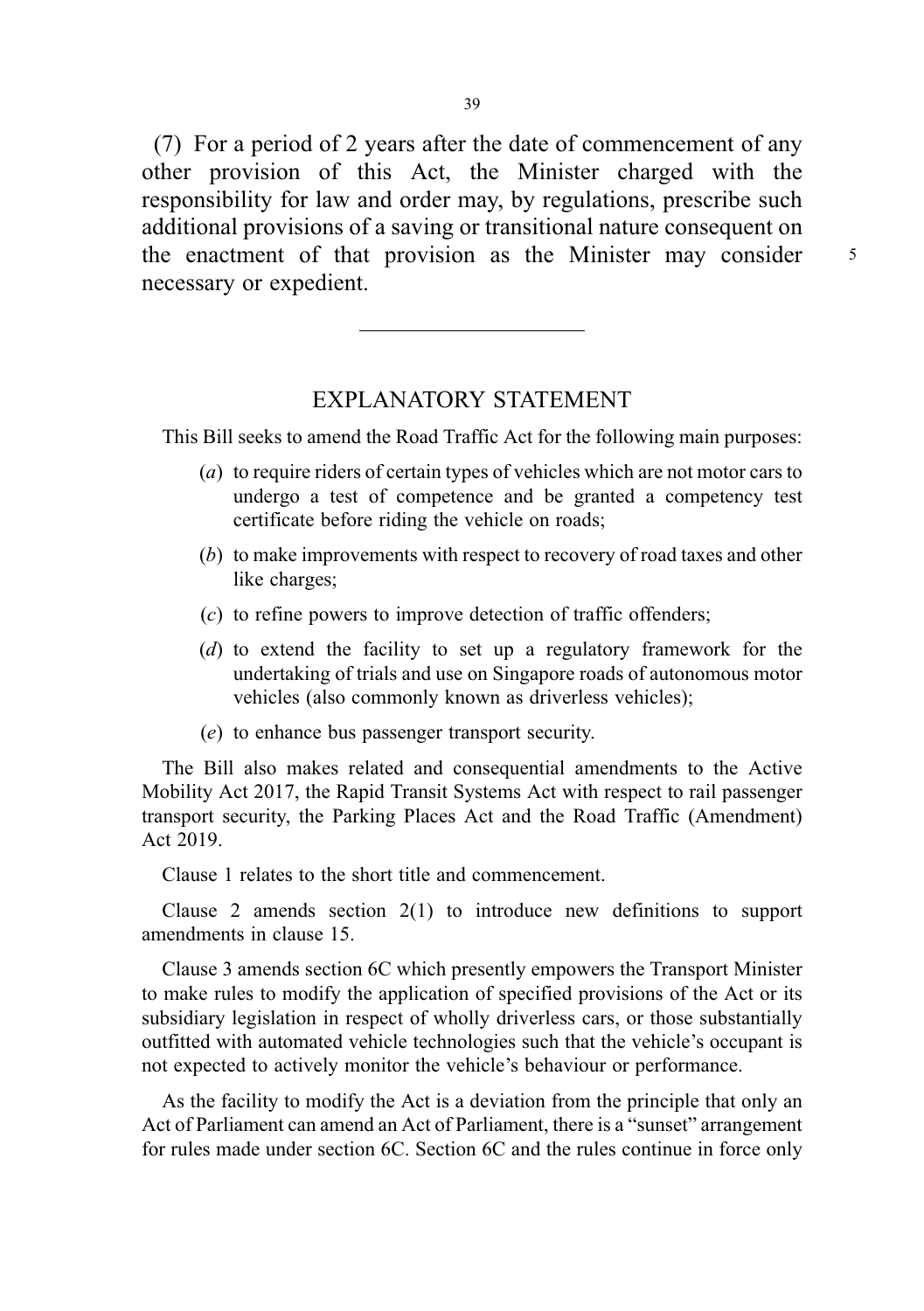for a period of 5 years starting on the date of commencement of section 6 of the Road Traffic (Amendment) Act 2017.

Clause 3 extends this temporary power to make such modifying rules until 24 August 2027. Without the amendment, the power expires 5 years after the date of commencement of section 6 of the Road Traffic (Amendment) Act 2017, which is 24 August 2022.

Clauses 4 and 5 amend sections 11 and 11AA in a similar way. They amend the sections to enable recovery of undercharged taxes as a fine. Today, these sums of undercharged taxes are ordered to be paid at the time of conviction and the defaulter is imprisoned for contempt.

Clause 6 repeals and re-enacts section 11B to impose liability for a wider range of vehicle taxes, levies and fees for vehicles (called relevant imposts) exempted from the requirement of payment of these relevant imposts when the basis for the exemption ends.

Examples of the taxes are the tax that would have been payable under section  $11(1)(a)$  (commonly called the additional registration fee or ARF), the levy payable under section 10A(2) (commonly called the certificate of entitlement levy or COE levy), and the vehicular emissions tax payable under section 11AA.

An example of such an exemption is that granted to school buses or a vehicle registered in the name of a diplomatic agent, consular officer, an international organisation or a disabled person. The exemption may be subject to conditions, such as for a specified period, or based on the use of the vehicle or the status of the registered vehicle owner.

The new section 11B provides that upon the happening, on or after the date of commencement of clause 6 of a disqualifying event relating to a vehicle which is exempt, a tax is payable. That tax is payable and recoverable from the person who is keeping or using the vehicle at the happening of the disqualifying event with respect to that vehicle.

A "disqualifying event", in relation to a relevant impost for a vehicle, is defined to mean any of the following, whichever happens first:

- (a) the expiry of any period the relevant impost is not payable with respect to the vehicle;
- (b) the cancellation of the registration of the vehicle under section 27(1) or  $(1A)$ :
- (c) the first breach of any condition (whether a condition precedent or a condition subsequent) that the exemption with respect to the vehicle is subject.

The tax under the new section 11B(2) is an amount to be calculated according to a formula prescribed by subsidiary legislation. However, the amount must not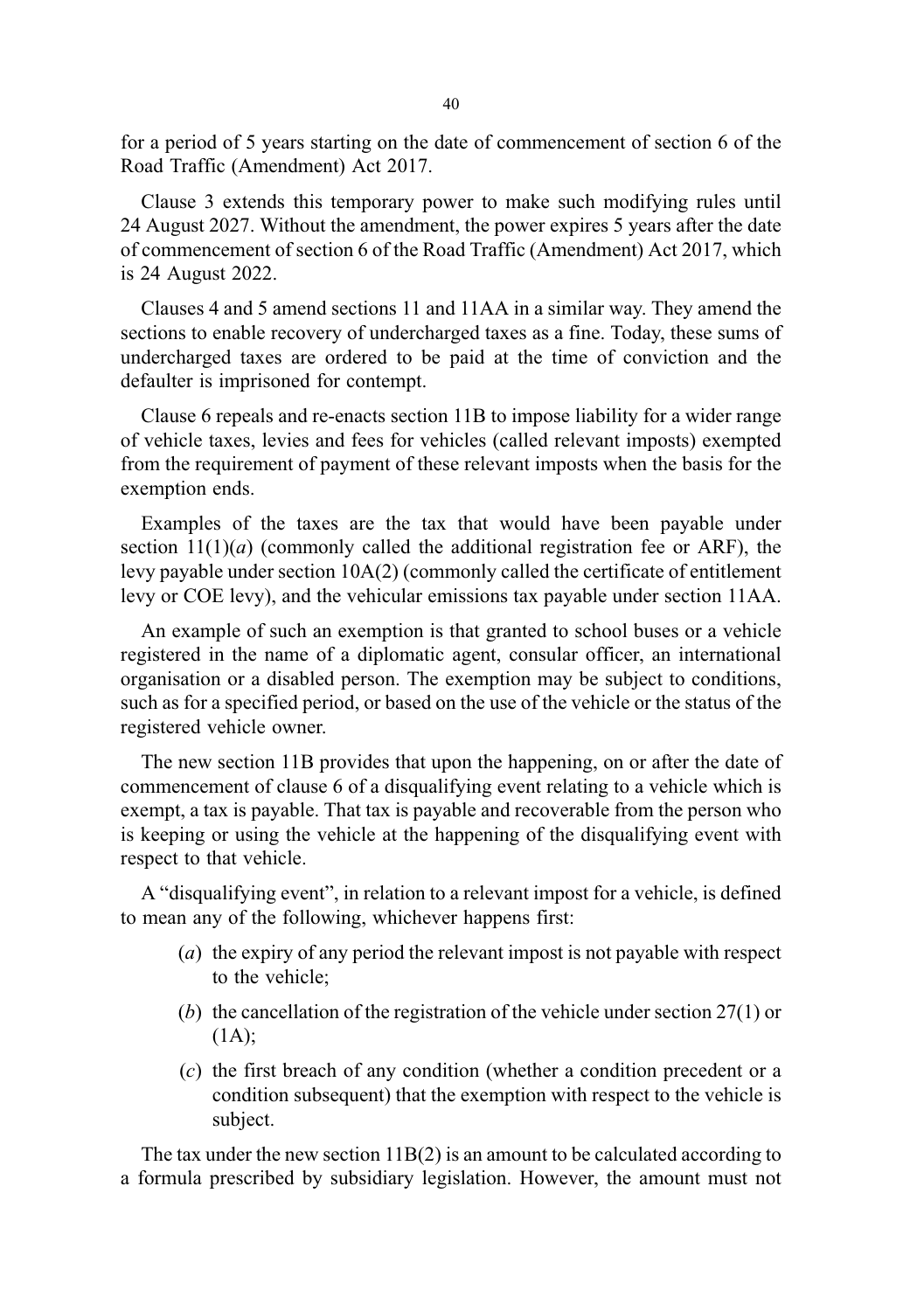exceed the total amount of the relevant impost that would have been payable upon the first registration, continued registration or the keeping or use on roads, of the vehicle concerned, if not for the exemption.

Any person who gives any incorrect information in relation to any matter affecting the amount of tax chargeable under the new section 11B faces criminal prosecution and punishment on conviction to a fine not exceeding \$10,000 or to imprisonment for a term not exceeding 6 months. In addition, the court is to order the offender to pay to the Registrar of Vehicles the amount of tax undercharged.

Clause 7 repeals section 14 which presently contains a closed list of vehicles described as exempt from all taxes under Part I.

Clause 8 amends section 27 by conferring an additional power on the Registrar of Vehicles to cancel the registration of a vehicle registered under any particular class, category or description or purpose of use if the Registrar is satisfied that —

- (a) the vehicle has been so permanently altered on or after the commencement of clause 8 (whether in the course of repair or otherwise) so as to render its construction, weight and equipment or condition such that the vehicle no longer conforms to the class, category or description it is registered under; or
- (b) the use of the vehicle has so materially changed on or after the commencement of clause 8 such that the use of the vehicle does not conform to the purpose of use it is registered for.

Clause 9 amends the heading to Part II because of the new Division 2 of Part II inserted by clause 15.

Clause 10 subdivides Part II into 3 Divisions. The clause inserts a new Division 1 heading to Part II and a new section 34F, to make clear that the present provisions in Part II do not apply to or in relation to the riding of any test-needed-to-ride-on-road vehicle on any road, but apply to any driving licence for driving motor cars, lorries, etc., on roads.

Clause 11 deletes section 35A(8) as a consequence of the repeal of section 132 by clause 25.

Clause 12 repeals section 41 as the provision is obsolete.

Clause 13 first amends section 42(1) to make clear that the court has power to order an individual convicted of an offence under the Act or other written law that is in connection with the driving of a motor vehicle to be disqualified from holding or obtaining a driving licence for life or for such period as the court may think fit. For example, the driver may be committing an offence of using a handphone when driving.

Next, section 42(2) is amended by removing the list of offences in the Penal Code, a conviction of which enables the court to disqualify the convicted person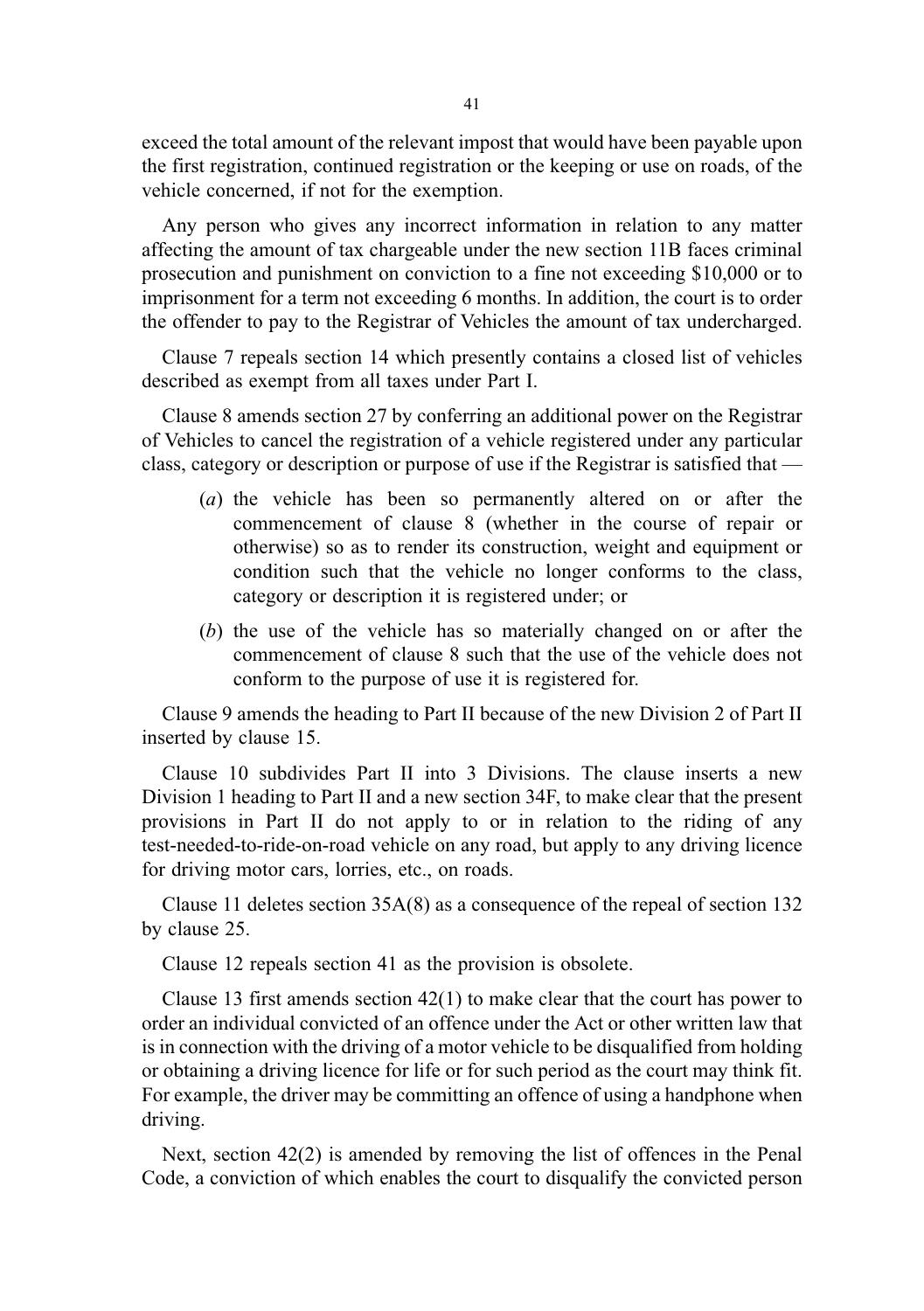from driving. The court has the discretion to impose a driving disqualification of a duration the court deems fit, so long as the conditions in section  $42(2)(a)$  to  $(d)$  are met, where the offence is that under the Act or any written law, even if the offence is not in connection with the driving of a motor vehicle.

Clause 14 amends section 45 which relates to the power of a Deputy Commissioner of Police to suspend a person's driving licence if the person's record (as kept by the Deputy Commissioner of Police) as a driver of motor vehicles or the person's conduct or habits as such driver establish that it would not be in the interests of public safety for him or her to hold a valid driving licence or that the person is not competent to drive a motor vehicle.

The power to suspend is presently capped at no longer than 3 years. The power is expanded to suspend a person's driving licence for a period not exceeding 5 years.

Clause 15 introduces a new Division 2 of Part II relating to riding tests for certain classes or descriptions of test-needed-to-ride-on-road vehicles which may be ridden on roads. The new Division 2 consists of new sections 47G to 47N.

The new section 47G makes it an offence for an individual to ride a test-needed-to-ride-on-road vehicle of a class or description on a road if the individual is not granted a competency test certificate from a test authority for that class or description of test-needed-to-ride-on-road vehicle certifying that the individual has passed the prescribed test of competence for that class or description of vehicle.

The penalty is a fine not exceeding \$2,000 or imprisonment for a term not exceeding 6 months or both. However, if the individual is a repeat offender, the penalty is raised to a fine not exceeding \$5,000 or imprisonment for a term not exceeding 12 months or both.

A test-needed-to-ride-on-road vehicle is defined by amendments in clause 2 to mean any of the following bicycles or power-assisted bicycles:

- (a) a bicycle or power-assisted bicycle that is within a class of bicycles or power-assisted bicycles that is prescribed for the purposes of Division 2A of Part 3 of the Active Mobility Act 2017. In other words, a test-needed-to-ride-on-road vehicle is within a class of bicycles or power-assisted bicycles that is also prescribed to be a test-needed-to-drive vehicle for riding on public paths, for the purposes of Division 2A of Part 3 of the Active Mobility Act 2017;
- (b) a power-assisted bicycle that is prescribed in rules made under section 48 for the purposes of the new section 47G(1) and is not intended for use on any public path (called a road-only PAB).

The competency test certificate to ride on a road a bicycle or power-assisted bicycle that is a test-needed-to-ride-on-road vehicle is also defined by clause 2.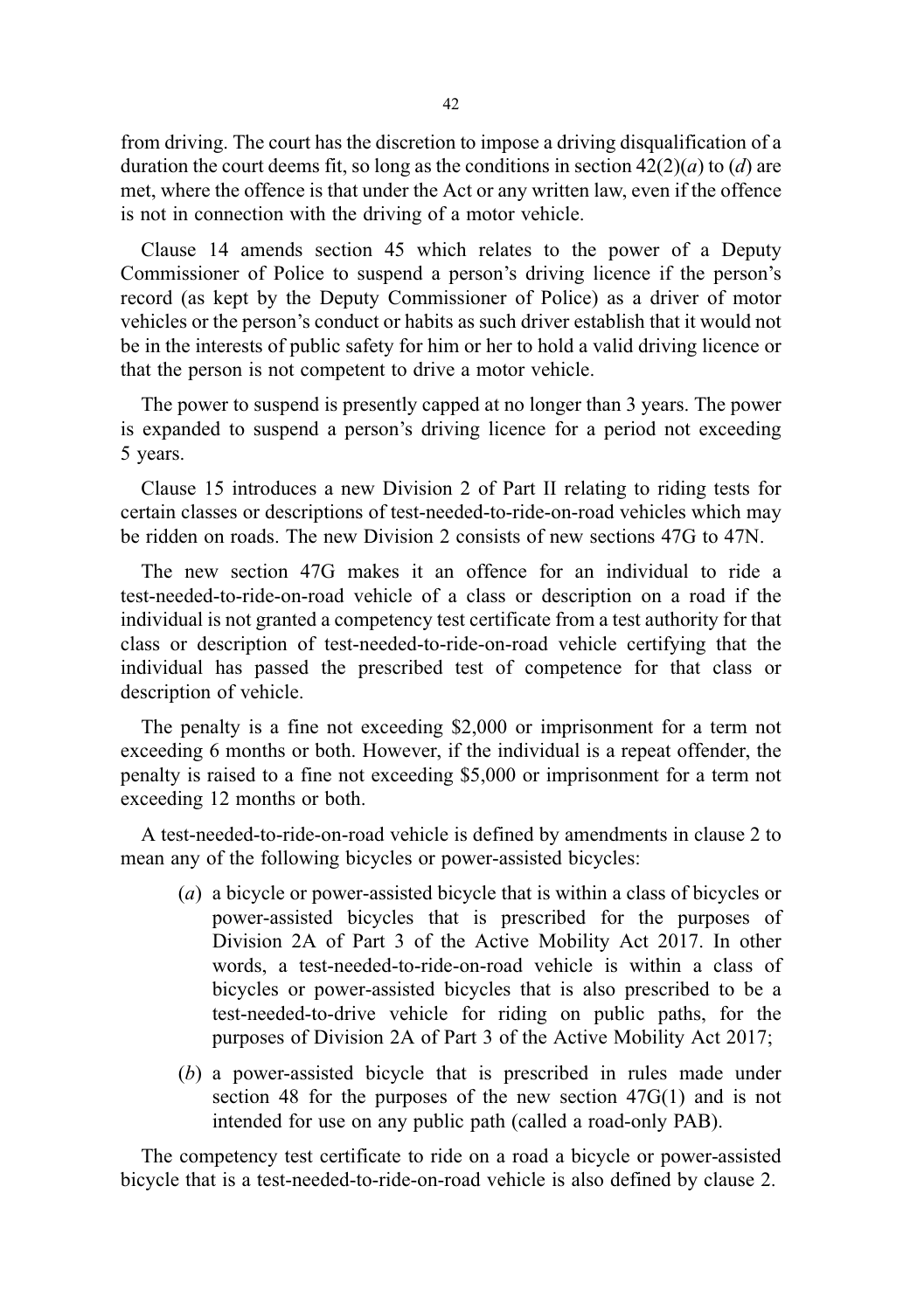For a test-needed-to-ride-on-road vehicle that is also a test-needed-to-drive vehicle for the purposes of Division 2A of Part 3 of the Active Mobility Act 2017, the competency test certificate is the certificate granted under section 23F of that Act certifying that an individual has passed the prescribed test of competence for that class or description of bicycle or power-assisted bicycle. The prescribed test of competence under that Act will cover riding on public paths as well as roads, by way of amendments in clause 29.

However, where the test-needed-to-ride-on-road vehicle is a road-only PAB, the competency test certificate is a certificate granted under the new section 47H(1) certifying that an individual has passed the prescribed test of competence for that power-assisted bicycle.

The new section 47H provides for the granting of a competency test certificate by a test authority for a road-only PAB. The test authority is to be designated by the Home Affairs Minister.

A competency test certificate for a road-only PAB certifies that the individual has passed the prescribed test of competence for that class or description of test-needed-to-ride-on-road vehicle. It will be granted only if the test authority is satisfied that the individual has attended and successfully completed a prescribed test of competence relating to the road-only PAB that is the subject of the application, and is not below the prescribed minimum riding age, if applicable. The individual must have passed the prescribed test of competence relating to the road-only PAB within a prescribed time before the application for the competency test certificate for a road-only PAB.

The new section 47I deals with the validity of a competency test certificate for a road-only PAB. They generally remain in force for the lifetime of the rider unless there is a validity period specified in the competency test certificate.

However, a test authority may cancel a competency test certificate granted to an individual for a road-only PAB if the test authority is satisfied that the competency test certificate had been obtained by the individual by fraud or misrepresentation, or the prescribed test of competence for the road-only PAB has so materially changed after the grant of the competency test certificate as to affect the assessment of the individual's continued competency to ride the road-only PAB.

Once a competency test certificate for a road-only PAB is cancelled or expires, the individual to whom it was granted stops being regarded as holding or granted such a certificate and he or she is not authorised to ride the road-only PAB on a road.

The new section 47J sets out offences concerned with the improper use or falsifying of a competency test certificate for a road-only PAB. The penalty is a fine not exceeding \$5,000 or imprisonment for a term not exceeding 12 months or both.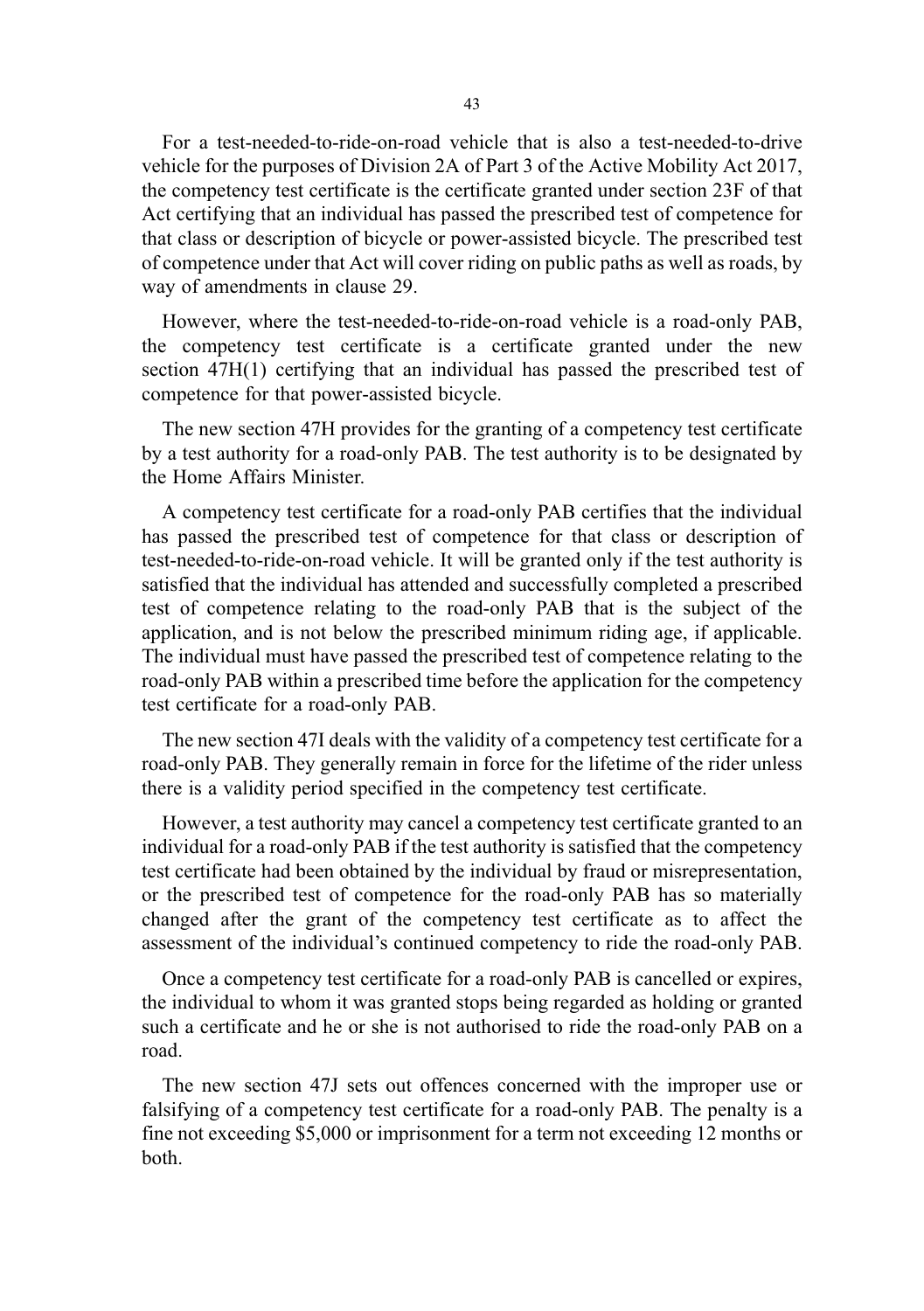The new section 47K makes it an offence for a person to employ, or intentionally or negligently allow, an individual to ride a test-needed-to-ride-on-road vehicle of a class or description on a road, being an individual who is not granted a competency test certificate for that class or description of test-needed-to-ride-on-road vehicle, with the knowledge or negligent as to whether, the individual is not granted a competency test certificate for that class or description of test-needed-to-ride-on-road vehicle.

The penalty is a fine not exceeding \$2,000 or imprisonment for a term not exceeding 6 months or both. However, if the person is a repeat offender, the penalty is raised to a fine not exceeding \$5,000 or imprisonment for a term not exceeding 12 months or both.

The new section 47L empowers a police officer or a duly authorised person to order the rider of the vehicle to produce his or her competency test certificate for examination.

The new section 47M makes it an offence to produce a false competency test certificate for a test-needed-to-ride-on-road vehicle with dishonest intent. The penalty is a fine not exceeding \$5,000 or imprisonment for a term not exceeding 12 months or both. There are special provisions that deal with the production of digital competency test certificates for a test-needed-to-ride-on-road vehicle, similar to what has been enacted in 2020 in amendments to the Active Mobility Act 2017 for digital competency test certificates in respect of test-needed-to-drive vehicles.

The new section 47N empowers a police officer or a duly authorised person to seize a competency test certificate or an article resembling a competency test certificate if the competency test certificate or article is produced to the police officer or duly authorised person pursuant to a request under the new section 47L or otherwise by an individual who represents it as a competency test certificate granted to that individual, and the police officer or duly authorised person (as the case may be) has reason to believe that the competency test certificate is unlawfully in the possession of that individual who produced it, or the competency test certificate or article is evidence of the commission of an offence under the new section 47J(1) or 47M, or section  $23H(1)$  or 47(4A) of the Active Mobility Act 2017.

Clause 16 amends section 48 to expand the power to make rules to cover the prescribed test of competence for a road-only PAB.

Clause 17 amends section 62 connected with a minimum driving age. The amendment provides 2 minimum driving ages. The first is that for riding a test-needed-to-ride-on-road vehicle on a road. The age will be prescribed by rules made under section 140. The other age is 18 years for driving any other motor vehicles on a road, which is the position today.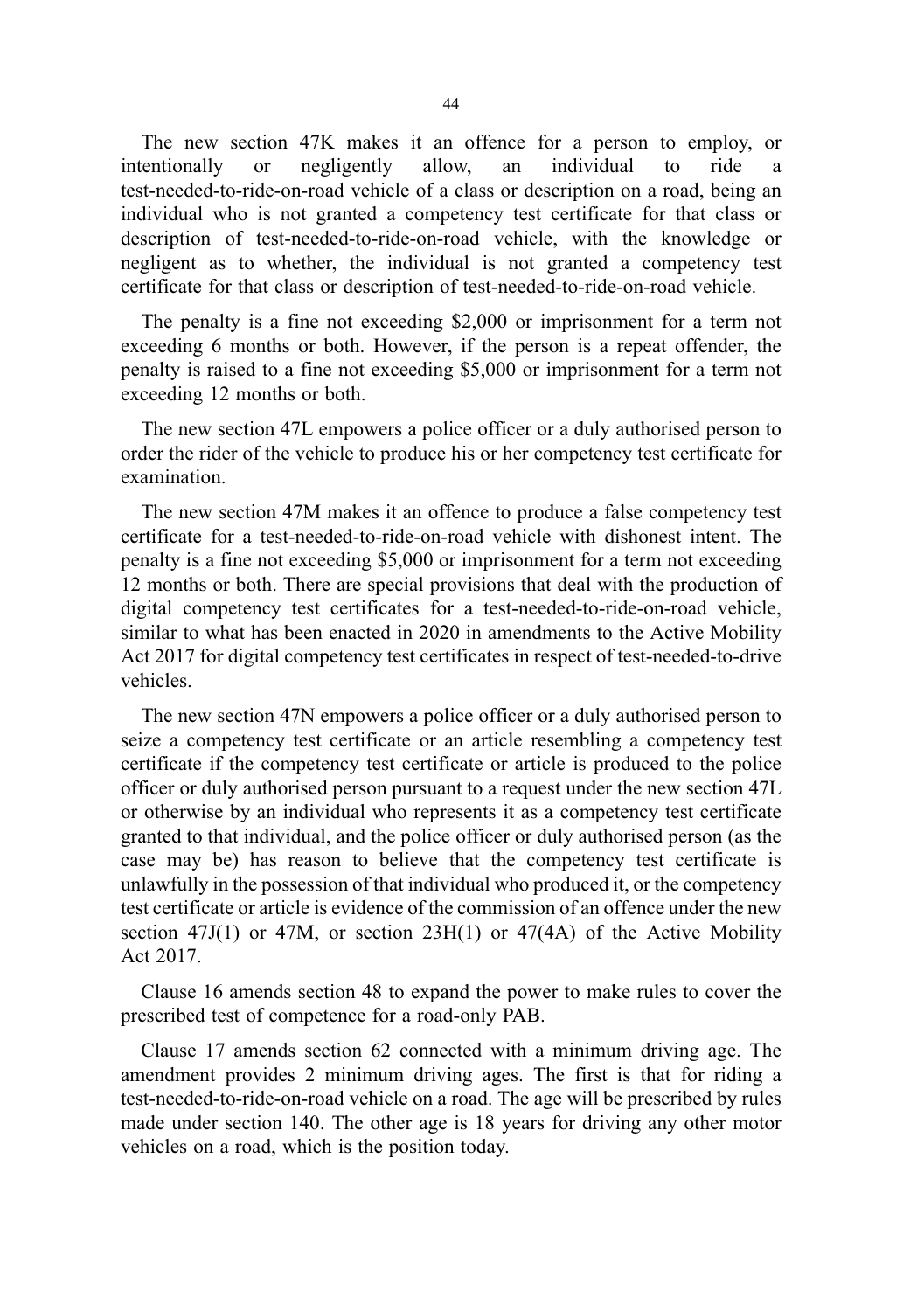Section 62(3) is also amended to provide that the burden of establishing his or her age will rest on the applicant for a driving licence or competency test certificate.

Clause 18 amends section 67A on enhanced penalties for repeated driving offences. The court's power to mete out enhanced penalties is changed to where a person has been convicted of 2 or more specified offences and not one or more such offences.

Clause 19 amends section 74 to create a new offence involving a pillion on a motor cycle. Where a pillion is being carried on a motor cycle driven by another, the driver is prohibited from driving the motor cycle unless the pillion is wearing securely on his or her head a protective helmet of a type approved by the Deputy Commissioner of Police.

The penalty is a fine not exceeding \$1,000 or imprisonment for a term not exceeding 3 months or both. For a repeat offender, the penalty is a fine not exceeding \$2,000 or imprisonment for a term not exceeding 6 months or both.

Clause 20 amends section 81 (on the duty to give information for the identification of the driver who may have committed an offence) in 3 ways.

First, the offence in section 81(3) of wilfully or recklessly furnishing any false or misleading information is replaced by 2 offences. The first is the offence of —

- (a) providing, or causing or permitting to be provided, any information in connection with the requirement, which is false or misleading in a material particular where the person knows or ought reasonably to know that, or is reckless as to whether, the information is false or misleading in a material particular; or
- (b) intentionally altering, suppressing or destroying any information which the person is required to give, for the purpose of not leading to the identification of the driver.

The other new offence is where a person pretends, or falsely represents (by word or conduct) himself or herself, to be a person who was driving the motor vehicle at or about the time of an alleged offence, knowing that he or she was not the driver of the motor vehicle.

The penalty is a fine not exceeding \$10,000 or imprisonment for a term not exceeding 12 months or both.

The second amendment extends the period that an owner of a motor vehicle that is a company, a partnership or an unincorporated body of persons must keep a proper and accurate record of each occasion on which the owner permits any person to drive the motor vehicle. The period is increased from 6 months to 12 months.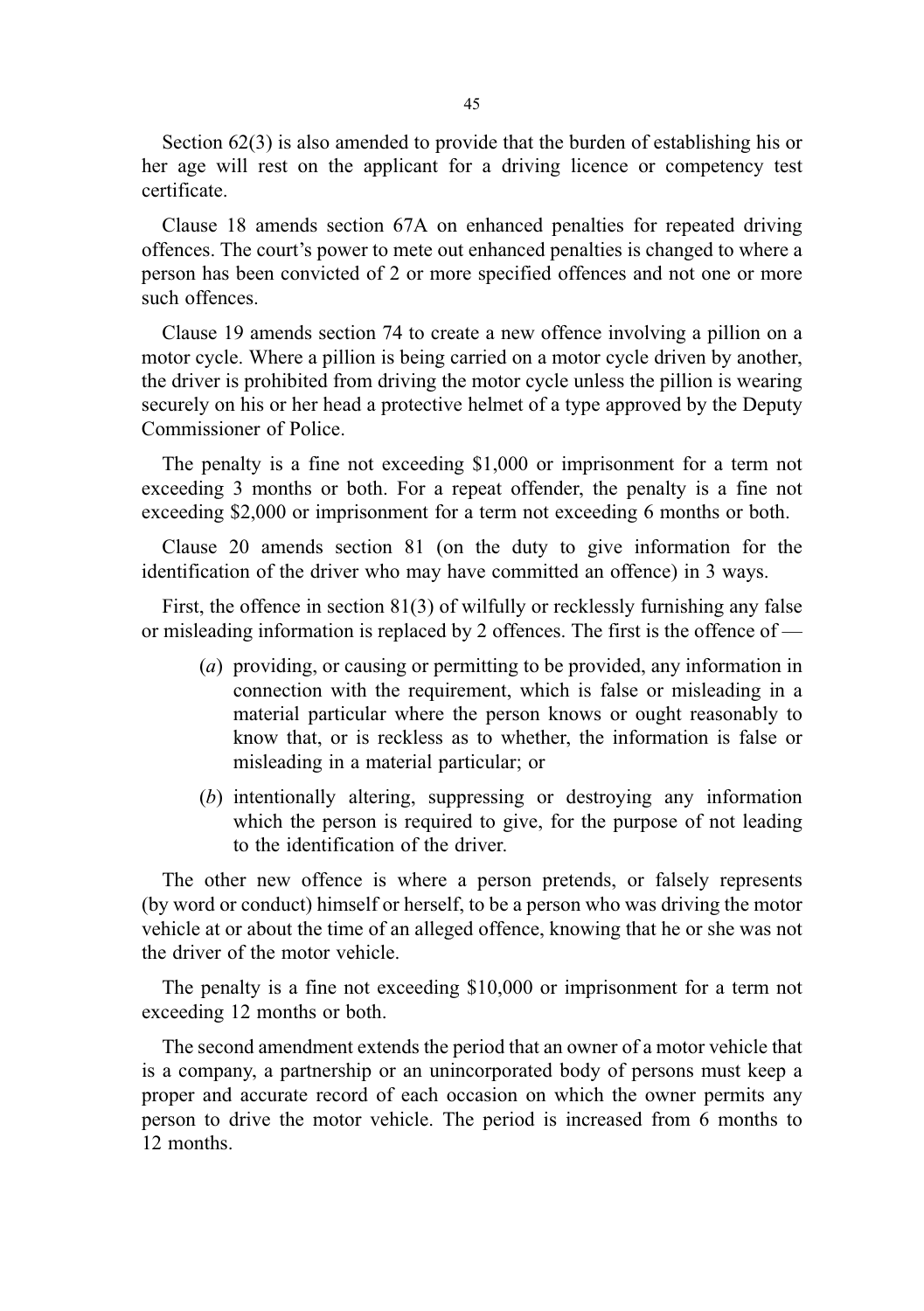Finally, section 81 is amended in relation to an owner of a motor vehicle that is a company, a partnership or an unincorporated body of persons, by imposing the duty to designate at least one of its responsible officers to ensure keeping a proper and accurate record of each occasion on which the owner permits any person to drive the motor vehicle. If no designation is made, the company, partnership, etc., cannot avail itself a defence in section 81(1A).

A responsible officer for a company is defined to mean the person for the time being holding the office of chairperson, managing director or company secretary of, or any position analogous to any of those offices in, the company.

A responsible officer for a partnership is defined to mean a partner of the partnership.

A responsible officer for an unincorporated body of persons is defined to mean the person for the time being holding the office of president, secretary or treasurer of the governing body or a committee (or an equivalent body) of, or any position analogous to any of those offices in, the body of persons.

Clause 21 amends the cross-references in section  $83(1)(a)$  and  $(3)(a)$  as a consequence of the repeal of section 132 by clause 25.

Clause 22 amends the punishment in section 116(7) for the offence of promoting or taking part in a competition or trial of speed involving the use of vehicles on a road, without a permit from the Deputy Commissioner of Police.

The penalty is raised from imprisonment not exceeding 6 months and a fine between \$1,000 and \$2,000 and, in the case of a second or subsequent conviction, with imprisonment for a term not exceeding 12 months and with a fine between \$2,000 and \$3,000, to imprisonment not exceeding 12 months and a fine not exceeding \$5,000 and, in the case of a second or subsequent conviction, imprisonment for a term not exceeding 2 years and a fine not exceeding \$10,000.

Clause 23 amends section 117 which deals with the forfeiture of vehicles used to commit an offence under section 116(7). The amendment provides that it is no longer mandatory for the court to forfeit the vehicle in all cases if it is proved to the satisfaction of the court that the person who committed the offence under section 116(7) involving the vehicle is not the owner of the vehicle and had used the vehicle without the consent of the owner.

Clause 24 repeals and re-enacts section 127B to better provide on buses and at bus interchanges arrangements for the security or safety of persons on buses and at bus interchanges.

A bus interchange is defined to mean a terminal or station with purpose-built facilities for the commencement or termination of one or more bus services and for the boarding or alighting of bus passengers. For example, the bus terminus can be a bus interchange for the purpose of the new section 127B.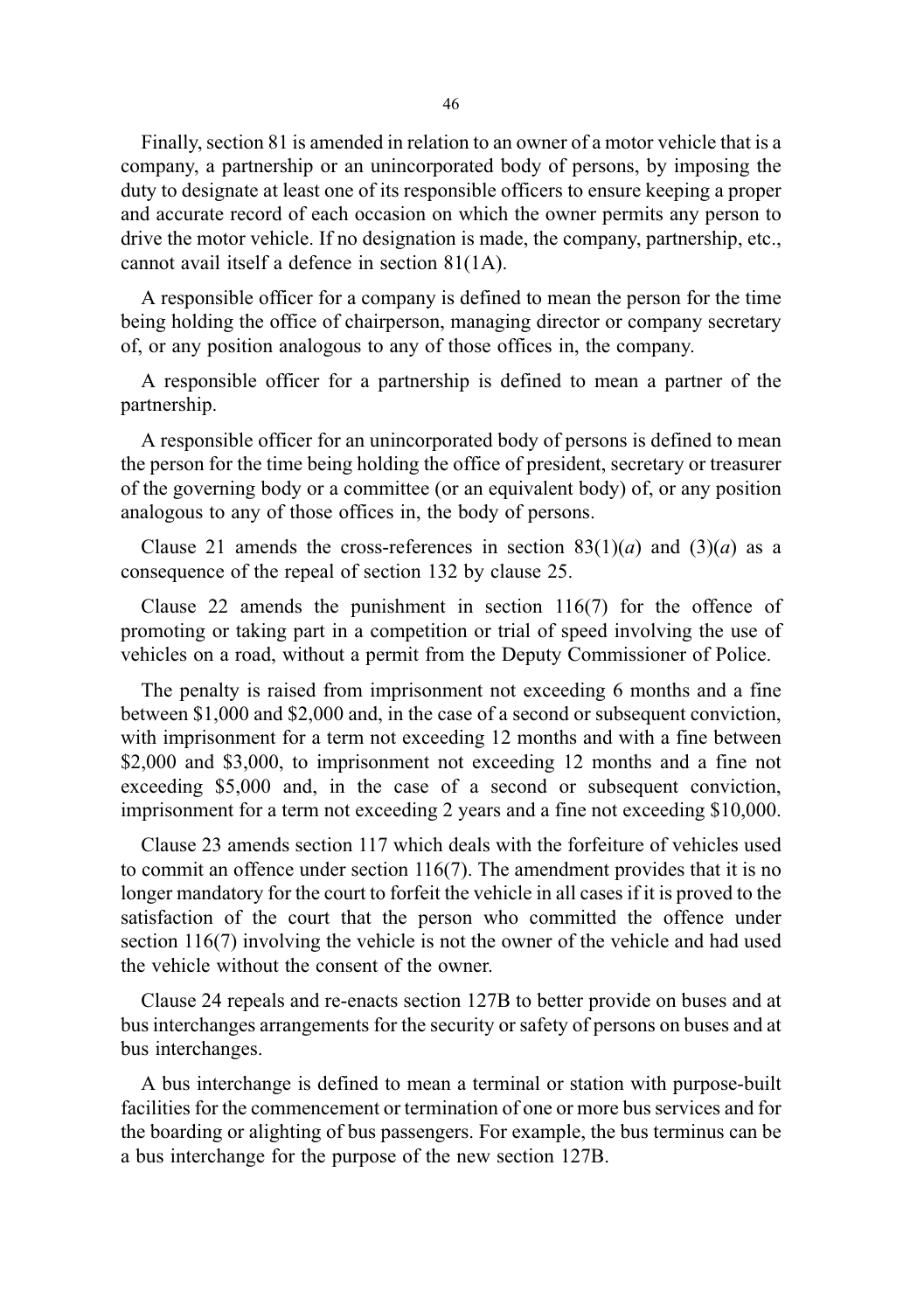The new section 127B provides for inspection and search of any baggage or other thing carried by a bus passenger or an entrant to the bus interchange. The new section 127B provides likewise when the individual is on the bus or within the bus interchange. The inspection and search can extend to the person or property apparently in the immediate control of the individual when the individual is on the bus or within the bus interchange.

The new section 127B makes it a condition of entry to any bus or bus interchange that a bus passenger or an entrant who is about to enter or is in the bus or bus interchange must, if asked, either to undergo any form of security screening or a frisk search, permit an inspection to be made of the bus passenger's or entrant's personal property, or allow a search through any bag, container or other receptacle or any garments removed.

An entrant may be asked to undergo these measures by a police officer (whether or not in uniform), or by approved persons. An approved person is either an officer or employee of the Land Transport Authority of Singapore (LTA), a member of an auxiliary police force in uniform, an employee of a holder of a Class 1 bus service licence under the Bus Services Industry Act 2015, a security officer (within the meaning of the Private Security Industry Act) engaged by the licence holder, or an outsourced enforcement officer. In addition, each approved person must be authorised by the LTA in writing to exercise any power under the new section 127B at or in relation to the specific bus or bus interchange.

The powers that a police officer or approved persons can exercise include the power to require a bus passenger or an entrant to any bus interchange to walk through a screening detector, to pass the bus passenger's or entrant's personal property through an X-ray machine, or to pass a hand-held scanner in close proximity to the bus passenger's or entrant's personal property.

Other powers include asking a bus passenger or an entrant to any bus interchange to allow the police officer or approved person to inspect the bus passenger's or entrant's personal property, to produce or empty the contents of any bag, container or other receptacle in the possession or apparently in the immediate control of the bus passenger or entrant, or to remove one or more garments worn by the bus passenger or entrant as specified by the police officer or approved person, and allow the police officer or approved person to inspect the garments.

However, the power to require a bus passenger or an entrant to a bus interchange to undergo a frisk search or to pass a hand-held scanner in close proximity to the bus passenger or entrant are powers which are reserved to be exercised by a police officer and certain approved persons only. These approved persons (called senior approved persons) are either an auxiliary police officer in uniform or a security officer (within the meaning of the Private Security Industry Act) engaged by a licensee which is a bus operator holding a Class 1 bus service licence (within the meaning of the Bus Services Industry Act 2015) to provide a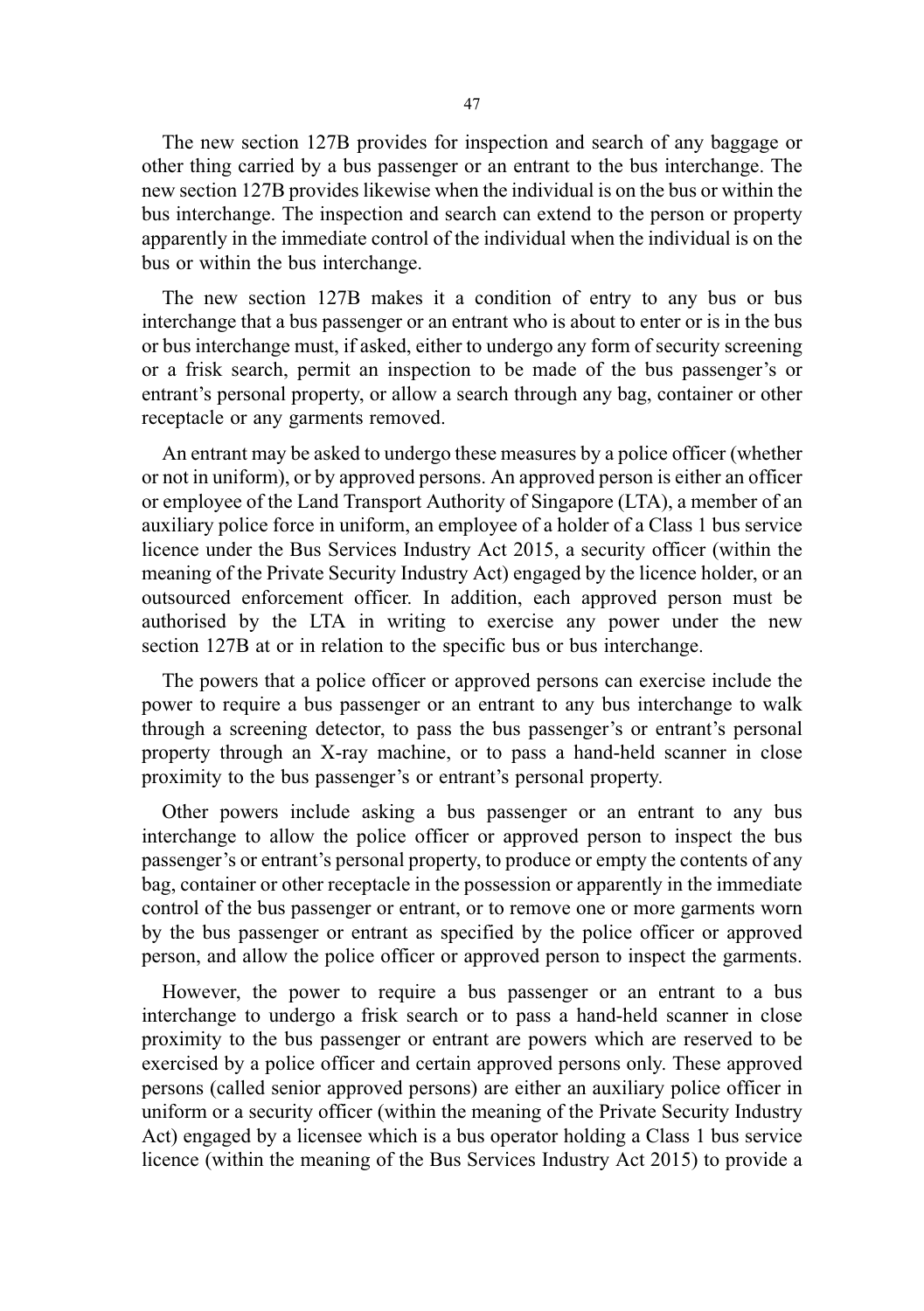bus service using the bus, or a bus interchange operator of the bus interchange, or an outsourced enforcement officer who is appointed by the LTA.

If a bus passenger or an entrant to any bus interchange refuses to permit to be screened or inspected by a police officer or an approved person the bus passenger's or entrant's personal property or any bag, container or other receptacle in the possession or apparently in the immediate control of the bus passenger or entrant, or to allow a police officer or an approved person to pass a hand-held scanner in close proximity to the personal property of the bus passenger or entrant, the police officer or approved person (as the case may be) may order the bus passenger or entrant to immediately leave the bus or bus interchange and with that personal property, bag, container or receptacle.

A bus passenger or an entrant to any bus interchange who refuses to allow a police officer or senior approved person to pass a hand-held scanner in close proximity to the bus passenger or entrant or to undergo a frisk search by a police officer or senior approved person may similarly be ordered to immediately leave the bus or bus interchange.

It is also an offence for an individual, without reasonable excuse, to refuse or fail to comply with any request or order of a police officer or an approved person. The punishment on conviction is a fine not exceeding \$1,000.

Clause 24 also introduces a new section 127C which makes it an offence to take a dangerous item on board a bus or into a bus interchange unless the bus passenger or entrant (as the case may be) has the express permission of a police officer or an approved person to do so. The penalty for the offence is a fine not exceeding \$5,000. However, it is not an offence if the individual disposes of the dangerous item before boarding the bus or entering the bus interchange.

A dangerous item is defined to mean various things, ranging from guns and firearms, fireworks, pyrotechnic material, explosive devices and explosive, flammable or corrosive substances as well as weapons like axes and daggers. The Transport Minister has power to add on to the list by rules in the Gazette.

Clause 25 repeals section 132 as the Traffic Police no longer issues on-the-spot tickets for road traffic offences but offers composition for road traffic offences that are not prosecuted in court.

Clause 26 amends section 133(7) to remove the need to appoint officers by name in the *Gazette*.

Clause 27 amends section 134 as a consequence of the repeal of section 132 by clause 25.

Clause 28 amends section 139AA so that a sentencing court, when determining the appropriate sentence for an offence committed by a person under the Act, may take into account as an aggravating factor, any offence that has been compounded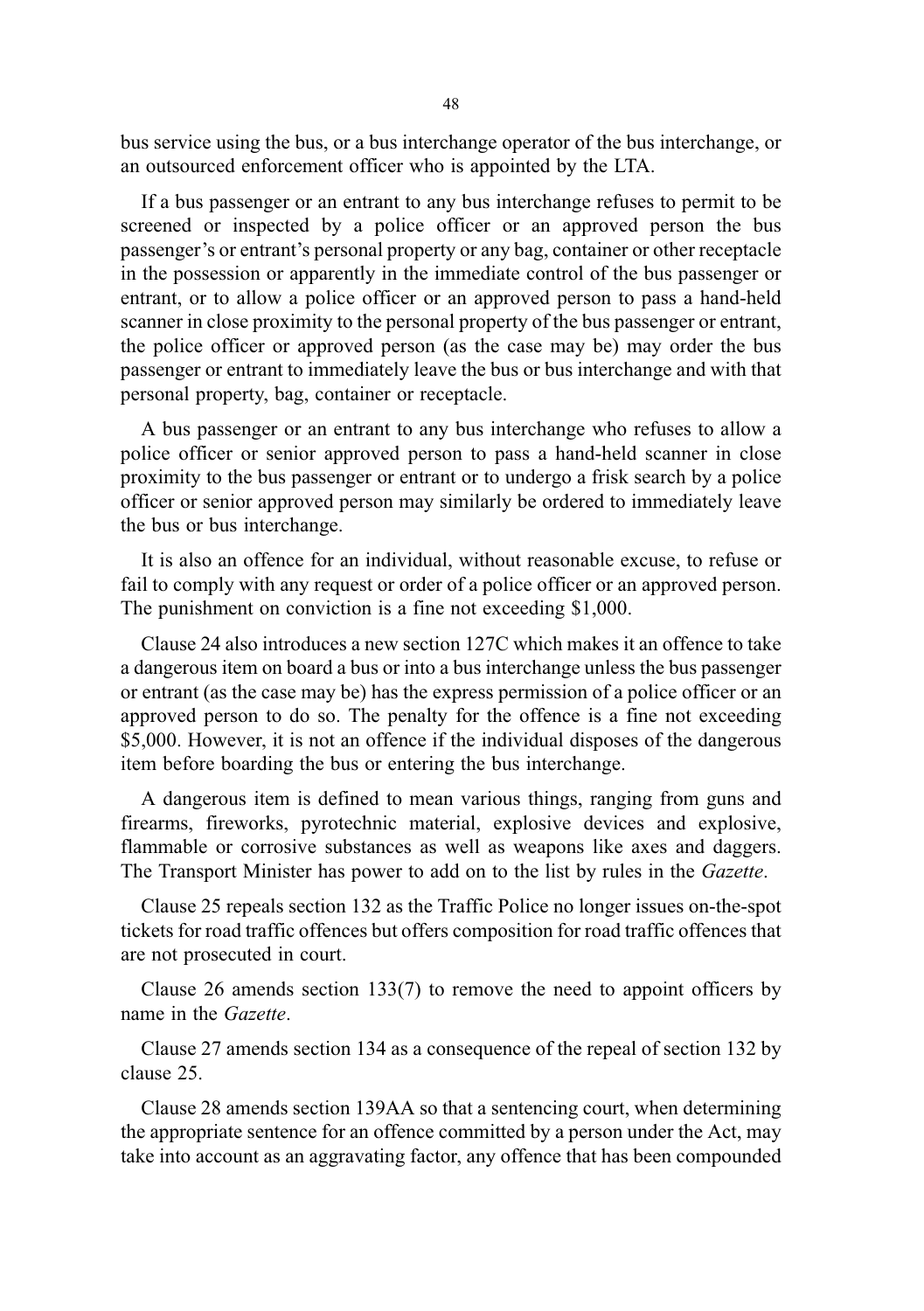on or after (and not before) the date of commencement of section 21 of the Road Traffic (Amendment) Act 2019).

Clause 29 makes 2 related amendments to the Active Mobility Act 2017 in connection with the competency tests for test-needed-to-ride-on-road vehicles.

The first amends the definition of "prescribed test of competence" in relation to driving or riding a test-needed-to-drive vehicle on a public path so that it is a test that covers riding on public paths and roads. This is because a test-needed-to-ride-on-road vehicle can also be a test-needed-to-drive vehicle for the purposes of Division 2A of Part 3 of the Active Mobility Act 2017.

The other amendment is to the conditions under which a competency test certificate may be granted under section 23F of the Active Mobility Act 2017. There is a minimum age in section 62 (as amended by clause 17) for riders on roads of a road-only PAB.

Clause 30 deletes and substitutes section 13(3) of the Parking Places Act so that the offence and penalty are similar to that in the new section 81(3) of the Road Traffic Act as inserted by clause 20.

Clause 31 repeals and re-enacts section 23A of the Rapid Transit Systems Act to better provide on trains and railway premises arrangements for the security or safety of persons on any train or railway premises (whether or not passengers of a rapid transit system).

The present section 23A provides for inspection and search of any baggage or other thing carried by the person or apparently in the immediate control of the person at any railway premises.

The new section 23A provides likewise when the individual is on a train or within railway premises. The inspection and search extend to the person or property apparently in the immediate control of the individual when the individual is on the train or within the railway premises.

The new section 23A makes it a condition of entry to any train or railway premises that a train passenger or an entrant who is about to enter or is in the train or on the railway premises must, if asked, either to undergo any form of security screening or a frisk search, permit an inspection to be made of the train passenger's or entrant's personal property, or allow a search through any bag, container or other receptacle or any garments removed.

An entrant may be asked to undergo these measures by a police officer (whether or not in uniform), or by approved persons. An approved person is either an LTA officer or employee, a member of an auxiliary police force in uniform, an employee of the rapid transit system licensee, a security officer (within the meaning of the Private Security Industry Act) engaged by the licensee, or an outsourced enforcement officer. In addition, each approved person must be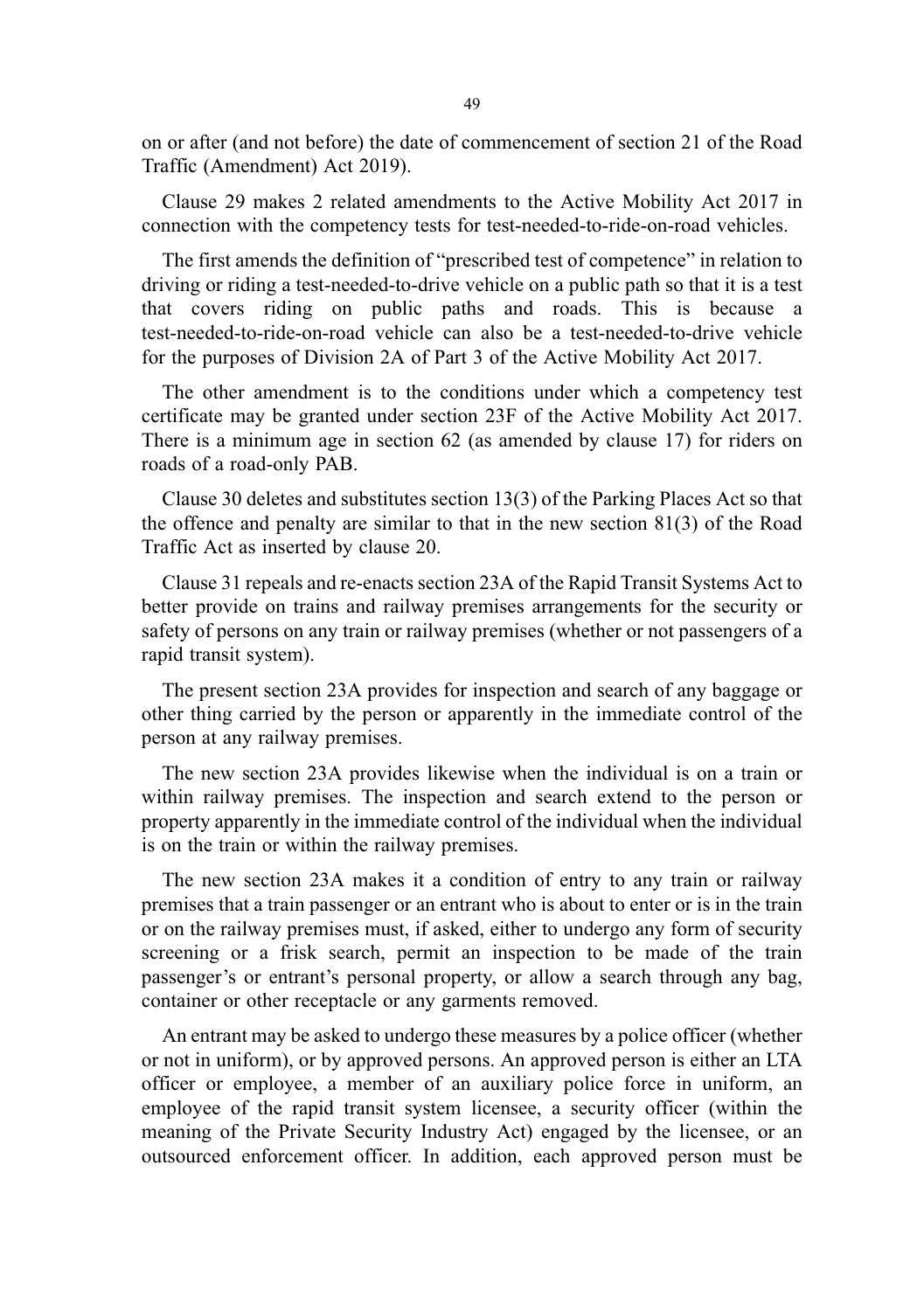authorised by the LTA in writing to exercise any power under the new section 23A at or in relation to the specific train or railway premises.

The powers that a police officer or approved persons can exercise on any train or railway premises include the power to require a train passenger or entrant to any railway premises to walk through a screening detector, to pass the train passenger's or entrant's personal property through an X-ray machine, or to pass a hand-held scanner in close proximity to the train passenger's or entrant's personal property.

Other powers include asking a train passenger or an entrant to any railway premises to allow the police officer or approved person to inspect the train passenger's or entrant's personal property, to produce or empty the contents of any bag, container or other receptacle in the possession or apparently in the immediate control of the train passenger or entrant, or to remove one or more garments worn by the train passenger or entrant as specified by the police officer or approved person, and allow the police officer or approved person to inspect the garments.

However, the power to require a train passenger or an entrant to a railway premises to undergo a frisk search or to pass a hand-held scanner in close proximity to the train passenger or entrant are powers which are reserved to be exercised by a police officer and certain approved persons only. These approved persons (called senior approved persons) are either an auxiliary police officer in uniform, a security officer (within the meaning of the Private Security Industry Act) engaged by a rapid transit system licensee using the train or railway premises or an outsourced enforcement officer who is appointed by the LTA.

If a train passenger or an entrant to any railway premises refuses to permit to be screened or inspected by a police officer or an approved person the train passenger's or entrant's personal property or any bag, container or other receptacle in the possession or apparently in the immediate control of the train passenger or entrant, or to allow a police officer or an approved person to pass a hand-held scanner in close proximity to the personal property of the train passenger or entrant, the police officer or approved person (as the case may be) may order the train passenger or entrant to immediately leave the train or railway premises and with that personal property, bag, container or receptacle.

A train passenger or entrant to any railway premises who refuses to allow a police officer or a senior approved person to pass a hand-held scanner in close proximity to the train passenger or entrant or to undergo a frisk search by a police officer or a senior approved person may similarly be ordered to immediately leave the train or railway premises.

It is also an offence for an individual, without reasonable excuse, to refuse or fail to comply with any request or order of a police officer or an approved person. The punishment on conviction is a fine not exceeding \$1,000.